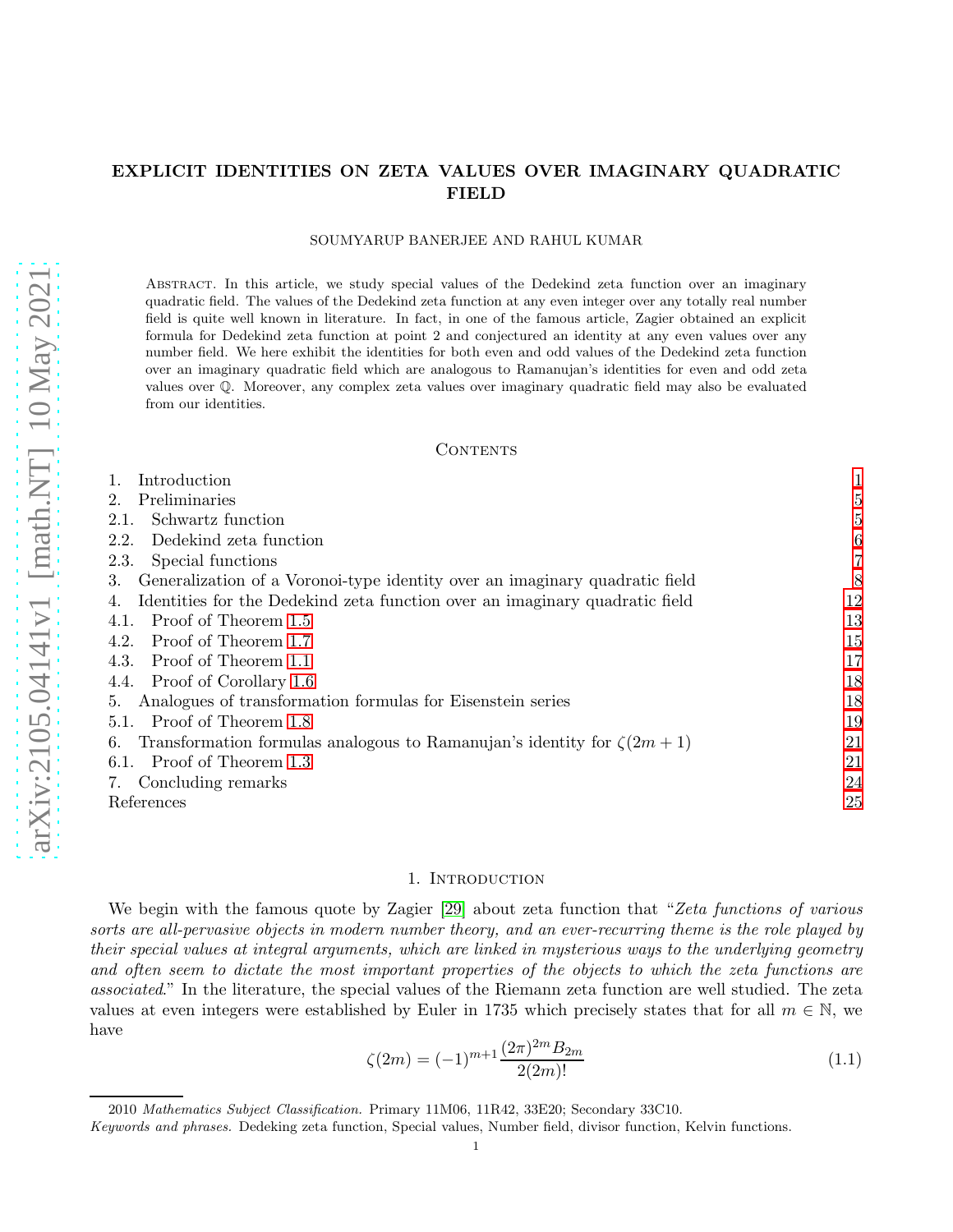where  $B_{2m}$  denotes the  $2m$ -th Bernoulli numbers. More surprisingly, the value of Riemann zeta function at odd integer is still mysterious, even the question whether the zeta values at odd integers are rational or irrational, is solved only for the value  $\zeta(3)$  by Apery [\[2\]](#page-24-2). Zudilin [\[30\]](#page-24-3) has shown that atleast one of the four members ζ(5), ζ(7), ζ(9), ζ(11) is irrational. A celebrated identity due to Ramanujan for odd zeta values as [\[23,](#page-24-4) pp. 319-320, formula (28)], states that for any  $\alpha$ ,  $\beta > 0$  with  $\alpha\beta = \pi^2$ , we have

$$
\alpha^{-m} \left\{ \frac{1}{2} \zeta(2m+1) + \sum_{n=1}^{\infty} \frac{n^{-2m-1}}{e^{2n\alpha} - 1} \right\} = (-\beta)^{-m} \left\{ \frac{1}{2} \zeta(2m+1) + \sum_{n=1}^{\infty} \frac{n^{-2m-1}}{e^{2n\beta} - 1} \right\}
$$

$$
- 2^{2m} \sum_{k=0}^{\infty} \frac{(-1)^k B_{2k} B_{2m+2-2k}}{(2k)!(2m+2-2k)!} \alpha^{m+1-k} \beta^k. \quad (1.2)
$$

The zeta values over a number field have also been studied extensively. The result [\(1.1\)](#page-0-1) of Euler was generalized further for any totally real number field by Klingen [\[14\]](#page-24-5) and Siegel [\[24\]](#page-24-6), who precisely showed that for any totally real number field  $\mathbb K$  of degree n with discriminant D,

<span id="page-1-0"></span>
$$
\zeta_{\mathbb{K}}(2m) = \frac{q_m \pi^{2mn}}{\sqrt{D}} \qquad (m \in \mathbb{N}),
$$

where  $q_m$  is some fixed non-zero rational number. In particular, for a real quadratic field K one can obtain a more precise evaluation [cf. [\[5\]](#page-24-7)] such as

$$
\zeta_{\mathbb{K}}(2m) = \frac{\tau(\chi_D)(2\pi)^{4m} B_{2m} B_{2m, \overline{\chi}_D}}{4\left((2m)!\right)^2 D^{2m}}
$$

where  $\tau(\chi_D)$  is the Gauss sum associated to  $\chi_D$  and  $B_{2m,\chi_D}$  is the 2m-th generalized Bernoulli number associated to  $\chi_D$ . Zagier [\[28\]](#page-24-8) obtained an explicit formula for  $\zeta_{\mathbb{K}}(2)$  over any number field K, which precisely states that for any number field K with discriminant D and signature  $(r_1, r_2)$ , the following finite sum

<span id="page-1-1"></span>
$$
\zeta_{\mathbb{K}}(2) = \frac{\pi^{2r_1 + 2r_2}}{\sqrt{D_{\mathbb{K}}}} \sum_{\nu} c_{\nu} A(x_{\nu,1}) \cdots A(x_{\nu,r_2})
$$
\n(1.3)

holds, where  $A(x)$  is the real-valued function given by the following integral

$$
A(x) := \int_0^x \frac{1}{1+t^2} \log \frac{4}{1+t^2} \mathrm{d}t,
$$

 $c_{\nu}$  are rational, and  $x_{\nu,j}$  are real algebraic numbers.

Recently, Dixit et al. [\[11\]](#page-24-9) studied the series  $\sum_{n=1}^{\infty} \sigma_a(n) e^{-ny}$  associated to the divisor function  $\sigma_a(n)$ and obtained an explicit transformation of this series for any complex number a. As a special case, the result provides the transformation formulas for Eisenstein series, Eichler integrals, Dedekind eta function and Ramanujan's formula  $(1.2)$ . On the other hand, for a even new transformation formulas have been obtained in [\[11,](#page-24-9) Theorem 2.11, Corollary 2.13].

In this article, we investigate zeta values over an imaginary quadratic field through a series which is analogous to  $\sum_{n=1}^{\infty} \sigma_a(n) e^{-ny}$ . Throughout the paper, we let our imaginary quadratic field be K with discriminant D (absolute value  $D_K$ ), class number h and number of roots of unity to be w. Let  $\mathcal{O}_K$  be its ring of integers and  $v_{\mathbb{K}}(m)$  denote the number of non-zero integral ideals in  $\mathcal{O}_{\mathbb{K}}$  with norm m. Let  $\mathfrak N$  be the norm map of K over Q and  $\mathfrak N_{\mathbb K/{\mathbb Q}}(I)$  denotes the absolute norm of any non-zero integral ideal  $I \subseteq \mathcal{O}_{\mathbb{K}}$ . We denote the Dedekind zeta function over any imaginary quadratic field  $\mathbb{K}$  by  $\zeta_{\mathbb{K}}(s)$  and the L-function associated to the quadratic character  $\chi_D = \left(\frac{D}{r}\right)$  by  $L(s, \chi_D)$  where  $\left(\frac{1}{r}\right)$  denotes the Jacobi symbol. We define the general divisor function over  $K$  by

<span id="page-1-2"></span>
$$
\sigma_{\mathbb{K},a}(n) := \sum_{\substack{I \subseteq \mathcal{O}_{\mathbb{K}} \\ \mathfrak{N}_{\mathbb{K}/\mathbb{Q}}(I)|n}} \left(\mathfrak{N}_{\mathbb{K}/\mathbb{Q}}(I)\right)^{a} = \sum_{d|n} v_{\mathbb{K}}(d)d^{a}
$$
(1.4)

where  $\alpha$  is any complex number.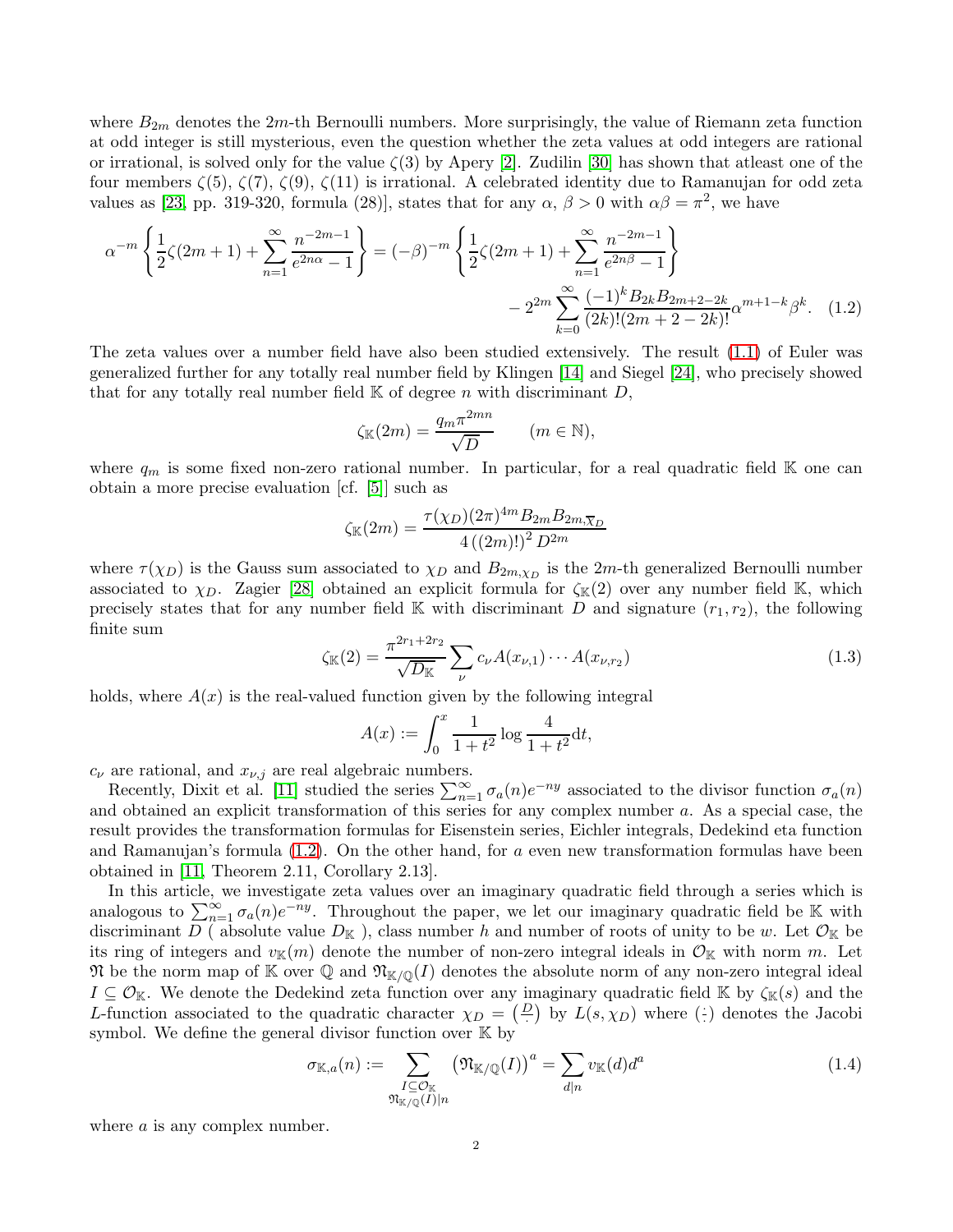For an imaginary quadratic field K, it immediately follows from  $(1.3)$  that  $\zeta_{K}(2)$  can be expressed by the finite sum

<span id="page-2-3"></span>
$$
\zeta_{\mathbb{K}}(2) = \frac{\pi^2}{\sqrt{D_{\mathbb{K}}}} \sum_{\nu} c_{\nu} A(x_{\nu}).
$$
\n(1.5)

<span id="page-2-0"></span>We obtain an alternate expression for  $\zeta_{\mathbb{K}}(2)$  over an imaginary quadratic field in the following theorem. **Theorem 1.1.** Let  $\text{Re}(y) > 0$ . Then, we have

$$
\zeta_{\mathbb{K}}(2) = \frac{y}{2} \left\{ L'(1, \chi_D) + L(1, \chi_D) \left( 2\gamma - \log \left( \frac{2\pi}{y} \right) + \frac{y\sqrt{D_{\mathbb{K}}}}{12\pi} \right) \right\} + y \sum_{n=1}^{\infty} \sigma_{\mathbb{K}, -1}(n) e^{-ny} + \frac{4y}{\sqrt{D_{\mathbb{K}}}} \sum_{n=1}^{\infty} \frac{\sigma_{\mathbb{K}, 1}(n)}{n} \text{kei} \left( 4\pi \sqrt{\frac{2n\pi}{y D_{\mathbb{K}}}} \right),
$$

*where the function*  $\text{kei}(x)$  *is the Kelvin function defined in* §[2.](#page-4-0)

In the same article [\[28\]](#page-24-8), Zagier conjectured an explicit identity to evaluate the Dedekind zeta function at any even integer over any number field.

Conjecture 1.2 (Zagier). For each  $m \in \mathbb{N}$ , let  $A_m(x)$  be the real valued function

<span id="page-2-2"></span>
$$
A_m(x) = \frac{2^{2m-1}}{(2m-1)!} \int_0^\infty \frac{t^{2m-1}}{x \sinh^2(t) + x^{-1} \cosh^2(t)} dt.
$$

*Then the value of*  $\zeta_{\mathbb{K}}(2m)$  *for an arbitrary number field*  $\mathbb{K}$  *with signature*  $(r_1, r_2)$  *and discriminant* D *may*  $equal \pi^{2m(r_1+r_2)}/\sqrt{|D|}$  *times a rational linear combination of products of*  $r_2$  *values of*  $A_m(x)$  *at algebraic arguments.*

We provide an explicit expression for  $\zeta_{\mathbb{K}}(s)$  at even and odd arguments in the following theorem which may be considered as an analogue of Ramanujan's formula [\(1.2\)](#page-1-0) over an imaginary quadratic field.

<span id="page-2-1"></span>**Theorem 1.3.** For any natural number m and any complex number  $\alpha, \beta$  with  $\text{Re}(\alpha), \text{Re}(\beta) > 0$  and  $\alpha\beta = \frac{D_{\mathbb{K}}^2}{16\pi^2}$ , we have

$$
\alpha^{-m} \left\{ \frac{1}{2} \zeta_{\mathbb{K}}(2m+1) + \sum_{n=1}^{\infty} \sigma_{\mathbb{K},-2m-1}(n) e^{-A\pi n\alpha} - \frac{1}{A\pi\alpha} \zeta_{\mathbb{K}}(2m+2) \right\}
$$
  
=  $(-\beta)^{-m} \left\{ \frac{\pi h}{w\sqrt{D_{\mathbb{K}}}} \zeta(2m+1) - \frac{4}{\sqrt{D_{\mathbb{K}}}} \sum_{n=1}^{\infty} \frac{\sigma_{\mathbb{K},2m+1}(n)}{n^{2m+1}} \text{kei}\left(A\sqrt{\pi n\beta}\right) - \frac{2h}{wA\pi\beta} \zeta(2m+2) \right\}$   
+  $\frac{2^{3m-1}}{D_{\mathbb{K}}^{m-2}\pi^4} \sum_{k=1}^{m} (-1)^{m-k} \zeta(2m+2-2k) \zeta_{\mathbb{K}}(2k) \alpha^{m+3-k} \beta^{m-1+k}$  (1.6)

*and*

<span id="page-2-4"></span>
$$
\alpha^{-(m-\frac{1}{2})} \left\{ \frac{1}{2} \zeta_{\mathbb{K}}(2m) + \sum_{n=1}^{\infty} \sigma_{\mathbb{K},-2m}(n) e^{-A\pi n\alpha} - \frac{1}{A\pi\alpha} \zeta_{\mathbb{K}}(2m+1) \right\} = (-1)^{m+1} \beta^{-(m-\frac{1}{2})}
$$
  
 
$$
\times \left\{ \frac{1}{\pi} \zeta(2m) \left( \gamma + \log \left( \frac{A\beta}{2} \right) L(1,\chi_D) + L'(1,\chi_D) \right) - \frac{4\pi^{2-2m}}{\sqrt{D_{\mathbb{K}}}} \sum_{n=1}^{\infty} \frac{\sigma_{\mathbb{K},2m}(n)}{n^{2m}} \ker \left( A\sqrt{\pi n \beta} \right) - \frac{2h}{w\sqrt{D_{\mathbb{K}}}} \zeta'(2m) \right\} + \pi^{2m-3} \sum_{k=1}^{m-1} (-1)^{m-1-k} (2\pi)^{2m-2k} \zeta(2m-2k) \zeta_{\mathbb{K}}(2k+1) \alpha^{1-k-m} \beta^{k-2m+\frac{3}{2}} \quad (1.7)
$$

where  $A = \frac{8\pi}{D_{\mathbb{K}}}$  and the functions  $\ker(x)$ ,  $\ker(x)$  are the Kelvin functions which are defined in §[2.](#page-4-0)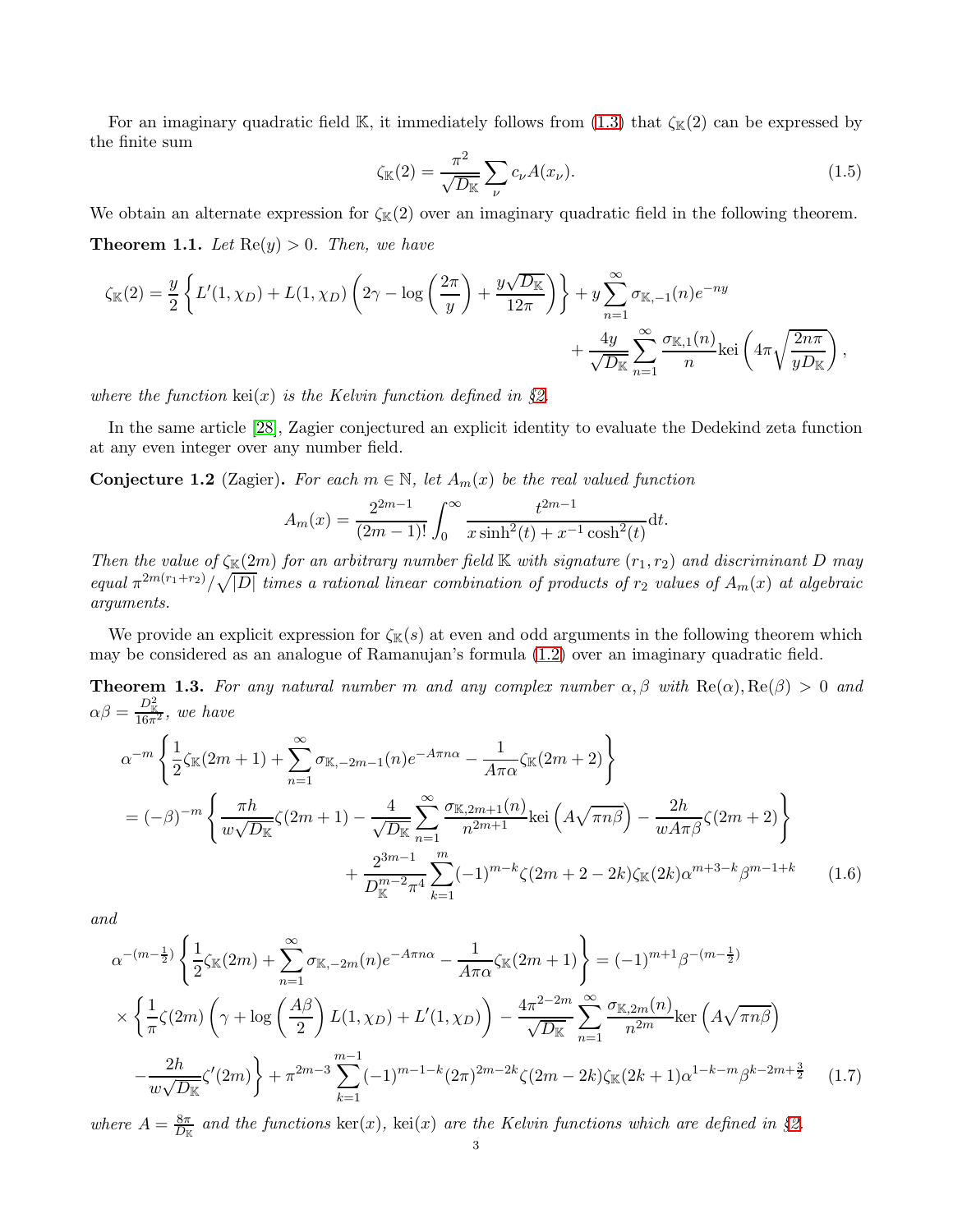*Remark.* We are not claiming here that the above theorem solves the conjecture over an imaginary quadratic field but certainly it provides an alternate expression for  $\zeta_{\mathbb{K}}(2m)$  over any imaginary quadratic field. An analogue to Lerch's result [\[17\]](#page-24-10) over an imaginary quadratic field can be obtained from [\(1.6\)](#page-2-2) by substituting m by  $2m + 1$ .

The following corollary provides a representation for  $\zeta_{\mathbb{K}}(3)$  in terms of  $\zeta_{\mathbb{K}}(2)$ . The latter is well-known due to Zagier's identity [\(1.5\)](#page-2-3).

Corollary 1.4. *We have*

$$
\zeta_{\mathbb{K}}(3) = 2\pi \left\{ \sum_{n=1}^{\infty} \sigma_{\mathbb{K},-2}(n) e^{-2n\pi} + \frac{4}{\sqrt{D_{\mathbb{K}}}} \sum_{n=1}^{\infty} \frac{\sigma_{\mathbb{K},2}(n)}{n^2} \ker \left( 4\pi \sqrt{\frac{n}{D_{\mathbb{K}}}} \right) \right\} - \frac{\pi^3}{3} (\gamma + L'(1, \chi_D)) + \frac{4\pi h}{w \sqrt{D_{\mathbb{K}}}} \zeta'(2) + \pi \zeta_{\mathbb{K}}(2).
$$

The above corollary follows immediately by letting  $m = 1$  and  $\alpha = \beta = \frac{D_{\mathbb{K}}}{4\pi}$  in [\(1.7\)](#page-2-4). It is natural to ask whether it is possible to find an explicit identity for Dedekind zeta function over any imaginary quadratic field K at complex arguments. The next theorem answers the question.

<span id="page-3-0"></span>**Theorem 1.5.** *For*  $\text{Re}(y) > 0$  *and*  $\text{Re}(a) > -1$ *, the identity* 

<span id="page-3-3"></span>
$$
\sum_{n=1}^{\infty} \sigma_{\mathbb{K},a}(n) e^{-ny} + \frac{1}{2} \zeta_{\mathbb{K}}(-a) - \frac{\zeta_{\mathbb{K}}(1-a)}{y} - \frac{L(1,\chi_D)\Gamma(a+1)\zeta(a+1)}{y^{a+1}}
$$
\n
$$
= \frac{4\pi^{2-2a} D_{\mathbb{K}}^{a-\frac{1}{2}}}{y \sin(\pi a)} \sum_{n=1}^{\infty} \sigma_{\mathbb{K},-a}(n) \left\{ \frac{2^{-2a}}{\Gamma^2(1-a)} \Gamma^{\{A\}}\left( \frac{1}{1-\frac{a}{2}, 1-\frac{a}{2}, \frac{1-a}{2}, \frac{1-a}{2}} \left| -\frac{4\pi^6 n^2}{y^2 D_{\mathbb{K}}^2} \right| \right. \\ \left. - \left( \frac{4\pi^6 n^2}{y^2 D_{\mathbb{K}}^2} \right)^{\frac{a}{2}} \left( \cos\left( \frac{\pi a}{2} \right) \text{ber}\left( 4\pi \sqrt{\frac{2n\pi}{y D_{\mathbb{K}}} \right) - \sin\left( \frac{\pi a}{2} \right) \text{bei}\left( 4\pi \sqrt{\frac{2n\pi}{y D_{\mathbb{K}}} \right) \right) \right\} \tag{1.8}
$$

*holds, where the functions*  $\text{ber}(x)$ *,*  $\text{bei}(x)$  *are the Kelvin functions and*  $pF_q$  *denotes the hypergeometric function which are defined in* §*[2.](#page-4-0)*

*Remark.* An analogous version of the above theorem over  $\mathbb Q$  was obtained in [\[11\]](#page-24-9).

We next abbreviate  $\sigma_{K,0}$  by  $\sigma_{K}$  and obtain the following important corollary from the above theorem by substituting  $a = 0$ .

<span id="page-3-2"></span>**Corollary 1.6.** *Let*  $\gamma$  *be Euler's constant. For*  $\text{Re}(y) > 0$  *and*  $\text{Re}(a) > -1$ *, we have* 

$$
\sum_{n=1}^{\infty} \sigma_{\mathbb{K}}(n) e^{-ny} - \frac{h}{2w} - \frac{L'(1,\chi_D) + L(1,\chi_D)(\gamma - \log(y))}{y} = \frac{8\pi}{y\sqrt{D_{\mathbb{K}}}} \sum_{n=1}^{\infty} \sigma_{\mathbb{K}}(n) \text{ker}\left(4\pi \sqrt{\frac{2n\pi}{yD_{\mathbb{K}}}}\right).
$$

Theorem [1.5](#page-3-0) can be extended in the half-plane  $\text{Re}(a) > -2m - 3$ , where m is any non-negative integer through analytic continuation.

<span id="page-3-1"></span>**Theorem 1.7.** *If*  $\text{Re}(y) > 0$  *and*  $\text{Re}(a) > -2m - 3$  *with*  $m \in \mathbb{N} \cup \{0\}$ *, then the following identity holds:* 

$$
\sum_{n=1}^{\infty} \sigma_{\mathbb{K},a}(n) e^{-ny} + \frac{1}{2} \zeta_{\mathbb{K}}(-a) - \frac{\zeta_{\mathbb{K}}(1-a)}{y} - \frac{2\pi h}{w\sqrt{D_{\mathbb{K}}}} \frac{\Gamma(a+1)\zeta(a+1)}{y^{a+1}} = \frac{4\pi^{2-2a} D_{\mathbb{K}}^{a-\frac{1}{2}}}{y \sin(\pi a)}
$$
  

$$
\times \sum_{n=1}^{\infty} \sigma_{\mathbb{K},-a}(n) \left[ \frac{2^{-2a} \left( -\frac{64\pi^6 n^2}{y^2 D_{\mathbb{K}}^2} \right)^{-m}}{\Gamma^2 (1-a-2m)} \left\{ 1^{F_4} \left( 1 - \frac{a}{2} - m, 1 - \frac{a}{2} - m, \frac{1-a}{2} - m, \frac{1-a}{2} - m \right| - \frac{4\pi^6 n^2}{y^2 D_{\mathbb{K}}^2} \right\}
$$
  

$$
- 2^{4m} (a+2m)^2 (a+2m+1)^2 \left( \frac{64\pi^6 n^2}{y^2 D_{\mathbb{K}}^2} \right)^{-1} \right\} - \left( \frac{4\pi^6 n^2}{y^2 D_{\mathbb{K}}^2} \right)^{\frac{a}{2}} \left\{ \cos \left( \frac{\pi a}{2} \right) \ker \left( 4\pi \sqrt{\frac{2n\pi}{y D_{\mathbb{K}}} \right)
$$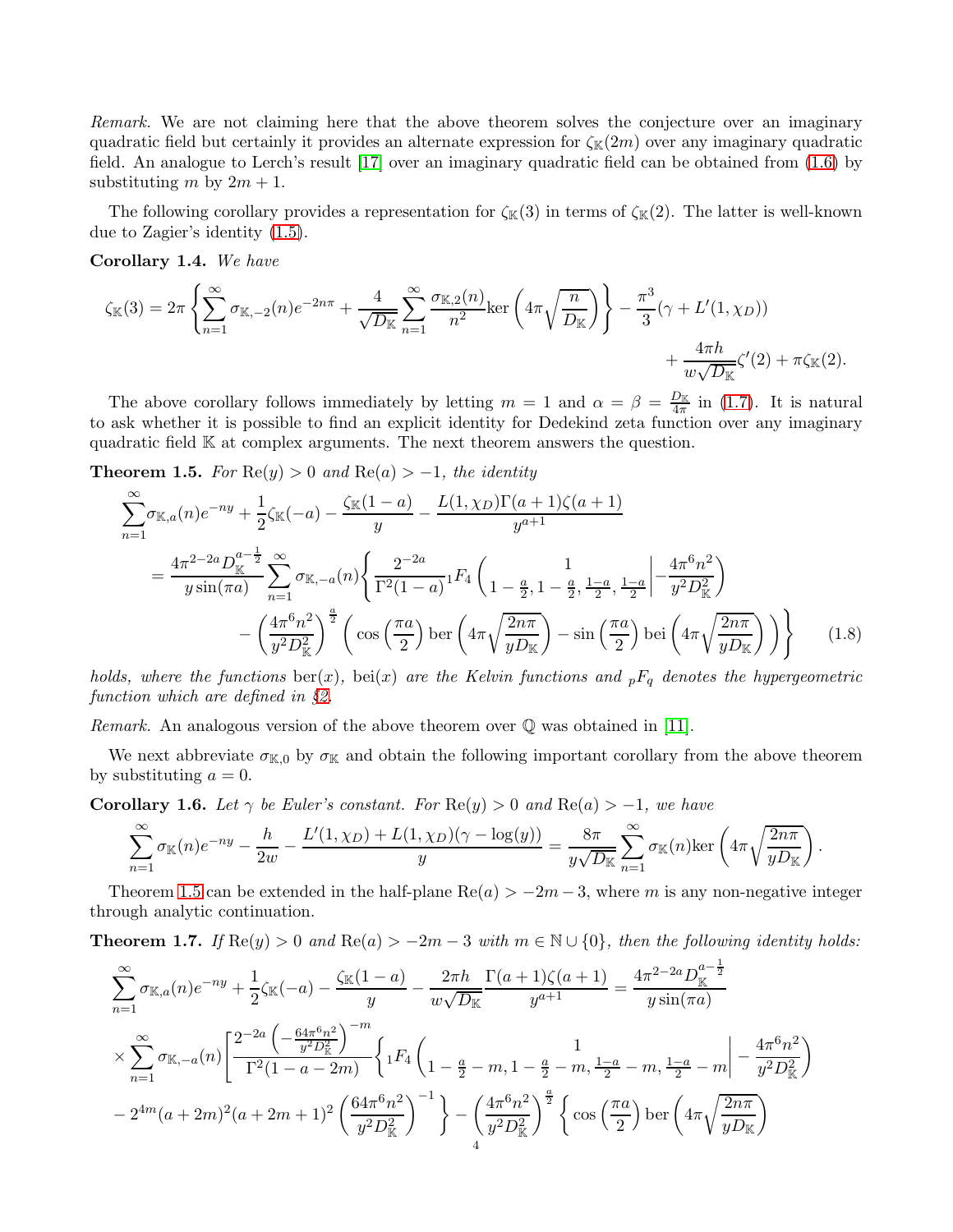$$
-\sin\left(\frac{\pi a}{2}\right) \operatorname{bei}\left(4\pi \sqrt{\frac{2n\pi}{yD_{\mathbb{K}}}}\right)\bigg\}\bigg] + \frac{yD_{\mathbb{K}}^{a+\frac{3}{2}}}{(2\pi)^{2a+4}\sin(\pi a)} \sum_{k=0}^{m} \frac{(-1)^k \zeta(2k+2)\zeta_{\mathbb{K}}(2k+a+2)}{\Gamma^2(-a-1-2k)} \left(\frac{8\pi^3}{yD_{\mathbb{K}}}\right)^{-2k}.\tag{1.9}
$$

The series  $\sum_{n=1}^{\infty} \sigma_{\mathbb{K},a}(n) e^{-ny}$  over any imaginary quadratic field K appearing in the above theorem, can be considered as an analogue of a series  $\sum_{n=1}^{\infty} \sigma_a(n) e^{-ny}$  in  $\mathbb Q$  which plays a significant role in the theory of modular forms. For instance, for  $a = 2m - 1$  with  $m \in \mathbb{N}$  and  $y = -2\pi i z$  with z lying in the upper half plane, the series in  $\mathbb Q$  essentially represents the Eisenstein series of weight 2m over the full modular group, and for  $a = -2m - 1$  with  $m \in \mathbb{N}$  and  $y = -2\pi i z$  the same series in  $\mathbb{Q}$  represents the Eichler integral corresponding to the weight  $2m + 2$  Eisenstein series [\[7,](#page-24-11) Section 5]. Moreover, the series  $\sum_{n=1}^{\infty} \sigma_{-1}(n)e^{2\pi i n z}$  appears in the transformation formula of the logarithm of Dedekind eta function [\[6,](#page-24-12) Equation  $(3.10)$ ].

In the following theorem, we investigate the transformation for the above series over an imaginary quadratic field  $K$  for  $a$  being any natural number.

<span id="page-4-2"></span>**Theorem 1.8.** For any natural number m and any complex number  $\alpha, \beta$  with  $\text{Re}(\alpha), \text{Re}(\beta) > 0$  and  $\alpha\beta = \frac{D_{\mathbb{K}}^2}{16\pi^2}$ , the transformations

<span id="page-4-3"></span>
$$
\alpha^m \sum_{n=1}^{\infty} \sigma_{\mathbb{K},2m-1}(n) e^{-A\pi n\alpha} = -(-\beta)^m \left\{ \frac{4}{\sqrt{D_{\mathbb{K}}}} \sum_{n=1}^{\infty} \frac{\sigma_{\mathbb{K},1-2m}(n)}{n^{1-2m}} \text{kei}(A\sqrt{\pi n\beta}) + \frac{\pi h}{w\sqrt{D_{\mathbb{K}}}} \frac{B_{2m}}{2m} \right\}
$$
(1.10)

*and*

<span id="page-4-4"></span>
$$
\alpha^{m+\frac{1}{2}} \sum_{n=1}^{\infty} \sigma_{\mathbb{K},2m}(n) e^{-A\pi n\alpha} = \beta^{m+\frac{1}{2}} \left\{ \frac{4(-1)^m}{\sqrt{D_{\mathbb{K}}}} \sum_{n=1}^{\infty} \frac{\sigma_{\mathbb{K},-2m}(n)}{n^{-2m}} \ker(A\sqrt{\pi n\beta}) + \frac{h(2m)!}{(2\pi)^{2m} w \sqrt{D_{\mathbb{K}}}} \zeta(2m+1) \right\}
$$
(1.11)

*hold true, where*  $A = \frac{8\pi}{D_v}$  $\frac{8\pi}{D_{\mathbb K}}$ .

*Remark.* One can conclude by a quick observation in the above theorem that  $(1.10)$  provides transformation formula analogous to that for Eisenstein series over an imaginary quadratic field and [\(1.11\)](#page-4-4) provides an explicit formula for  $\zeta(2m+1)$ .

### <span id="page-4-8"></span>2. Preliminaries

<span id="page-4-0"></span>Throughout the paper, we require some basic tools of analytic number theory and complex analysis.

<span id="page-4-1"></span>2.1. Schwartz function. A function is said to be a Schwartz function if all of its derivatives exist and decay faster than any polynomial. We denote the space of Schwartz functions on  $\mathbb R$  by  $\mathscr{S}(\mathbb R)$ . For  $f \in \mathscr{S}(\mathbb{R})$ , we let the Mellin transform of f be  $\mathcal{M}(f)$  i.e,

<span id="page-4-5"></span>
$$
\mathcal{M}(f)(s) = \int_0^\infty f(x)x^{s-1}dx.
$$
\n(2.1)

The following lemma provides the analytic behaviour of the Mellin transform of any Schwartz function.

<span id="page-4-6"></span>**Lemma 2.1.** The function  $F(s)$  is absolutely convergent for  $\text{Re}(s) > 0$ . It can be analytically continued *to the whole complex plane except for simple poles at every non-positive integers. It also satisfies the functional equation:*

$$
\mathcal{M}(f')(s+1) = -s \mathcal{M}(f)(s),
$$

*Proof.* The functional equation follows immediately from [\(2.1\)](#page-4-5) by applying integration by parts on the integral. Moreover, the functional equation yields

<span id="page-4-7"></span>
$$
\mathcal{M}(f^{m})(s+m) = (-1)^{m+1}s(s+1)\cdots(s+m-1)\,\mathcal{M}(f)(s),\tag{2.2}
$$

which implies that  $\mathcal{M}(f)(s)$  has an analytic continuation to the whole complex plane except for the possible simple poles at  $s = 0, 1, \dots$ possible simple poles at  $s = 0, 1, \dots$ .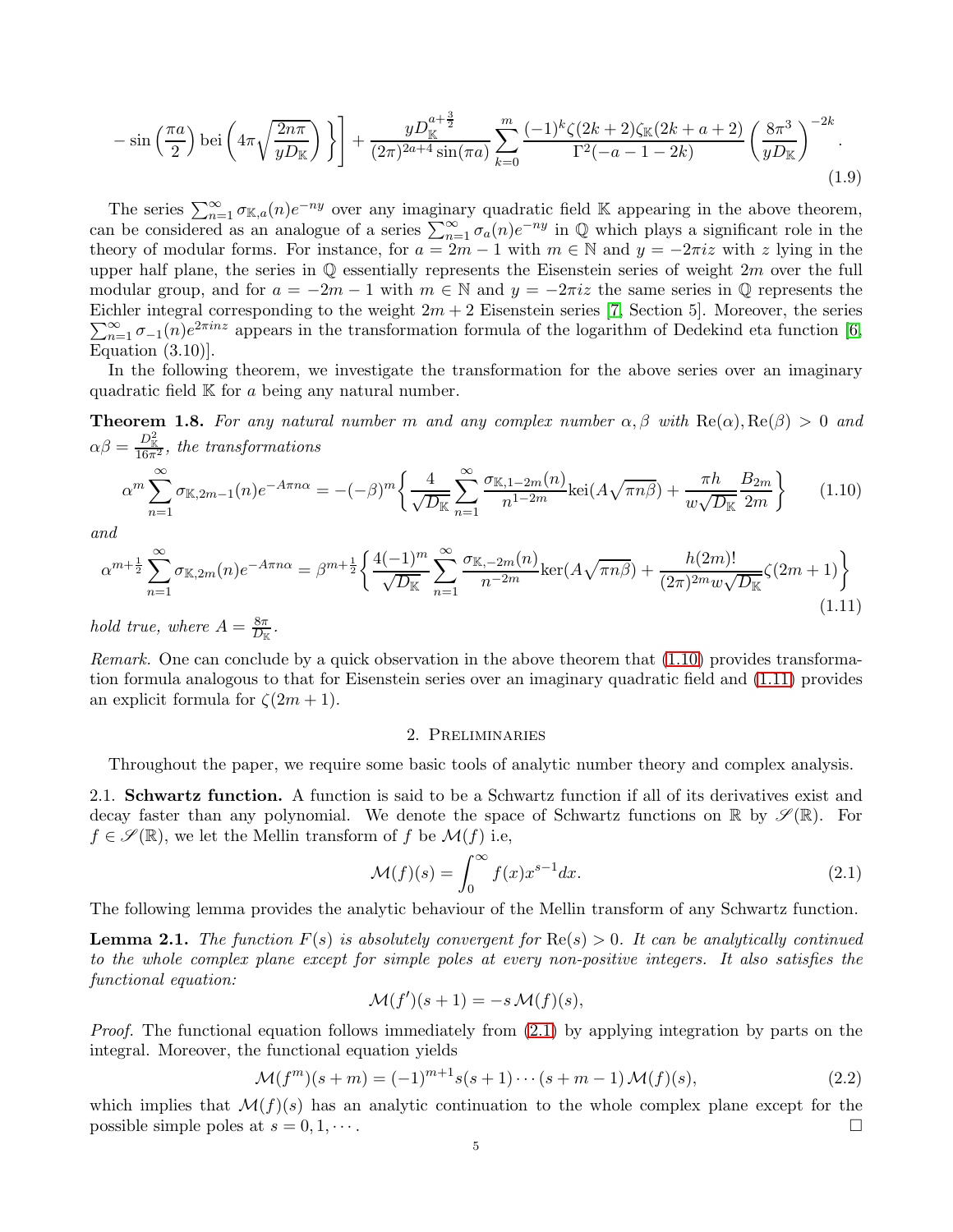**Example.** One of the most popular example of Schwartz function is  $e^{-x}$ . The Mellin transform of  $e^{-x}$ is known as Gamma function which can be defined for  $Re(s) > 0$  via the convergent improper integral as

<span id="page-5-1"></span>
$$
\Gamma(s) = \int_0^\infty e^{-x} x^{s-1} \mathrm{d}x. \tag{2.3}
$$

The analytic properties and functional equation of the Γ-function are given in the following proposition which follows immediately from the previous Lemma.

Proposition 2.2. [\[3,](#page-24-13) Appendix A] *The integral in* [\(2.3\)](#page-5-1) *is absolutely convergent for* Re(s) > 0*. It can be analytically continued to the whole complex plane except for simple poles at every non-positive integers. It also satisfies the functional equation:*

$$
\Gamma(s+1) = s\Gamma(s).
$$

The Γ-function satisfies many important properties. Here we mention two of them.

(i) Euler's reflection formula :

<span id="page-5-5"></span>
$$
\Gamma(s)\Gamma(1-s) = \frac{\pi}{\sin \pi s} \tag{2.4}
$$

where  $s \notin \mathbb{Z}$ .

(ii) Legendre's duplication formula :

<span id="page-5-6"></span>
$$
\Gamma(s)\Gamma\left(s+\frac{1}{2}\right) = 2^{1-2s}\sqrt{\pi}\Gamma(2s). \tag{2.5}
$$

Proofs of these properties can be found in [\[3,](#page-24-13) Appendix A].

<span id="page-5-0"></span>2.2. Dedekind zeta function. The *Dedekind zeta function* attached to an imaginary quadratic field K can be defined as

$$
\zeta_{\mathbb{K}}(s) = \sum_{\mathfrak{a} \subset \mathcal{O}_{\mathbb{K}}} \frac{1}{N(\mathfrak{a})^s} = \prod_{\mathfrak{p} \subset \mathcal{O}_{\mathbb{K}}} \left(1 - \frac{1}{N(\mathfrak{p})^s}\right)^{-1},
$$

for all  $s \in \mathbb{C}$  with  $\Re(s) > 1$ , where **a** and **p** run over the non-zero integral ideals and prime ideals of  $\mathcal{O}_{\mathbb{K}}$ respectively. For  $v_{\mathbb{K}}(m)$  denoting the number of non-zero integral ideals in  $\mathcal{O}_{\mathbb{K}}$  with norm  $m$ ,  $\zeta_{\mathbb{K}}$  can also be expressed as

$$
\zeta_{\mathbb{K}}(s) = \sum_{m=1}^{\infty} \frac{v_{\mathbb{K}}(m)}{m^s}.
$$

The following proposition provides the analytic behaviour and the functional equation satisfied by the Dedekind zeta function.

<span id="page-5-2"></span>**Proposition 2.3.** [\[16,](#page-24-14) pp. 254-255] *The function*  $\zeta_{\mathbb{K}}(s)$  *is absolutely convergent for*  $\Re(s) > 1$ *. It can be analytically continued to the whole complex plane except for a simple pole at*  $s = 1$  *with residue*  $L(1, \chi_D)$ *. It also satisfies the functional equation*

<span id="page-5-4"></span>
$$
\zeta_{\mathbb{K}}(s) = (2\pi)^{2s-1} D_{\mathbb{K}}^{\frac{1}{2}-s} \frac{\Gamma(1-s)}{\Gamma(s)} \zeta_{\mathbb{K}}(1-s).
$$
\n(2.6)

The famous Dirichlet class number formula for the Dedekind zeta function over an imaginary quadratic field is given in the following proposition.

<span id="page-5-3"></span>**Proposition 2.4.** *The quadratic L-function*  $L(s, \chi_D)$  *of* K *satisfies* 

$$
L(1, \chi_D) = \frac{2\pi h}{w\sqrt{D_{\mathbb{K}}}}.
$$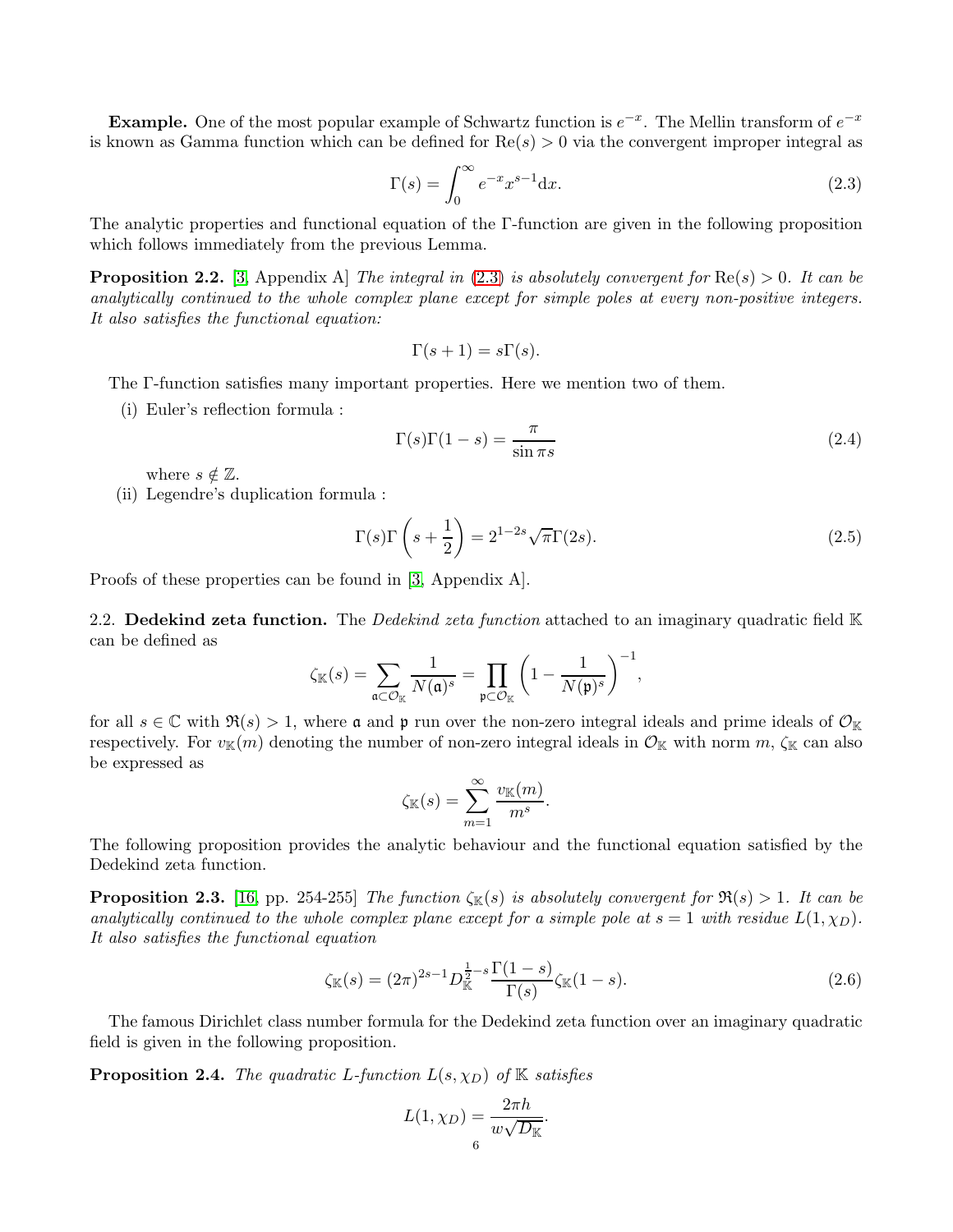<span id="page-6-0"></span>2.3. Special functions. The mathematical functions which are non-elementary and are useful due to their applications in mathematical analysis, functional analysis, geometry, physics, and other fields are known as special functions. These mainly appear as solutions of differential equations or integrals of elementary functions.

One of the most important families of special functions are the Bessel functions. The Bessel functions of the first kind and the second kind of order  $\nu$  are defined by [\[27,](#page-24-15) p. 40, 64]

$$
J_{\nu}(z) := \sum_{m=0}^{\infty} \frac{(-1)^m (z/2)^{2m+\nu}}{m! \Gamma(m+1+\nu)} \qquad (z, \nu \in \mathbb{C}),
$$
  

$$
Y_{\nu}(z) := \frac{J_{\nu}(z) \cos(\pi \nu) - J_{-\nu}(z)}{\sin \pi \nu} \qquad (z \in \mathbb{C}, \nu \notin \mathbb{Z}),
$$

along with  $Y_n(z) = \lim_{\nu \to n} Y_{\nu}(z)$  for  $n \in \mathbb{Z}$ . The modified Bessel functions of the first and second kinds are defined by [\[27,](#page-24-15) p. 77, 78]

$$
I_{\nu}(z) := \begin{cases} e^{-\frac{1}{2}\pi\nu i} J_{\nu}(e^{\frac{1}{2}\pi i} z), & \text{if } -\pi < \arg(z) \le \frac{\pi}{2}, \\ e^{\frac{3}{2}\pi\nu i} J_{\nu}(e^{-\frac{3}{2}\pi i} z), & \text{if } \frac{\pi}{2} < \arg(z) \le \pi, \end{cases}
$$
  

$$
K_{\nu}(z) := \frac{\pi}{2} \frac{I_{-\nu}(z) - I_{\nu}(z)}{\sin \nu \pi}
$$
 (2.7)

respectively. When  $\nu \in \mathbb{Z}$ ,  $K_{\nu}(z)$  is interpreted as a limit of the right-hand side of [\(2.7\)](#page-6-1). The real and imaginary parts of Bessel functions are known as Kelvin functions [\[20,](#page-24-16) p. 267]. More precisely, for any  $x \geq 0$  and  $\nu \in \mathbb{R}$ , the Kelvin functions are defined as

<span id="page-6-1"></span>
$$
ber_{\nu}(x) + i bei_{\nu}(x) = J_{\nu}(xe^{3\pi i/4})
$$

and

$$
\ker_{\nu}(x) + i \operatorname{kei}_{\nu}(x) = e^{-\nu \pi i/2} K_{\nu}(xe^{\pi i/4})
$$

where  $J_{\nu}$  (resp.  $K_{\nu}$ ) denotes the Bessel function of first kind (resp. modified Bessel function of second kind) of order  $\nu$ .

The generalized hypergeometric function is defined by the following power series :

$$
{}_{p}F_{q}\left(\begin{matrix} a_{1}, a_{2}, \cdots, a_{p} \\ b_{1}, b_{2}, \cdots, b_{q} \end{matrix} \bigg| z\right) := \sum_{n=0}^{\infty} \frac{(a_{1})_{n}(a_{2})_{n} \cdots (a_{p})_{n}}{(b_{1})_{n}(b_{2})_{n} \cdots (b_{q})_{n}} \frac{z^{n}}{n!}
$$

where  $(a)_n$  denotes the Pochhammer symbol defined by  $(a)_n := a(a+1)\cdots(a+n-1) = \Gamma(a+n)/\Gamma(a)$ . It is well-known [\[1,](#page-24-17) p. 62, Theorem 2.1.1] that the above series converges absolutely for all z if  $p \leq q$  and for  $|z| < 1$  if  $p = q + 1$ , and it diverges for all  $z \neq 0$  if  $p > q + 1$  and the series does not terminate.

The following proposition states an important result due to Slater [\[19,](#page-24-18) p. 56-59] which precisely evaluates inverse Mellin transforms of certain functions in terms of generalized hypergeometric functions. We give its statement below to make the paper self-contained. To begin with we need some notations . Let

$$
\Gamma\begin{bmatrix} a_1, a_2, \dots, a_A \\ b_1, b_2, \dots, b_B \end{bmatrix} \equiv \Gamma[(a); (b)] = \frac{\Gamma(a_1) \Gamma(a_2) \dots \Gamma(a_A)}{\Gamma(b_1) \Gamma(b_2) \dots \Gamma(b_B)},
$$
\n
$$
(a) + s := a_1 + s, a_2 + s, \dots, a_A + s,
$$
\n
$$
(b)' - b_k := b_1 - b_k, \dots, b_{k-1} - b_k, b_{k+1} - b_k, \dots, b_B - b_k,
$$
\n
$$
\Sigma_A(z) := \sum_{j=1}^A z^{a_j} \Gamma\begin{bmatrix} (a)' - a_j, (b) + a_j \\ (c) - a_j, (d) + a_j \end{bmatrix} B + CFA + D - 1 \begin{pmatrix} (b) + a_j, 1 + a_j - (c) \\ 1 + a_j - (a)', (d) + a_j \end{pmatrix} (-1)^{C-A} z,
$$
\n
$$
\Sigma_B(1/z) := \sum_{k=1}^B z^{-b_k} \Gamma\begin{bmatrix} (b)' - b_k, (a) + b_k \\ (d) - b_k, (c) + b_k \end{bmatrix} A + DF_{B+C-1} \begin{pmatrix} (a) + b_k, 1 + b_k - (d) \\ 1 + b_k - (b)', (c) + b_k \end{pmatrix} \frac{(-1)^{D-B}}{z},
$$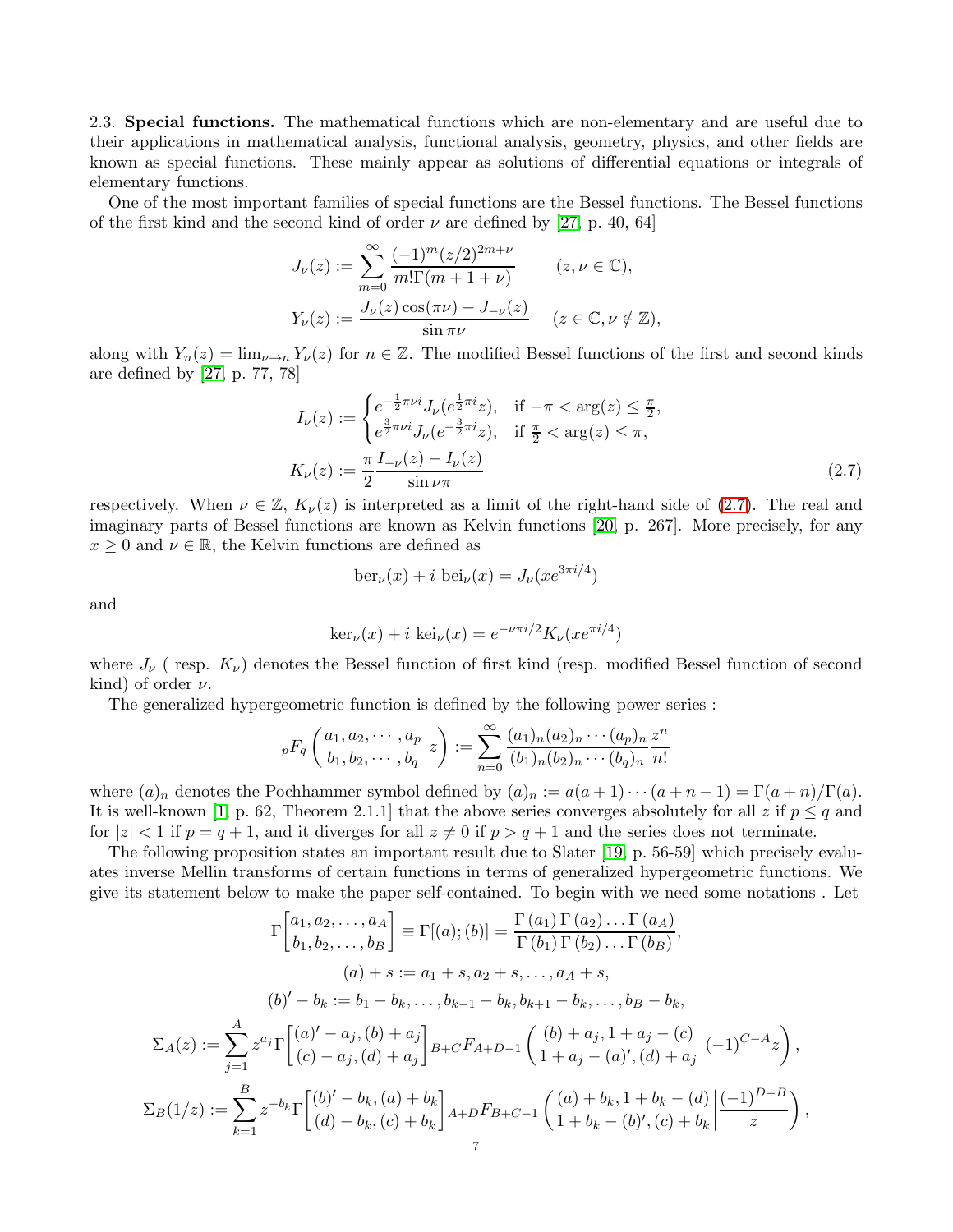<span id="page-7-5"></span>Proposition 2.5 (Slater's Theorem). *Let*

<span id="page-7-3"></span>
$$
\mathcal{H}(s) = \Gamma\begin{bmatrix} (a) + s, (b) - s \\ (c) + s, (d) - s \end{bmatrix},\tag{2.8}
$$

where the vectors  $(a)$ ,  $(b)$ ,  $(c)$ , and  $(d)$  have, respectively, A, B, C, and D components  $a_j$ ,  $b_k$ ,  $c_l$ , and  $d_m$ . *Then if the following two groups of conditions hold:*

<span id="page-7-1"></span>
$$
- \operatorname{Re}(a_j) < \operatorname{Re}(s) < \operatorname{Re}(b_k) \quad (j = 1, 2, \dots, A, \quad k = 1, 2, \dots, B), \tag{2.9}
$$

<span id="page-7-2"></span>
$$
\begin{cases}\nA + B > C + D, \\
A + B = C + D, \\
A = C, \quad B = D, \\
\text{Re}(\eta) < 0,\n\end{cases} \quad \text{Re}(\mathbf{A} + D - B - C)) < -\text{Re}(\eta)\n\tag{2.10}
$$

*where*

$$
\eta := \sum_{j=1}^{A} a_j + \sum_{k=1}^{B} b_k - \sum_{l=1}^{C} c_l - \sum_{m=1}^{D} d_m,
$$

*then for these* s *we have*

$$
\mathcal{H}(s) = \begin{cases} \int_0^\infty x^{s-1} \Sigma_A(x) \, dx, & \text{if } A + D > B + C, \\ \int_0^1 x^{s-1} \Sigma_A(x) \, dx + \int_1^\infty x^{s-1} \Sigma_B(1/x) \, dx, & \text{if } A + D = B + C, \\ \int_0^\infty x^{s-1} \Sigma_B(1/x) \, dx, & \text{if } A + D < B + C, \end{cases}
$$

 $\Sigma_A(1) = \Sigma_B(1)$  *if*  $A + D = B + C$ , Re( $\eta$ ) + C – A + 1 < 0, A > C.

Corollary 2.6. [\[19,](#page-24-18) p. 58] *Under the conditions* [\(2.9\)](#page-7-1) *and* [\(2.10\)](#page-7-2)*, the inverse Mellin transform of the function in* [\(2.8\)](#page-7-3) *is a function* H(x) *of hypergeometric type given by*

$$
H(x) = \begin{cases} \sum_A(x) \text{ for } x > 0, & \text{if } A + D > B + C, \\ \sum_A(x) \text{ for } 0 < x < 1, & \text{or } \sum_B(1/x) \text{ for } x > 1, & \text{if } A + D = B + C, \\ \sum_B(1/x) \text{ for } x > 0, & \text{if } A + D < B + C, \end{cases}
$$

<span id="page-7-0"></span> $\mathscr{H}(1) = \Sigma_A(1) = \Sigma_B(1)$  *if*  $A + D = B + C$ *,*  $Re(\eta) + C - A + 1 < 0, A \ge C$ *.* 

### 3. Generalization of a Voronoi-type identity over an imaginary quadratic field

In this section, we setup our main ingredients to prove the identities provided in §[1.](#page-0-0) Dirichlet introduced the problem of counting the number of lattice points inside or on the hyperbola. In other words, he studied the asymptotic behaviour of the summatory function of the divisor function. Let  $d(n)$  denotes the divisor function i.e,  $d(n) = \sum_{d|n} 1$ . He obtained an asymptotic formula with the main term  $x \log x + (2\gamma - 1)x + \frac{1}{4}$ 4 and an error term of order  $\sqrt{x}$ . The problem of estimating the error term is known as the Dirichlet hyperbola problem or the Dirichlet divisor problem. The bound on the error term has been further improved by many mathematicians. At this writing, the best estimate  $O(x^{131/416+\epsilon})$ , for each  $\epsilon > 0$ , as  $x \to \infty$ , is due to M. N. Huxley [\[12\]](#page-24-19).

Voronoï [\[25\]](#page-24-20) introduced a new phase into the Dirichlet divisor problem. He was able to express the error term as an infinite series containing the Bessel functions. More precisely, letting  $Y_{\nu}$  (resp.  $K_{\nu}$ ) denote the Bessel function of the second kind (resp. modified Bessel function of second kind) of order  $\nu$ and  $\gamma$  denote the Euler constant, a celebrated identity of Voronoï is given by

<span id="page-7-4"></span>
$$
\sum_{n \le x} d(n) = x \log x + (2\gamma - 1)x + \frac{1}{4} - \sum_{k=1}^{\infty} \frac{d(k)}{k} \left( Y_1 \left( 4\pi \sqrt{x k} \right) + \frac{2}{\pi} K_1 \left( 4\pi \sqrt{x k} \right) \right) \sqrt{x k}, \tag{3.1}
$$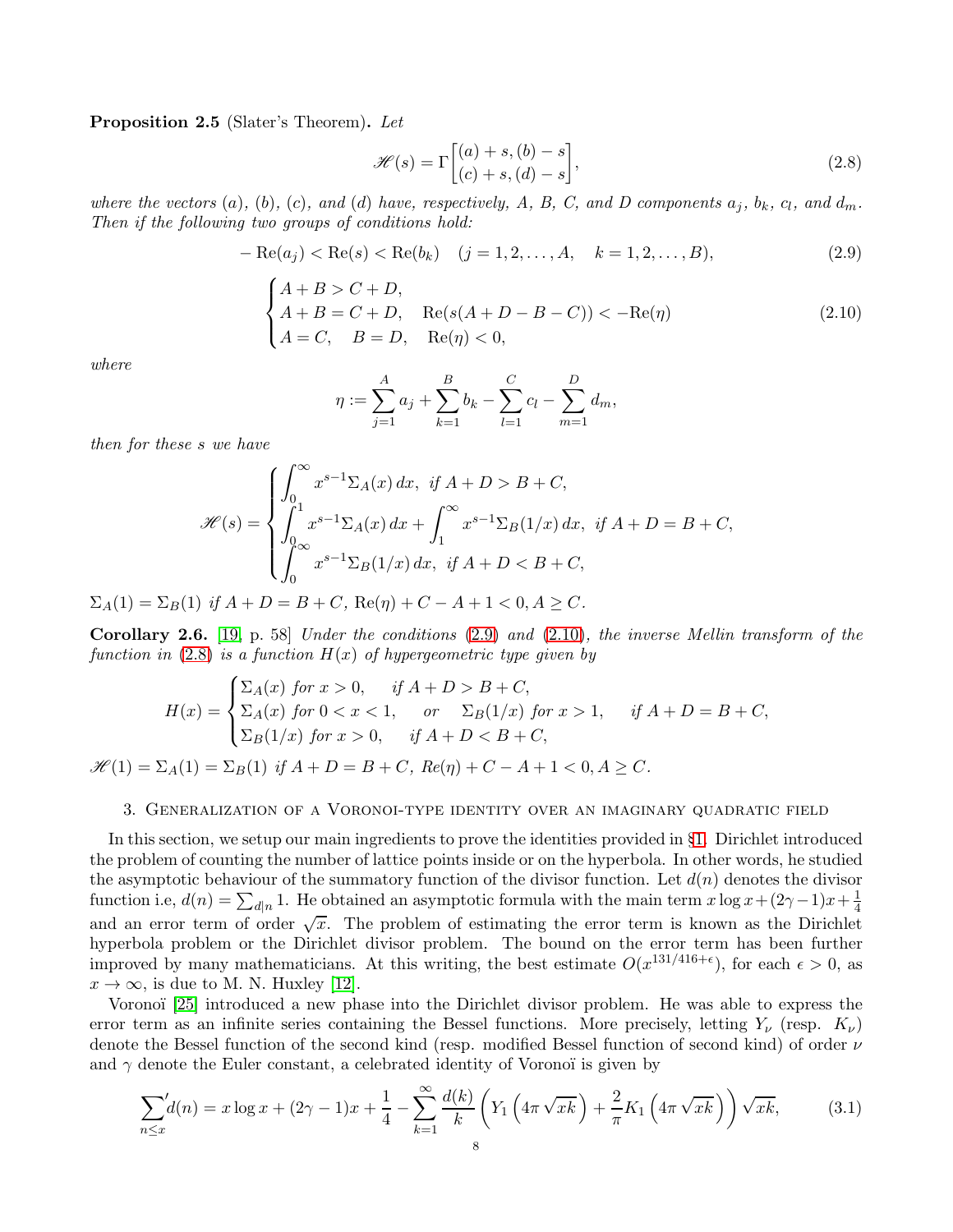where  $\sum'$  means that the term corresponding to  $n = x$  is halved. In the same article [\[25\]](#page-24-20), Voronoï also obtained a more general form of [\(3.1\)](#page-7-4), namely

<span id="page-8-0"></span>
$$
\sum_{\alpha < n < \beta} d(n)f(n) = \int_{\alpha}^{\beta} (2\gamma + \log t)f(t)dt + 2\pi \sum_{n=1}^{\infty} d(n) \int_{\alpha}^{\beta} f(t) \left( \frac{2}{\pi} K_0(4\pi\sqrt{nt}) - Y_0(4\pi\sqrt{nt}) \right) dt,\tag{3.2}
$$

where  $f(t)$  is a function of bounded variation in  $(\alpha, \beta)$  and  $0 < \alpha < \beta$ . A shorter proof of the above identity for  $0 < \alpha < \beta$  with  $\alpha, \beta \notin \mathbb{Z}$  was offered by Koshliakov in [\[15\]](#page-24-21) where he assumed f to be any analytic function lying inside a closed contour strictly containing the interval  $[\alpha, \beta]$ . The identity [\(3.1\)](#page-7-4) can be generalized by generalizing the divisor function in different directions (cf. [\[4\]](#page-24-22) [\[26\]](#page-24-23)).

The identity [\(3.2\)](#page-8-0) was generalized in [\[8,](#page-24-24) Section 6, 7] for the general divisor function  $\sigma_a(n)$  which can be defined as  $\sigma_a(n) := \sum_{d|n} d^a$  where a is any complex number. The function  $\sigma_{\mathbb{K},a}(n)$  defined in [\(1.4\)](#page-1-2) is basically the function which is analogous to  $\sigma_a(n)$  over an imaginary quadratic field. The following theorem states an analogous identity of [\(3.2\)](#page-8-0) associated to the divisor function  $\sigma_{K,a}(n)$ . To the best of our knowledge, the result is new. Before stating our result, we define the function

$$
H_{\mathbb{K},\nu}(x) := \frac{\sqrt{\pi}}{\sin(2\pi\nu)} \left\{ \frac{2^{1-4\nu}}{\Gamma^2(1-2\nu)} \left(\frac{x}{4}\right)^{-\nu} {}_0F_5 \left( \frac{-\nu}{1-\nu, 1-\nu, \frac{1}{2}-\nu, \frac{1}{2}-\nu, \frac{1}{2}} \middle| -\frac{x^2}{16} \right) \right. \\ \left. - \frac{2^{1+2\nu}\cos(\pi\nu)}{\Gamma(1+2\nu)} \left(\frac{x}{4}\right)^{\nu} {}_0F_5 \left( \frac{-\nu}{1+\nu, \frac{1}{2}+\nu, \frac{1}{2}, \frac{1}{2}, 1} \middle| -\frac{x^2}{16} \right) \right. \\ \left. - \frac{2^{4+2\nu}\sin(\pi\nu)}{\Gamma(2+2\nu)} \left(\frac{x}{4}\right)^{1+\nu} {}_0F_5 \left( \frac{-\nu}{\frac{3}{2}+\nu, 1+\nu, \frac{3}{2}, \frac{3}{2}, 1} \middle| -\frac{x^2}{16} \right) \right\}.
$$

<span id="page-8-3"></span>**Theorem 3.1.** Let a be any complex number with  $-1 < \text{Re}(a) < 1$ . Then for any Schwarz function f, *the identity*

$$
\sum_{n=1}^{\infty} \sigma_{\mathbb{K},a}(n) f(n) = \int_0^{\infty} \left( \zeta_{\mathbb{K}}(1-a) + t^a \frac{2\pi h \zeta(1+a)}{w\sqrt{D_{\mathbb{K}}}} \right) f(t) dt - \frac{1}{2} \zeta_{\mathbb{K}}(-a) f(0^+) + 2\pi^{\frac{3-a}{2}} D_{\mathbb{K}}^{\frac{a-1}{2}} \sum_{n=1}^{\infty} \sigma_{\mathbb{K},-a}(n) n^{a/2} \int_0^{\infty} t^{a/2} H_{\mathbb{K},a/2} \left( \frac{4\pi^3 nt}{D_{\mathbb{K}}} \right) f(t) dt.
$$

*holds, provided the Mellin transform of* f *decays faster than any polynomial in any bounded vertical strip.*

*Proof.* For  $\text{Re}(s) > 1$  and  $\text{Re}(s - a) > 1$ , the Dirichlet series associated to the divisor function function  $\sigma_{\mathbb{K},a}(n)$  is given by

<span id="page-8-4"></span>
$$
\sum_{n=1}^{\infty} \frac{\sigma_{\mathbb{K},a}(n)}{n^s} = \zeta(s)\zeta_{\mathbb{K}}(s-a). \tag{3.3}
$$

For  $f \in \mathscr{S}(\mathbb{R})$ , its inverse Mellin transform on F yields

<span id="page-8-2"></span>
$$
I_{\mathbb{K},a} = \sum_{n=1}^{\infty} \sigma_{\mathbb{K},a}(n)f(n) = \sum_{n=1}^{\infty} \sigma_{\mathbb{K},a}(n)\frac{1}{2\pi i} \int_{(c)} F(s)n^{-s}ds = \frac{1}{2\pi i} \int_{(c)} F(s)\zeta(s)\zeta_{\mathbb{K}}(s-a)ds
$$
(3.4)

where  $c > \max(1, 1 + \text{Re}(a))$ . We next consider the contour C given by the rectangle with vertices  ${c-iT, c+iT, \lambda+iT, \lambda-iT}$  in the anticlockwise direction as  $T \to \infty$  where  $-1 < \lambda < 0$ . It follows from Lemma [2.1,](#page-4-6) the analytic behaviour of  $\zeta(s)$  and Proposition [2.3](#page-5-2) that the integrand is analytic inside the contour except for the possible simple poles at  $s = 0, 1$  and  $1 + a$ . Employing the Cauchy residue theorem, we have

<span id="page-8-1"></span>
$$
\frac{1}{2\pi i} \int_{\mathcal{C}} F(s)\zeta(s)\zeta_{\mathbb{K}}(s-a)\mathrm{d}s = \mathcal{R}_0 + \mathcal{R}_1 + \mathcal{R}_{1+a} \tag{3.5}
$$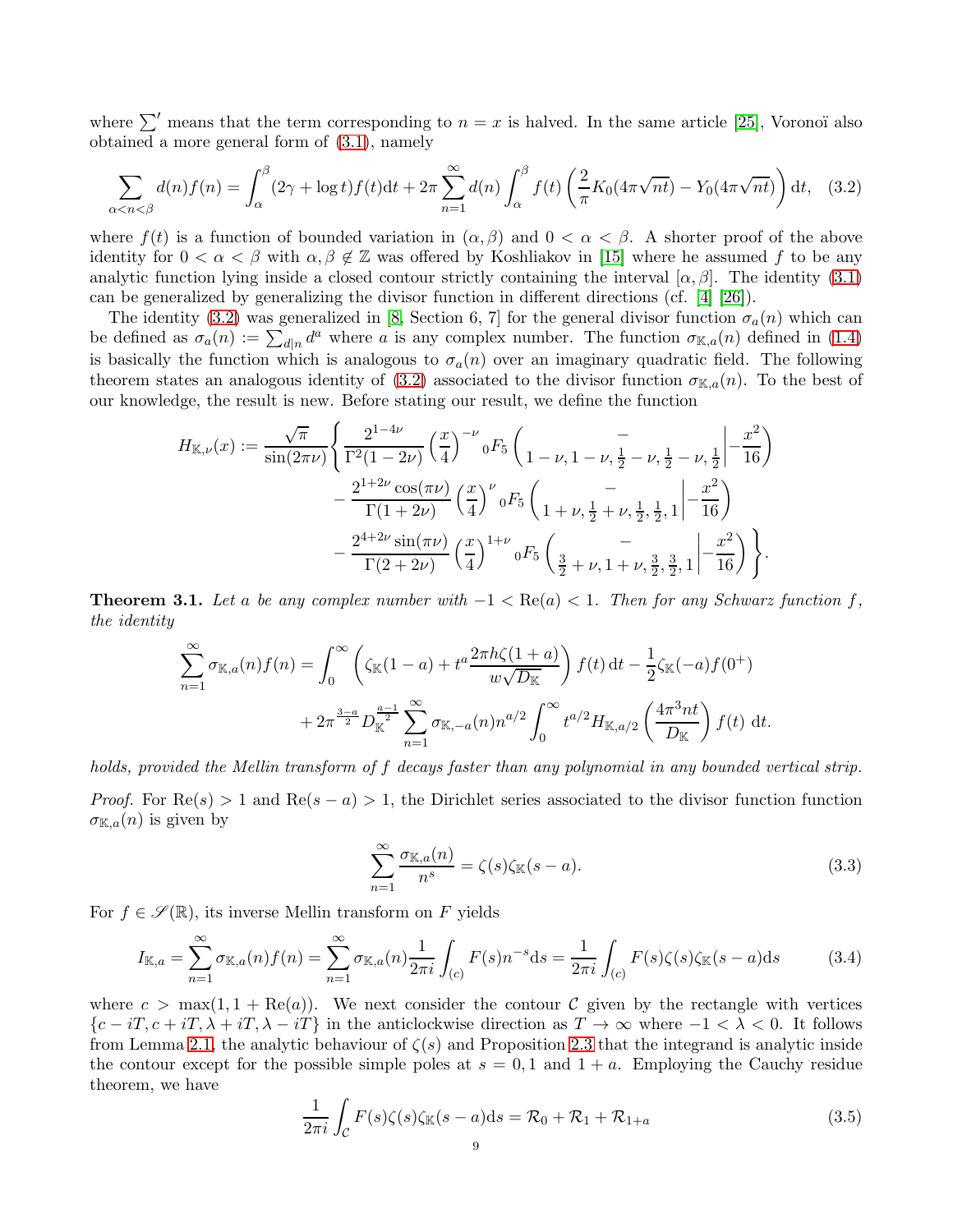where  $\mathcal{R}_{z_0}$  denotes the residue of the integrand at  $z_0$ . We next evaluate the values of  $\mathcal{R}_0$ ,  $\mathcal{R}_1$  and  $\mathcal{R}_{1+a}$ using Lemma [2.1,](#page-4-6) Proposition [2.3](#page-5-2) and [2.4](#page-5-3) respectively, which are given by

$$
\mathcal{R}_0 = \lim_{s \to 0} sF(s)\zeta(s)\zeta_{\mathbb{K}}(s-a) = \frac{1}{2}\mathcal{M}(f')(1)\zeta_{\mathbb{K}}(-a) = \frac{\zeta_{\mathbb{K}}(-a)}{2} \int_0^\infty f'(t) dt = -\frac{\zeta_{K}(-a)f(0^+)}{2},
$$
  

$$
\mathcal{R}_1 = \lim_{s \to 1} (s-1)F(s)\zeta(s)\zeta_{\mathbb{K}}(s-a) = F(1)\zeta_{\mathbb{K}}(1-a) = \zeta_{\mathbb{K}}(1-a) \int_0^\infty f(t) dt
$$

and

$$
\mathcal{R}_{1+a} = \lim_{s \to 1+a} (s-1-a) F(s) \zeta(s) \zeta_{\mathbb{K}}(s-a) = F(1+a) \zeta(1+a) \frac{2\pi h}{w\sqrt{D_{\mathbb{K}}}} = \frac{2\pi h \zeta(1+a)}{w\sqrt{D_{\mathbb{K}}}} \int_0^\infty f(t) t^a dt
$$

Inserting the values of  $\mathcal{R}_0$ ,  $\mathcal{R}_1$  and  $\mathcal{R}_{1+a}$  in [\(3.5\)](#page-8-1), the equations [\(3.4\)](#page-8-2) and (3.5) together imply

<span id="page-9-3"></span>
$$
I_{\mathbb{K},a} = \int_0^\infty \left( \zeta_{\mathbb{K}}(1-a) + t^a \frac{2\pi h \zeta(1+a)}{w\sqrt{D_{\mathbb{K}}}} \right) f(t) dt - \frac{1}{2} \zeta_{\mathbb{K}}(-a) f(0^+) + \mathcal{H}_1 + \mathcal{H}_2 + \mathcal{V} \tag{3.6}
$$

where  $\mathcal{H}_1 := \lim_{T \to \infty}$ 1  $\frac{1}{2\pi i} \int_{\mu+iT}^{c+iT} F(s)\zeta(s)\zeta_{\mathbb{K}}(s-a) \,ds$  and  $\mathcal{H}_2 := \lim_{T \to \infty}$ 1  $\frac{1}{2\pi i} \int_{c-iT}^{\mu-iT} F(s)\zeta(s)\zeta_{\mathbb{K}}(s-a) \,ds$  are the horizontal integrals and  $\mathcal{V} := \frac{1}{2\pi i} \int_{(\lambda)} F(s) \zeta(s) \zeta_{\mathbb{K}}(s-a) ds$  is the vertical integral.

It follows from a standard argument of the Phragmen-Lindelöf principle [cf. [\[13,](#page-24-25) Chapter 5]] and the functional equation of both zeta functions that for  $s = \sigma + it$  with  $\lambda < \sigma < c$  and for some  $\theta \in \mathbb{R}$ ,

$$
|\zeta(\sigma + it)\zeta_{\mathbb{K}}(\sigma + it)| \ll t^{\theta(1-\sigma)}, \text{ as } t \to \infty.
$$

On the other hand according to our hypothesis,  $F(s)$  decays faster than any polynomial in t in the above vertical strip. Thus, the horizontal integrals  $\mathcal{H}_1$  and  $\mathcal{H}_2$  vanish.

We next concentrate on the vertical integral  $\mathcal V$ . The functional equation of the Riemann zeta function

<span id="page-9-0"></span>
$$
\zeta(s) = 2^s \pi^{s-1} \Gamma(1-s) \sin\left(\frac{\pi s}{2}\right) \zeta(1-s)
$$

and that of the Dedekind zeta function in [\(2.6\)](#page-5-4) together imply that

$$
\zeta(s)\zeta_{\mathbb{K}}(s-a) = D_{\mathbb{K}}^{\frac{1}{2}-s+a} 2^{3s-2a-1} \pi^{3s-2a-2} \frac{\Gamma(1-s)\Gamma(1-s+a)}{\Gamma(s-a)} \sin\left(\frac{\pi s}{2}\right) \zeta(1-s)\zeta_{\mathbb{K}}(1-s+a). \tag{3.7}
$$

Substituting [\(3.7\)](#page-9-0) into V and changing the variable s by  $1-s$  in the next step, the vertical integral becomes

$$
\mathcal{V} = \frac{2D_{\mathbb{K}}^{a+\frac{1}{2}}}{(2\pi)^{2a+2}} \frac{1}{2\pi i} \int_{(\lambda)} F(s) \frac{\Gamma(1-s)\Gamma(1-s+a)}{\Gamma(s-a)} \sin\left(\frac{\pi s}{2}\right) \zeta(1-s) \zeta_{\mathbb{K}}(1-s+a) \left(\frac{8\pi^3}{D_{\mathbb{K}}}\right)^s ds
$$
  
= 
$$
\frac{2D_{\mathbb{K}}^{a-\frac{1}{2}}}{(2\pi)^{2a-1}} \frac{1}{2\pi i} \int_{(1-\lambda)} \frac{F(1-s)\Gamma(s)\Gamma(s+a)}{\Gamma(1-s-a)} \cos\left(\frac{\pi s}{2}\right) \zeta(s) \zeta_{\mathbb{K}}(s+a) \left(\frac{8\pi^3}{D_{\mathbb{K}}}\right)^{-s} ds.
$$

We now replace s by  $s - a$  and assume  $\lambda^* := 1 - \lambda + \text{Re}(a)$  in the above integral to obtain

$$
\mathcal{V} = \frac{2(2\pi)^{a+1}}{\sqrt{D_{\mathbb{K}}}} \frac{1}{2\pi i} \int_{(\lambda^*)} \frac{F(1+a-s)\Gamma(s-a)\Gamma(s)}{\Gamma(1-s)} \cos\left(\frac{\pi}{2}(s-a)\right) \zeta(s-a)\zeta_{\mathbb{K}}(s) \left(\frac{8\pi^3}{D_{\mathbb{K}}}\right)^{-s} ds. \tag{3.8}
$$

For  $\text{Re}(s) > 1$  and  $\text{Re}(s - a) > 1$ , it follows that

<span id="page-9-2"></span><span id="page-9-1"></span>
$$
\zeta(s-a)\zeta_{\mathbb{K}}(s)=\sum_{n=1}^{\infty}\frac{\sigma_{\mathbb{K},-a}(n)}{n^{s-a}},
$$

therefore the integral [\(3.8\)](#page-9-1) can be written as

$$
\mathcal{V} = \frac{2(2\pi)^{a+1}}{\sqrt{D_{\mathbb{K}}}} \sum_{n=1}^{\infty} \frac{\sigma_{\mathbb{K},-a}(n)}{n^{-a}} I_{\mathbb{K},a}(n)
$$
(3.9)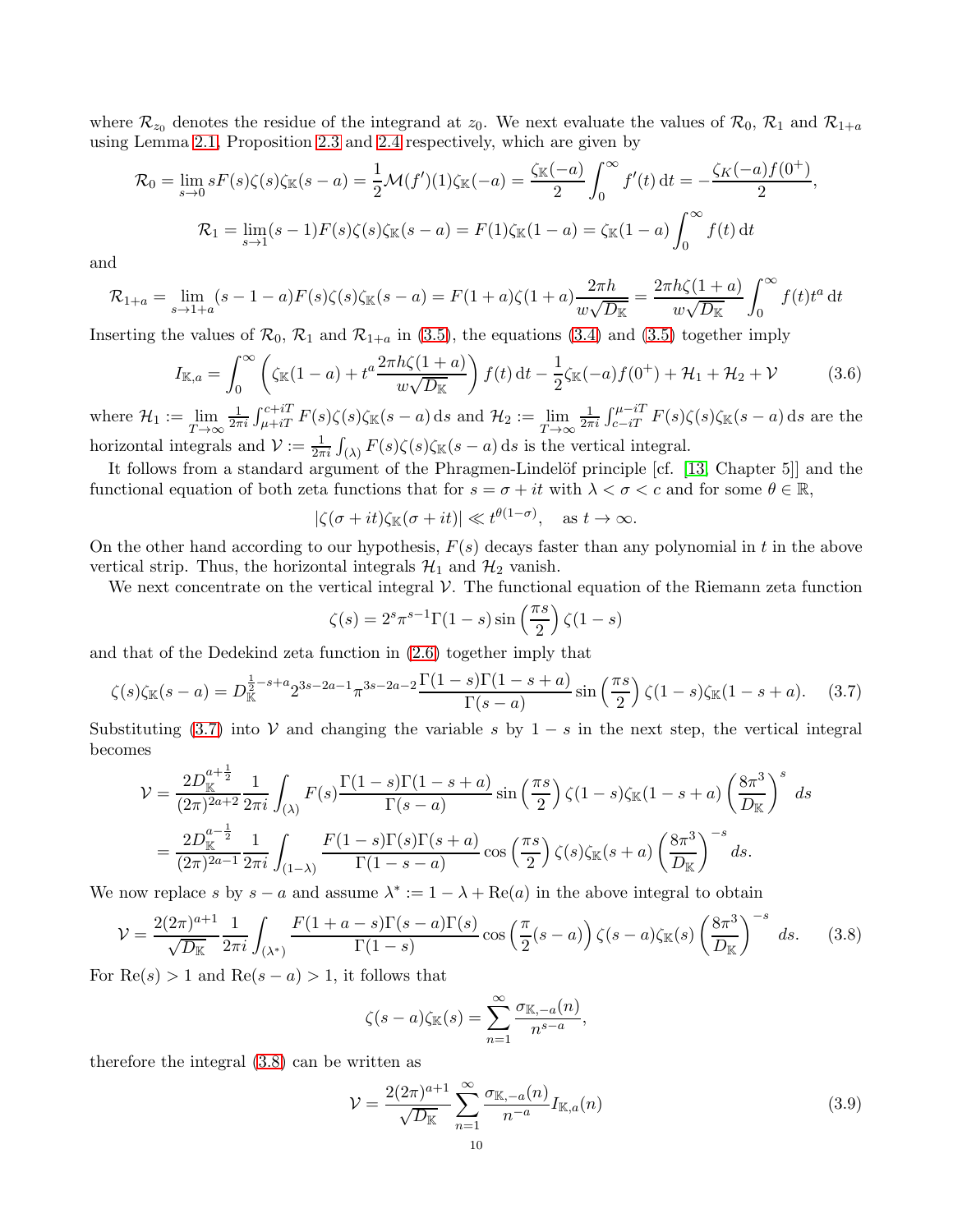where,

$$
I_{\mathbb{K},a}(n) := \frac{1}{2\pi i} \int_{(\lambda^*)} F(1+a-s) N_{\mathbb{K},a}(s) \left(\frac{8\pi^3 n}{D_{\mathbb{K}}}\right)^{-s} ds,
$$
\n(3.10)

and

<span id="page-10-2"></span><span id="page-10-0"></span>
$$
N_{\mathbb{K},a}(s) := \frac{\Gamma(s-a)\Gamma(s)}{\Gamma(1-s)} \cos\left(\frac{\pi}{2}(s-a)\right).
$$

We apply [\(2.4\)](#page-5-5) and [\(2.5\)](#page-5-6) together on the above factor  $N_{\mathbb{K},a}(s)$  to obtain

$$
N_{\mathbb{K},a}(s) = 2^{3s-a-2}\pi^{\frac{1}{2}}\frac{\Gamma\left(\frac{s}{2}-\frac{a}{2}\right)\Gamma\left(\frac{s}{2}\right)\Gamma\left(\frac{s}{2}+\frac{1}{2}\right)}{\Gamma\left(\frac{1}{2}-\frac{s}{2}\right)\Gamma\left(1-\frac{s}{2}\right)\Gamma\left(\frac{1}{2}+\frac{a}{2}-\frac{s}{2}\right)}.\tag{3.11}
$$

On the other hand, using  $(2.2)$  into the integral  $(3.10)$ , we evaluate

$$
I_{\mathbb{K},a}(n) = -\frac{1}{2\pi i} \int_{(\lambda^*)} \int_0^\infty \frac{N_{\mathbb{K},a}(s)f'(t)t^{1+a-s}}{1+a-s} \left(\frac{8\pi^3 n}{D_{\mathbb{K}}}\right)^{-s} dt ds
$$
  
= 
$$
-\frac{1}{n^{1+a}} \int_0^\infty f'(t) \left(\frac{1}{2\pi i} \int_{(\lambda^*)} \frac{N_{\mathbb{K},a}(s)(nt)^{1+a-s}}{1+a-s} \left(\frac{8\pi^3}{D_{\mathbb{K}}}\right)^{-s} ds\right) dt
$$
  
= 
$$
-\frac{1}{n^{1+a}} \int_0^\infty f'(t) J_{\mathbb{K},a}(nt) dt,
$$
(3.12)

where

$$
J_{\mathbb{K},a}(x) := \frac{1}{2\pi i} \int_{(\lambda^*)} \frac{N_{\mathbb{K},a}(s)x^{1+a-s}}{1+a-s} \left(\frac{8\pi^3}{D_{\mathbb{K}}}\right)^{-s} ds.
$$

We perform integration by part in [\(3.12\)](#page-10-1) considering  $J_{\mathbb{K},a}(nt)$  as first function and  $f'(t)$  as second to obtain

<span id="page-10-4"></span><span id="page-10-3"></span><span id="page-10-1"></span>
$$
I_{\mathbb{K},a}(n) = \frac{1}{n^{a+1}} \int_0^\infty f(t) \frac{d}{dt} \left( J_{\mathbb{K},a}(nt) \right) \, dt. \tag{3.13}
$$

Differentiating  $J_{\mathbb{K},a}(nt)$  with respect to t, we get

$$
\frac{d}{dt}\left(J_{\mathbb{K},a}(nt)\right) = \frac{n^{a+1}t^a}{2\pi i} \int_{(\lambda^*)} N_{\mathbb{K},a}(s) \left(\frac{8\pi^3 nt}{D_{\mathbb{K}}}\right)^{-s} ds.
$$
\n(3.14)

We next insert the factor  $N_{\mathbb{K},a}(s)$  from [\(3.11\)](#page-10-2) and replace s by  $\frac{a}{2} - 2s$  into [\(3.14\)](#page-10-3) to deduce that

$$
\frac{d}{dt}\left(J_{\mathbb{K},a}(nt)\right) = \frac{n^{a/2+1}(tD_{\mathbb{K}})^{a/2}}{2^{a+1}\pi^{\frac{3a-1}{2}}} \frac{1}{2\pi i} \int_{\left(-\frac{\lambda^*}{2}+\frac{a}{4}\right)} \frac{\Gamma\left(-\frac{a}{4}-s\right)\Gamma\left(\frac{a}{4}-s\right)\Gamma\left(\frac{1}{2}+\frac{a}{4}-s\right)}{\Gamma\left(\frac{1}{2}-\frac{a}{4}+s\right)\Gamma\left(1-\frac{a}{4}+s\right)\Gamma\left(\frac{1}{2}+\frac{a}{4}+s\right)} \left(\frac{\pi^6 n^2 t^2}{D_{\mathbb{K}}^2}\right)^s ds.
$$

Invoking Proposition [2.5](#page-7-5) and applying [\(2.4\)](#page-5-5) and [\(2.5\)](#page-5-6) both in the next step, we write the above integral as

$$
\begin{split} &\frac{1}{2\pi i} \int_{\left(-\frac{\lambda^{*}}{2}+\frac{a}{4}\right)} \frac{\Gamma\left(-\frac{a}{4}-s\right)\Gamma\left(\frac{a}{4}-s\right)\Gamma\left(\frac{1}{2}+\frac{a}{4}-s\right)}{\Gamma\left(\frac{1}{2}-\frac{a}{4}+s\right)\Gamma(1-\frac{a}{4}+s)\Gamma\left(\frac{1}{2}+\frac{a}{4}+s\right)} \left(\frac{\pi^{6}n^{2}t^{2}}{D_{\mathbb{K}}^{2}}\right)^{s} ds \\ &=\frac{\Gamma\left(\frac{a}{2}\right)\Gamma\left(\frac{1}{2}+\frac{a}{2}\right)}{\Gamma\left(\frac{1}{2}\right)\Gamma(1-\frac{a}{2})\Gamma\left(\frac{1}{2}-\frac{a}{2}\right)} \left(\frac{\pi^{3}nt}{D_{\mathbb{K}}}\right)^{-\frac{a}{2}} \mathrm{d}F_{5} \left(\frac{a}{1-\frac{a}{2},1-\frac{a}{2},\frac{1}{2}-\frac{a}{2},\frac{1}{2}-\frac{a}{2},\frac{1}{2}\right)} - \frac{\pi^{6}n^{2}t^{2}}{D_{\mathbb{K}}^{2}} \right) \\ &+\frac{\Gamma\left(-\frac{a}{2}\right)\Gamma\left(\frac{1}{2}\right)}{\Gamma\left(\frac{1}{2}+\frac{a}{2}\right)\Gamma\left(\frac{1}{2}\right)} \left(\frac{\pi^{3}nt}{D_{\mathbb{K}}}\right)^{\frac{a}{2}} \mathrm{d}F_{5} \left(\frac{a}{1+\frac{a}{2},\frac{1}{2}+\frac{a}{2},\frac{1}{2},\frac{1}{2}\right)} \left(-\frac{\pi^{6}n^{2}t^{2}}{D_{\mathbb{K}}^{2}}\right) \\ &+\frac{\Gamma\left(-\frac{1}{2}-\frac{a}{2}\right)\Gamma\left(-\frac{1}{2}\right)}{\Gamma\left(1+\frac{a}{2}\right)\Gamma\left(\frac{3}{2}\right)} \left(\frac{\pi^{3}nt}{D_{\mathbb{K}}}\right)^{1+\frac{a}{2}} \mathrm{d}F_{5} \left(\frac{a}{\frac{3}{2}+\frac{a}{2},1+\frac{a}{2},\frac{3}{2},\frac{3}{2},1}\right) \left(-\frac{\pi^{6}n^{2}t^{2}}{D_{\mathbb{K}}^{2}}\right)
$$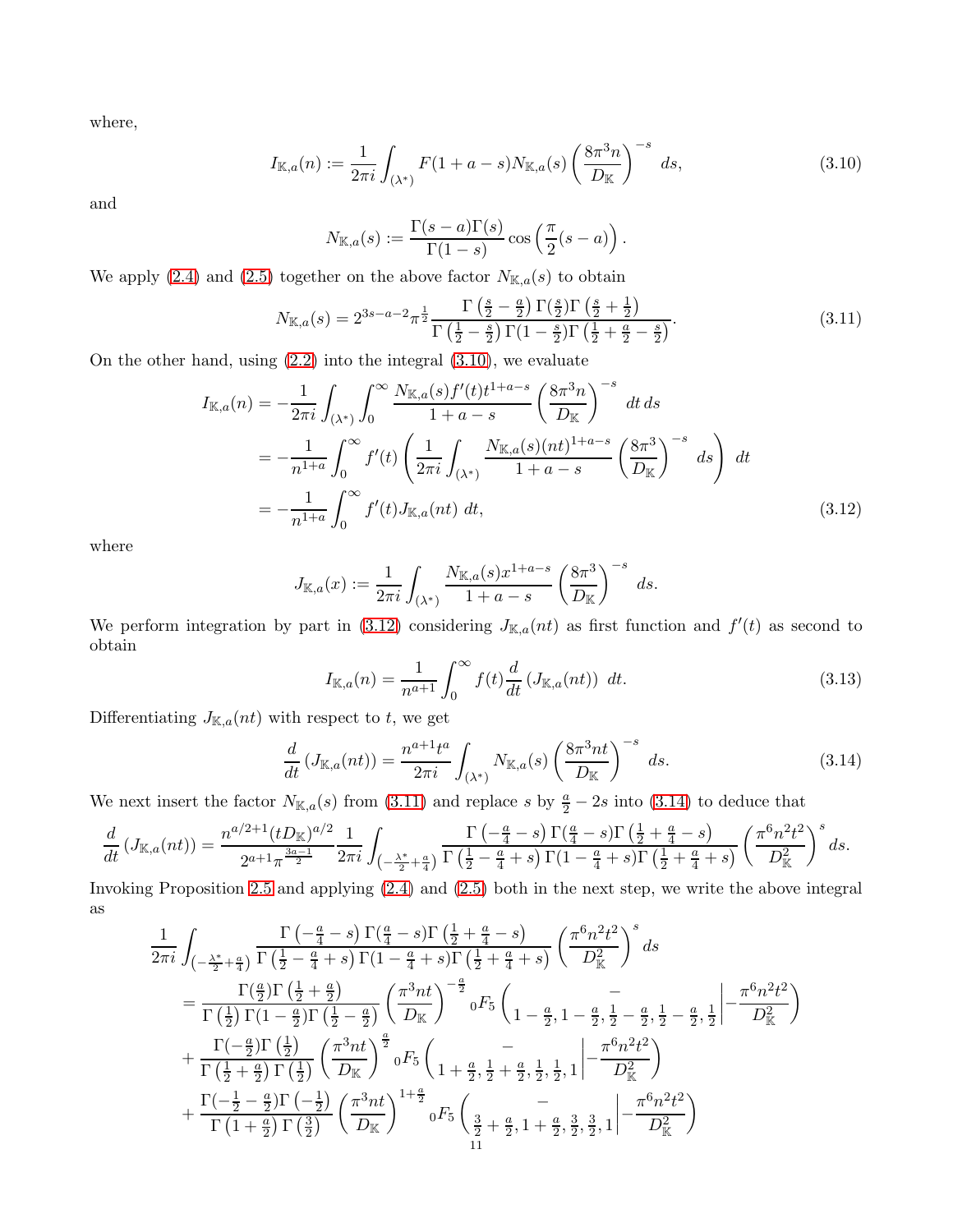$$
=H_{\mathbb{K},a/2}\left(\frac{4\pi^3nt}{D\mathbb{K}}\right).
$$
\n(3.15)

Thus the derivative of  $J_{\mathbb{K},a}(nt)$  reduces to

<span id="page-11-6"></span><span id="page-11-1"></span>
$$
\frac{d}{dt}\left(J_{\mathbb{K},a}(nt)\right) = \frac{n^{a/2+1}(tD_{\mathbb{K}})^{a/2}}{2^{a+1}\pi^{\frac{3a-1}{2}}}H_{\mathbb{K},a/2}\left(\frac{4\pi^3nt}{D_{\mathbb{K}}}\right).
$$
\n(3.16)

Employing [\(3.16\)](#page-11-1) into [\(3.13\)](#page-10-4) and inserting the resulting expression into [\(3.9\)](#page-9-2), we evaluate the vertical integral as

<span id="page-11-2"></span>
$$
\mathcal{V} = 2\pi^{\frac{3-a}{2}} D_{\mathbb{K}}^{\frac{a-1}{2}} \sum_{n=1}^{\infty} \sigma_{\mathbb{K},-a}(n) n^{a/2} \int_0^{\infty} t^{a/2} H_{\mathbb{K},a/2} \left(\frac{4\pi^3 nt}{D_{\mathbb{K}}}\right) f(t) dt \tag{3.17}
$$

<span id="page-11-0"></span>Finally, the above evaluation [\(3.17\)](#page-11-2) and equation [\(3.6\)](#page-9-3) together concludes our theorem.  $\Box$ 

### 4. Identities for the Dedekind zeta function over an imaginary quadratic field

In this section, we mainly investigate the transformation formulas for the series  $\sum_{n=1}^{\infty} \sigma_{\mathbb{K},a}(n) e^{-ny}$ , where a and y are any complex numbers with  $\text{Re}(y) > 0$ . The following lemma provides the growth of the function which is mainly involved inside the series of right hand side of Theorem [1.5.](#page-3-0) It plays a significant role in proving Theorem [1.5](#page-3-0) and Theorem [1.7.](#page-3-1)

<span id="page-11-7"></span>Lemma 4.1. *For any complex number* a *and any non-negative integer* m*, we have*

$$
\frac{2^{-2a}}{\Gamma^2(1-a)} {}_1F_4\left(1 - \frac{a}{2}, 1 - \frac{a}{2}, \frac{1-a}{2}, \frac{1-a}{2}\right) - z^{a/2} \left(\cos\left(\frac{\pi a}{2}\right) \ker(4z^{1/4}) - \sin\left(\frac{\pi a}{2}\right) \det(4z^{1/4})\right)
$$
\n
$$
= \frac{1}{2^{2a}} \sum_{k=0}^m \frac{(-1)^k (16z)^{-k-1}}{\Gamma^2(-1-a-2k)} + O\left(\frac{1}{z^{m+2}}\right). \tag{4.1}
$$

*Proof.* We first apply

<span id="page-11-8"></span><span id="page-11-3"></span>
$$
\text{ber}(4z^{1/4}) = {}_0F_3\left(\frac{-}{\frac{1}{2}, \frac{1}{2}, 1}\middle| -z\right) \quad \text{and} \quad \text{bei}(4z^{1/4}) = 4\sqrt{z} {}_0F_3\left(\frac{-}{\frac{3}{2}, \frac{3}{2}, 1}\middle| -z\right) \tag{4.2}
$$

[cf.  $[22, \text{Formula } (13), (17), p. 516]$ ] together to write the left-hand side of  $(4.1)$  as

$$
\frac{2^{-2a}}{\Gamma^2(1-a)} {}_1F_4\left(1-\frac{a}{2}, 1-\frac{a}{2}, \frac{1-a}{2}, \frac{1-a}{2}\right) - z^{a/2} \left(\cos\left(\frac{\pi a}{2}\right) \text{ber}(4z^{1/4}) - \sin\left(\frac{\pi a}{2}\right) \text{bei}(4z^{1/4})\right)
$$
\n
$$
= \frac{\sin(\pi a) z^{\frac{a}{4}}}{2\pi} \left\{ \frac{\Gamma\left(\frac{a}{2}\right) \Gamma\left(\frac{1+a}{2}\right)}{\Gamma\left(1-\frac{a}{2}\right) \Gamma\left(\frac{1-a}{2}\right)} z^{-\frac{a}{4}} {}_1F_4\left(1-\frac{a}{2}, 1-\frac{a}{2}, \frac{1-a}{2}, \frac{1-a}{2}\right) - z \right\}
$$
\n
$$
+ \Gamma\left(-\frac{a}{2}\right) \Gamma\left(1+\frac{a}{2}\right) z^{\frac{a}{4}} {}_0F_3\left(\frac{-}{\frac{1}{2}, \frac{1}{2}, 1}\right| - z \right) - 4\Gamma\left(-\frac{1}{2} - \frac{a}{2}\right) \Gamma\left(\frac{3+a}{2}\right) z^{\frac{1}{2} + \frac{a}{4}} {}_0F_3\left(\frac{-}{\frac{3}{2}, \frac{3}{2}, 1}\right| - z \right) \bigg\}
$$

Invoking Proposition [2.5,](#page-7-5) the above equation reduces to

$$
\frac{2^{-2a}}{\Gamma^2(1-a)} {}_{1}F_4 \left( \frac{1}{1-\frac{a}{2}, 1-\frac{a}{2}, \frac{1-a}{2}, \frac{1-a}{2}} \Big| -z \right) - z^{a/2} \left( \cos\left(\frac{\pi a}{2}\right) \text{ber}(4z^{1/4}) - \sin\left(\frac{\pi a}{2}\right) \text{bei}(4z^{1/4}) \right)
$$
\n
$$
= \frac{\sin(\pi a) z^{\frac{a}{4}}}{2\pi} \left\{ \frac{1}{2\pi i} \int_{(\eta)} \frac{\Gamma(1+\frac{a}{4}+s)\Gamma(-\frac{a}{4}-s)\Gamma(\frac{a}{4}-s)\Gamma(\frac{1}{2}+\frac{a}{4}-s)}{\Gamma(\frac{1}{2}-\frac{a}{4}+s)\Gamma(1-\frac{a}{4}+s)} z^s \, ds \right\}.
$$
\n(4.3)

where  $-1 - \frac{\text{Re}(a)}{4} < \eta < \min\left\{\pm \frac{\text{Re}(a)}{4}\right\}$  $\frac{e(a)}{4}, \frac{1}{2} + \frac{\text{Re}(a)}{4}$  $\left\{\frac{\rho(a)}{4}\right\}$ . The definition of Meijer G-function [\[18,](#page-24-27) p. 143] readily implies that the above integral can be expressed as

<span id="page-11-5"></span><span id="page-11-4"></span>
$$
\frac{1}{2\pi i} \int_{(\eta)} \frac{\Gamma(1+\frac{a}{4}+s)\Gamma(-\frac{a}{4}-s)\Gamma(\frac{a}{4}-s)\Gamma(\frac{1}{2}+\frac{a}{4}-s)}{\Gamma(\frac{1}{2}-\frac{a}{4}+s)\Gamma(1-\frac{a}{4}+s)} z^s ds = G_{1,5}^{3,1} \left( \frac{-\frac{a}{4}}{-\frac{a}{4}, \frac{a}{4}, \frac{1}{2}+\frac{a}{4}; \frac{a}{4}, \frac{1}{2}+\frac{a}{4}} \Big| z \right). \tag{4.4}
$$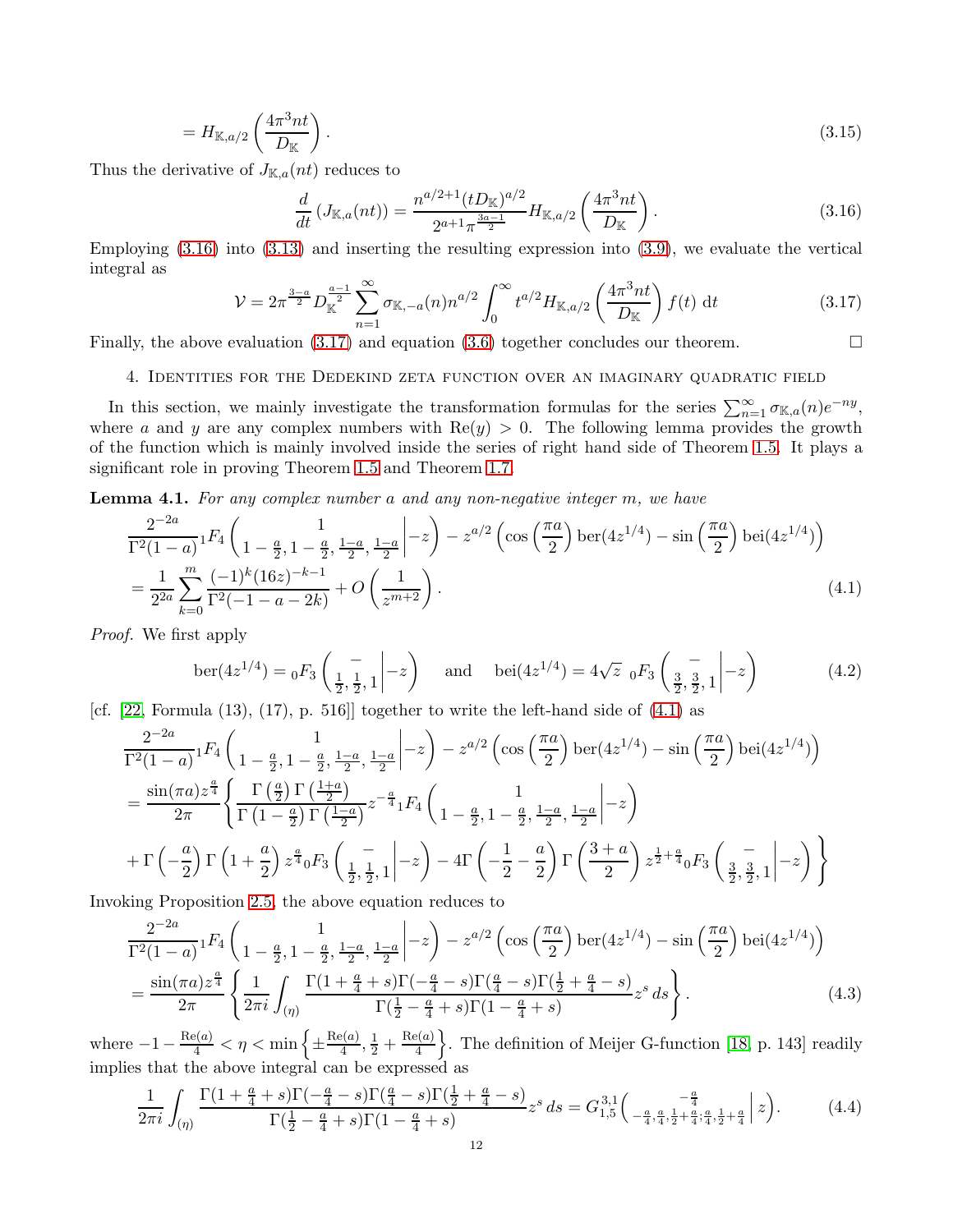We next find the asymptotics of Meijer G-function. For  $1 \leq h \leq p < q$ ,  $1 \leq g \leq q$  and  $|\arg(z)| \leq \rho \pi - \delta$ with  $\rho > 0$  and  $\delta \geq 0$ , it follows from [\[18,](#page-24-27) Theorem 2, p. 179] that for  $|z| \to \infty$ , we have

<span id="page-12-1"></span>
$$
G_{p,q}^{g,h}\left(\begin{array}{c} a_1,\dots,a_p \\ b_1,\dots,b_q \end{array}\Big| z\right) \sim \sum_{j=1}^h \exp(-i\pi(\nu+1)a_j) \Delta_q^{g,h}(j) E_{p,q} \left(z \exp(i\pi(\nu+1)||a_j)\right),\tag{4.5}
$$

where  $\nu = q - g - h$ ,

and

$$
E_{p,q}(z||a_j) := \frac{z^{a_j-1} \prod_{\ell=1}^q \Gamma(1+b_\ell-a_j)}{\prod_{\ell=1}^p \Gamma(1+a_\ell-a_j)} \sum_{k=0}^m \frac{\prod_{\ell=1}^q (1+b_\ell-a_j)_k}{k! \prod_{\ell=1}^p (1+a_p-a_j)_k} \left(-\frac{1}{z}\right)^k + O\left(\frac{1}{z^{m+2-a_j}}\right)
$$
  

$$
\Delta_q^{g,h}(j) := (-1)^{\nu+1} \left(\prod_{\substack{\ell=1\\ \ell \neq j}}^h \Gamma(a_\ell-a_j) \Gamma(1+a_\ell-a_j)\right) / \left(\prod_{\ell=g+1}^q \Gamma(a_j-b_\ell) \Gamma(1+b_\ell-a_j)\right).
$$

Letting  $g = 3, h = p = 1$  and  $q = 5$  in [\(4.5\)](#page-12-1), we have

$$
G_{1,5}^{3,1}\left(-\frac{a}{4}, \frac{a}{4}, \frac{1}{2}+\frac{a}{4}; \frac{a}{4}, \frac{1}{2}+\frac{a}{4}\right|z\right) = \frac{\Gamma(1+\frac{a}{2})\Gamma(\frac{3+a}{2})z^{-\frac{a}{4}-1}}{\Gamma(-\frac{a}{2})\Gamma(-\frac{a}{2}-\frac{1}{2})} \sum_{k=0}^{m} (-1)^k \left(1+\frac{a}{2}\right)_k^2 \left(\frac{3+a}{2}\right)_k^2 z^{-k} + O\left(\frac{1}{z^{m+\frac{a}{4}+2}}\right)
$$
\n
$$
(4.6)
$$

for  $n \to \infty$ . Finally [\(4.3\)](#page-11-4), [\(4.4\)](#page-11-5) and [\(4.6\)](#page-12-2) together with the application of [\(2.4\)](#page-5-5) and [\(2.5\)](#page-5-6) on the gamma factors inside the integral, conclude our Lemma. factors inside the integral, conclude our Lemma.

<span id="page-12-0"></span>4.1. **Proof of Theorem [1.5.](#page-3-0)** We first prove the result for  $0 < \text{Re}(a) < 1$  and  $y > 0$ , later we extend it to  $\text{Re}(a) > -1$  and  $\text{Re}(y) > 0$  respectively by analytic continuation. We consider the particular Schwartz function  $f(n) = e^{-ny}$  with  $y > 0$  in Theorem [3.1,](#page-8-3) which yields the following identity

$$
\sum_{n=1}^{\infty} \sigma_{\mathbb{K},a}(n) e^{-ny} = \frac{\zeta_{\mathbb{K}}(1-a)}{y} + \frac{2\pi h \Gamma(a+1)\zeta(a+1)}{y^{a+1}w\sqrt{D_{\mathbb{K}}}} - \frac{1}{2}\zeta_{\mathbb{K}}(-a) + 2\pi \frac{3-a}{2} D_{\mathbb{K}}^{\frac{a-1}{2}} \sum_{n=1}^{\infty} \frac{\sigma_{\mathbb{K},-a}(n)}{n^{-a/2}} I_{\mathbb{K},a}(n)
$$
\n(4.7)

where  $I_{\mathbb{K},a}(n) = \int_0^\infty t^{a/2} H_{\mathbb{K},a/2} \left( \frac{4\pi^3 n t}{D_{\mathbb{K}}} \right)$  $\left( \frac{\pi^3 n t}{D_K} \right) e^{-ty}$  dt. We now concentrate on simplifying the integral  $I_{\mathbb{K},a}(n)$ . Considering two functions  $h_1(t) = t^{a/2} e^{-ty}$  and  $h_2(t) = H_{\mathbb{K},a/2} \left( \frac{4\pi^3 nt}{D_{\mathbb{K}}} \right)$  $\frac{\pi^3 n t}{D_{\mathbb{K}}}$ , the integral can be expressed in the form

<span id="page-12-3"></span><span id="page-12-2"></span>
$$
I_{\mathbb{K},a}(n) := \int_0^\infty h_1(t)h_2(t) \, \mathrm{d}t.
$$

The Mellin transform associated to  $h_1(t)$  and  $h_2(t)$  is denoted by  $H_1(s)$  and  $H_2(s)$  respectively, which we need to evaluate next. We first obtain the Mellin transform of  $h_1(t)$  as

$$
H_1(s) := \int_0^\infty h_1(t)t^{s-1}dt = \int_0^\infty e^{-ty}t^{a/2+s-1}dt = \frac{\Gamma(a/2+s)}{y^{a/2+s}}
$$

where the integral is valid for  $\text{Re}(s) > -\frac{\text{Re}(a)}{2}$  $\frac{\partial (a)}{\partial}$ . It follows from [\(3.15\)](#page-11-6) that

$$
h_2(t) := \frac{1}{2\pi i} \int_{\left(-\frac{\lambda^*}{2} + \frac{a}{4}\right)} \frac{\Gamma\left(-\frac{a}{4} - s\right) \Gamma\left(\frac{a}{4} - s\right) \Gamma\left(\frac{1}{2} + \frac{a}{4} - s\right)}{\Gamma\left(\frac{1}{2} - \frac{a}{4} + s\right) \Gamma\left(1 - \frac{a}{4} + s\right) \Gamma\left(\frac{1}{2} + \frac{a}{4} + s\right)} \left(\frac{\pi^6 n^2 t^2}{D_{\rm K}^2}\right)^s ds
$$
  
= 
$$
\frac{1}{4\pi i} \int_{\left(\lambda^* - a\right)} \frac{\Gamma\left(-\frac{a}{4} + \frac{s}{2}\right) \Gamma\left(\frac{a}{4} + \frac{s}{2}\right) \Gamma\left(\frac{1}{2} + \frac{a}{4} + \frac{s}{2}\right)}{\Gamma\left(\frac{1}{2} - \frac{a}{4} - \frac{s}{2}\right) \Gamma\left(1 - \frac{a}{4} - \frac{s}{2}\right) \Gamma\left(\frac{1}{2} + \frac{a}{4} - \frac{s}{2}\right)} \left(\frac{\pi^3 n t}{D_{\rm K}}\right)^{-s} ds.
$$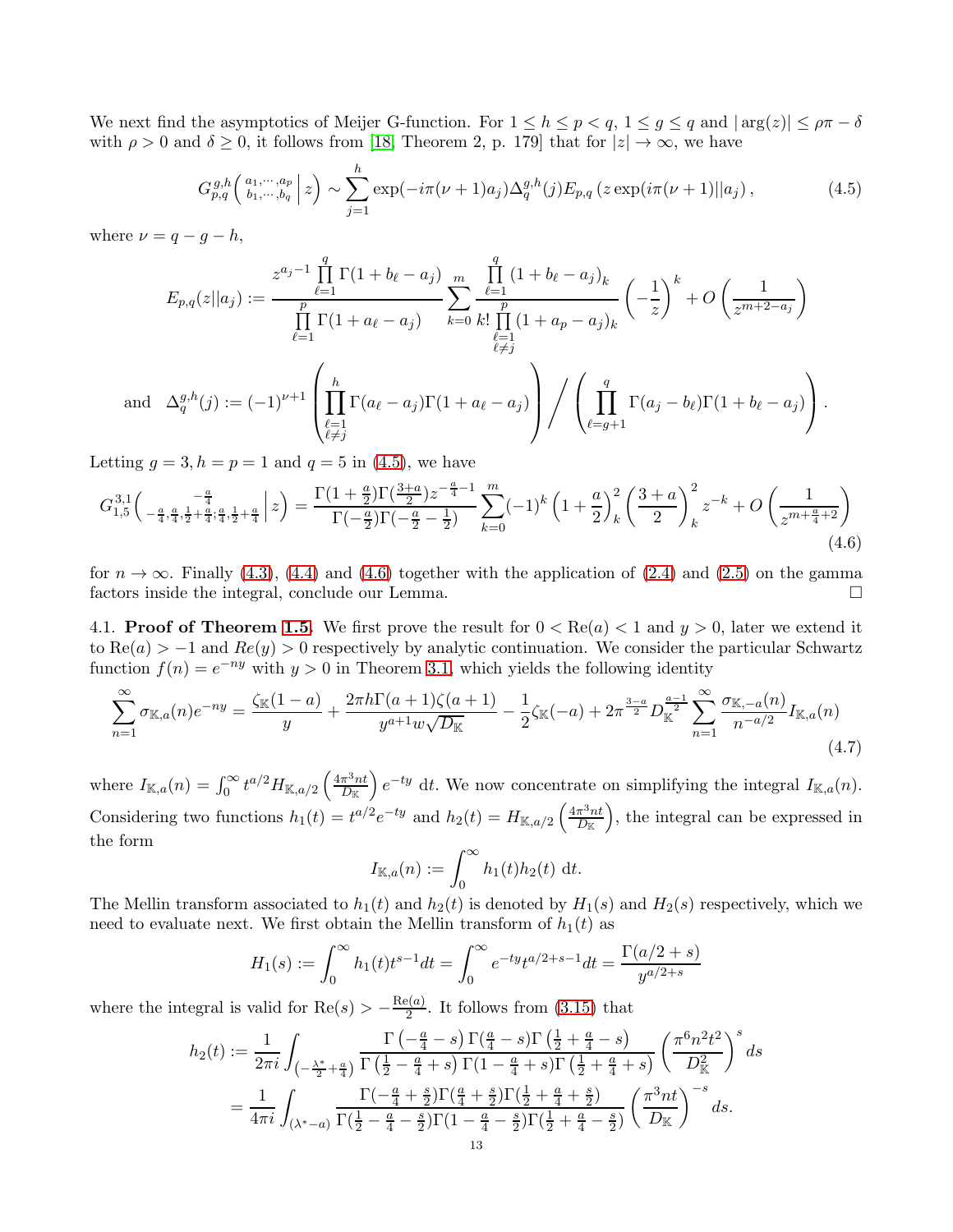Thus the Mellin transform of  $h_2(t)$  can be evaluated as

$$
H_2(s) := \int_0^\infty h_2(t) t^{s-1} dt = \frac{\Gamma(-\frac{a}{4} + \frac{s}{2}) \Gamma(\frac{a}{4} + \frac{s}{2}) \Gamma(\frac{1}{2} + \frac{a}{4} + \frac{s}{2})}{2 \Gamma(\frac{1}{2} - \frac{a}{4} - \frac{s}{2}) \Gamma(1 - \frac{a}{4} - \frac{s}{2}) \Gamma(\frac{1}{2} + \frac{a}{4} - \frac{s}{2})} \left(\frac{\pi^3 n}{D_{\mathbb{K}}}\right)^{-s}
$$

where the integral is valid for  $1 < \text{Re}(s) < 2$ . On the other hand, the region of convergence for  $H_1(1-s)$ is Re(s)  $\langle 1 + \frac{\text{Re}(a)}{2} \rangle$ . Thus applying Parseval's formula [cf. [\[21,](#page-24-28) p. 83]] for any real  $\mu$  satisfying  $1 < \mu < 1 + \frac{\text{Re}(a)}{2}$ , we obtain

$$
I_{\mathbb{K},a}(n) = \frac{1}{2y^{a/2+1}} \frac{1}{2\pi i} \int_{(\mu)} \frac{\Gamma(\frac{a}{2} + 1 - s)\Gamma(-\frac{a}{4} + \frac{s}{2})\Gamma(\frac{a}{4} + \frac{s}{2})\Gamma(\frac{1}{2} + \frac{a}{4} + \frac{s}{2})}{\Gamma(\frac{1}{2} - \frac{a}{4} - \frac{s}{2})\Gamma(1 - \frac{a}{4} - \frac{s}{2})\Gamma(\frac{1}{2} + \frac{a}{4} - \frac{s}{2})} \left(\frac{\pi^3 ny}{D_{\mathbb{K}}}\right)^{-s} ds.
$$
 (4.8)

We apply [\(2.5\)](#page-5-6) on the first gamma factor in the numerator and replace s by  $-2s$  in [\(4.8\)](#page-13-0) to deduce the above integral as

$$
I_{\mathbb{K},a}(n) = \frac{2^{a/2}}{\sqrt{\pi}y^{a/2+1}} \frac{1}{2\pi i} \int_{(-\frac{\mu}{2})} \frac{\Gamma(1+\frac{a}{4}+s)\Gamma(-\frac{a}{4}-s)\Gamma(\frac{a}{4}-s)\Gamma(\frac{1}{2}+\frac{a}{4}-s)}{\Gamma(\frac{1}{2}-\frac{a}{4}+s)\Gamma(1-\frac{a}{4}+s)} \left(\frac{4\pi^6 n^2 y^2}{D_{\mathbb{K}}^2}\right)^s ds.
$$

Thus [\(4.3\)](#page-11-4) readily implies that

$$
I_{\mathbb{K},a}(n) = \frac{2\pi^{\frac{1-3a}{2}}D_{\mathbb{K}}^{a/2}}{n^{a/2}y\sin(\pi a)} \left[ \frac{2^{-2a}}{\Gamma^2(1-a)} {}_1F_4\left(1 - \frac{a}{2}, 1 - \frac{a}{2}, \frac{1-a}{2}, \frac{1-a}{2}\right) - \frac{4\pi^6 n^2}{y^2 D_{\mathbb{K}}^2} \right)
$$

$$
- \left(\frac{4\pi^6 n^2}{y^2 D_{\mathbb{K}}^2}\right)^{a/2} \left\{ \cos\left(\frac{\pi a}{2}\right) \text{ber}\left(4\pi \sqrt{\frac{2n\pi}{yD_{\mathbb{K}}}}\right) - \sin\left(\frac{\pi a}{2}\right) \text{bei}\left(4\pi \sqrt{\frac{2n\pi}{yD_{\mathbb{K}}}}\right) \right\} \right].
$$

Invoking the above evaluation of  $I_{\mathbb{K},a}(n)$  into [\(4.7\)](#page-12-3), we conclude our result for  $0 < \text{Re}(a) < 1$  and  $y > 0$ . It remains to show next that the result is also valid for  $\text{Re}(a) > -1$  and  $\text{Re}(y) > 0$ . The result in [\[9,](#page-24-29) Corollary 7.119, p. 430] implies that  $\sigma_{\mathbb{K},-a}(n) \leq \sum_{d|n} \sigma_0(d) d^{-a}$ , where  $\sigma_0(d)$  is the divisor function  $d(n)$ . Using the elementary bound of divisor function we can bound  $\sigma_{K,-a}(n)$  as

<span id="page-13-2"></span><span id="page-13-1"></span><span id="page-13-0"></span>
$$
\sigma_{\mathbb{K},-a}(n) \ll \begin{cases} n^{\epsilon} & \text{for } \operatorname{Re}(a) > 0\\ n^{\epsilon-\operatorname{Re}(a)} & \text{for } \operatorname{Re}(a) < 0 \end{cases}
$$
(4.9)

where  $\epsilon$  is arbitrarily small positive quantity. We next employ the bounds from Lemma [4.1](#page-11-7) and [\(4.9\)](#page-13-1) together to conclude that the series on the right hand side of [\(1.8\)](#page-3-3) converges uniformly as long as  $\text{Re}(a) > -1$ . Since the summand of the series is analytic for  $\text{Re}(a) > -1$ , by Weierstrass' theorem on analytic functions, we see that it represents an analytic function of a when  $\text{Re}(a) > -1$ .

On the other hand, the left-hand side of [\(1.8\)](#page-3-3) is also analytic for  $\text{Re}(a) > -1$ , hence by the principle of analytic continuation [\(1.8\)](#page-3-3) holds for  $\text{Re}(a) > -1$  and  $y > 0$ . The both sides of (1.8) are seen to be analytic as a function of y, in  $\text{Re}(y) > 0$ . Therefore the principle of analytic continuation concludes [\(1.8\)](#page-3-3) for  $\text{Re}(a) > -1$  and  $\text{Re}(y) > 0$ .

In the following lemma we prove an identity, which is crucial in proving Theorem [1.7.](#page-3-1)

<span id="page-13-3"></span>**Lemma 4.2.** For any  $a, z \in \mathbb{C}$ , we have

$$
{}_{1}F_{4}\left(1-\frac{a}{2},1-\frac{a}{2},\frac{1-a}{2},\frac{1-a}{2}\right)=\Gamma^{2}(1-a)\left[\sum_{k=0}^{m-1}\frac{(-1)^{k}(16z)^{-k-1}}{\Gamma^{2}(-1-a-2k)}+\frac{(-z)^{-m}}{2^{4m}\Gamma^{2}(1-a-2m)}\right] \times {}_{1}F_{4}\left(1-\frac{a}{2}-m,1-\frac{a}{2}-m,\frac{1-a}{2}-m,\frac{1-a}{2}-m\right|-z)\right].
$$

*Proof.* We use the following reduction formula repeatedly for  $_1F_4$ , which is given by

$$
{}_{1}F_{4}\begin{pmatrix} a+1 \ b_{1}+1,b_{2}+1,b_{3}+1,b_{4}+1 \end{pmatrix}x = -\frac{b_{1}b_{2}b_{3}b_{4}}{x}\begin{bmatrix} a \ b_{1},b_{2},b_{3},b_{4} \end{bmatrix}x - {}_{1}F_{4}\begin{pmatrix} a+1 \ b_{1},b_{2},b_{3},b_{4} \end{pmatrix}x \begin{bmatrix} 1 \end{bmatrix}.
$$
\n
$$
(4.10)
$$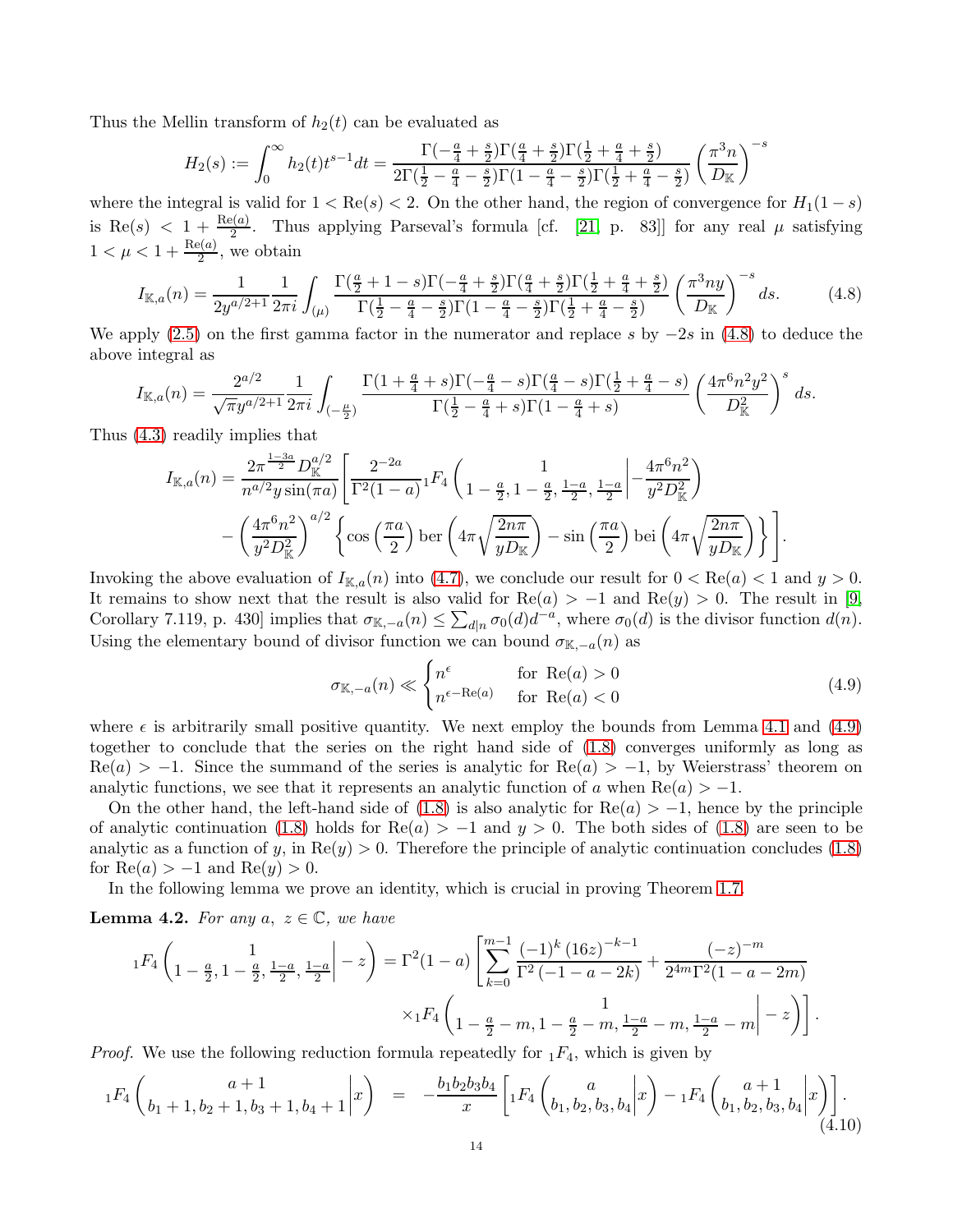The above formula with  $a = 0$ ,  $b_1 = b_2 = -\frac{a}{2}$  $\frac{a}{2}$ ,  $b_3 = b_4 = -\frac{1+a}{2}$  $\frac{+a}{2}$  and  $x = -z$  provides

$$
{}_{1}F_{4}\left(1-\frac{a}{2},1-\frac{a}{2},\frac{1-a}{2},\frac{1-a}{2}\Big| - z\right) = \frac{\left(-\frac{a}{2}\right)^{2}\left(-\frac{1+a}{2}\right)^{2}}{z}\left[1-\,_1F_{4}\left(-\frac{a}{2},-\frac{a}{2},-\frac{1+a}{2},-\frac{1+a}{2}\Big| - z\right)\right]
$$

$$
= \Gamma^{2}\left(1-\frac{a}{2}\right)\Gamma^{2}\left(\frac{1-a}{2}\right)\left[\frac{(z)^{-1}}{\Gamma^{2}\left(-\frac{a}{2}\right)\Gamma^{2}\left(-\frac{1+a}{2}\right)} - \frac{(z)^{-1}}{\Gamma^{2}\left(-\frac{a}{2}\right)\Gamma^{2}\left(-\frac{1+a}{2}\right)}{}_{1}F_{4}\left(-\frac{a}{2},-\frac{a}{2},-\frac{1+a}{2},-\frac{1+a}{2}\Big| - z\right)\right].
$$

Applying [\(4.10\)](#page-13-2) on the right-hand side of the above equation, we get

$$
{}_{1}F_{4}\left(1-\frac{a}{2},1-\frac{a}{2},\frac{1-a}{2},\frac{1-a}{2}\right) = \Gamma^{2}\left(1-\frac{a}{2}\right)\Gamma^{2}\left(\frac{1-a}{2}\right)\left[\frac{(z)^{-1}}{\Gamma^{2}\left(-\frac{a}{2}\right)\Gamma^{2}\left(-\frac{1+a}{2}\right)} - \frac{(z)^{-2}}{\Gamma^{2}\left(-\frac{a}{2}-1\right)\Gamma^{2}\left(-\frac{3+a}{2}\right)} + \frac{(z)^{-2}}{\Gamma^{2}\left(-\frac{a}{2}-1\right)\Gamma^{2}\left(-\frac{3+a}{2}\right)}{}_{1}F_{4}\left(1-\frac{a}{2}-1,-\frac{a}{2}-1,-\frac{3+a}{2},-\frac{3+a}{2}\right) - z\right).
$$

We repeat this process  $m$ -times and obtain

$$
{}_{1}F_{4}\left(1-\frac{a}{2},1-\frac{a}{2},\frac{1-a}{2},\frac{1-a}{2}\right)-z\right) = \Gamma^{2}\left(1-\frac{a}{2}\right)\Gamma^{2}\left(\frac{1-a}{2}\right)\left[\sum_{j=1}^{m}(-1)^{j-1}\frac{(z)^{-j}}{\Gamma^{2}\left(1-\frac{a}{2}-j\right)\Gamma^{2}\left(\frac{1-a}{2}-j\right)}\right]
$$

$$
+(-1)^{m}\frac{(z)^{-m}}{\Gamma^{2}\left(1-\frac{a}{2}-m\right)\Gamma^{2}\left(\frac{1-a}{2}-m\right)}{}_{1}F_{4}\left(1-\frac{a}{2}-m,1-\frac{a}{2}-m,\frac{1-a}{2}-m,\frac{1-a}{2}-m\right)-z\right).
$$

Substituting  $j = k - 1$  in the finite sum and applying [\(2.5\)](#page-5-6), we conclude our lemma.

<span id="page-14-0"></span>4.2. **Proof of Theorem [1.7.](#page-3-1)** For  $\text{Re}(a) > -1$ , we rewrite the identity [\(1.8\)](#page-3-3) as

$$
\sum_{n=1}^{\infty} \sigma_{\mathbb{K},a}(n)e^{-ny} + \frac{1}{2}\zeta_{\mathbb{K}}(-a) - \frac{\zeta_{\mathbb{K}}(1-a)}{y} - \frac{2\pi h}{w\sqrt{D_{\mathbb{K}}}}\frac{\Gamma(a+1)\zeta(a+1)}{y^{a+1}}
$$
\n
$$
= \frac{4\pi^{2-2a}D_{\mathbb{K}}^{a-\frac{1}{2}}}{y\sin(\pi a)}\sum_{n=1}^{\infty} \sigma_{\mathbb{K},-a}(n) \left\{ \frac{2^{-2a}}{\Gamma^{2}(1-a)} {}_{1}F_{4}\left( \frac{1}{1-\frac{a}{2}, 1-\frac{a}{2}, \frac{1-a}{2}} \frac{1-a}{2} \left| -\frac{4\pi^{6}n^{2}}{y^{2}D_{\mathbb{K}}^{2}} \right. \right) - \left( \frac{4\pi^{6}n^{2}}{y^{2}D_{\mathbb{K}}^{2}} \right)^{\frac{a}{2}} \left( \cos\left(\frac{\pi a}{2}\right) \text{ber}\left( 4\pi \sqrt{\frac{2n\pi}{yD_{\mathbb{K}}}} \right) - \sin\left(\frac{\pi a}{2}\right) \text{bei}\left( 4\pi \sqrt{\frac{2n\pi}{yD_{\mathbb{K}}}} \right) \right) - \frac{1}{2^{2a}} \sum_{k=0}^{\infty} \frac{(-1)^{k} \left( \frac{64\pi^{6}n^{2}}{y^{2}D_{\mathbb{K}}^{2}} \right)^{-k-1}}{\Gamma^{2}(-1-a-2k)} + \frac{(2\pi)^{2-2a}D_{\mathbb{K}}^{a-\frac{1}{2}}}{y \sin(\pi a)} \sum_{n=1}^{\infty} \sigma_{\mathbb{K},-a}(n) \sum_{k=0}^{\infty} \frac{(-1)^{k} \left( \frac{64\pi^{6}n^{2}}{y^{2}D_{\mathbb{K}}^{2}} \right)^{-k-1}}{\Gamma^{2}(-1-a-2k)} \tag{4.11}
$$

The last term of the above expression can be simplified using [\(3.3\)](#page-8-4) as

<span id="page-14-1"></span>
$$
\sum_{k=0}^{m} \frac{(-1)^k \left(\frac{64\pi^6}{y^2 D_\mathbb{K}^2}\right)^{-k-1}}{\Gamma^2(-1-a-2k)} \sum_{n=1}^{\infty} \frac{\sigma_{\mathbb{K},-a}(n)}{n^{2k+2}} = \sum_{k=0}^{m} \frac{(-1)^k \left(\frac{64\pi^6}{y^2 D_\mathbb{K}^2}\right)^{-k-1}}{\Gamma^2(-1-a-2k)} \zeta(2k+2)\zeta_{\mathbb{K}}(2k+a+2).
$$

Therefore for  $Re(a) > -1$ , [\(4.11\)](#page-14-1) can be written as

$$
\sum_{n=1}^{\infty} \sigma_{\mathbb{K},a}(n) e^{-ny} + \frac{1}{2} \zeta_{\mathbb{K}}(-a) - \frac{\zeta_{\mathbb{K}}(1-a)}{y} - \frac{2\pi h}{w\sqrt{D_{\mathbb{K}}}} \frac{\Gamma(a+1)\zeta(a+1)}{y^{a+1}}
$$

$$
= \frac{4\pi^{2-2a} D_{\mathbb{K}}^{a-\frac{1}{2}}}{y \sin(\pi a)} \sum_{n=1}^{\infty} \sigma_{\mathbb{K},-a}(n) \left\{ \frac{2^{-2a}}{\Gamma^{2}(1-a)} {}_{1}F_{4}\left( \frac{1}{1-\frac{a}{2}, 1-\frac{a}{2}, \frac{1-a}{2}, \frac{1-a}{2}} \Big| -\frac{4\pi^{6} n^{2}}{y^{2} D_{\mathbb{K}}^{2}} \right) \right\}
$$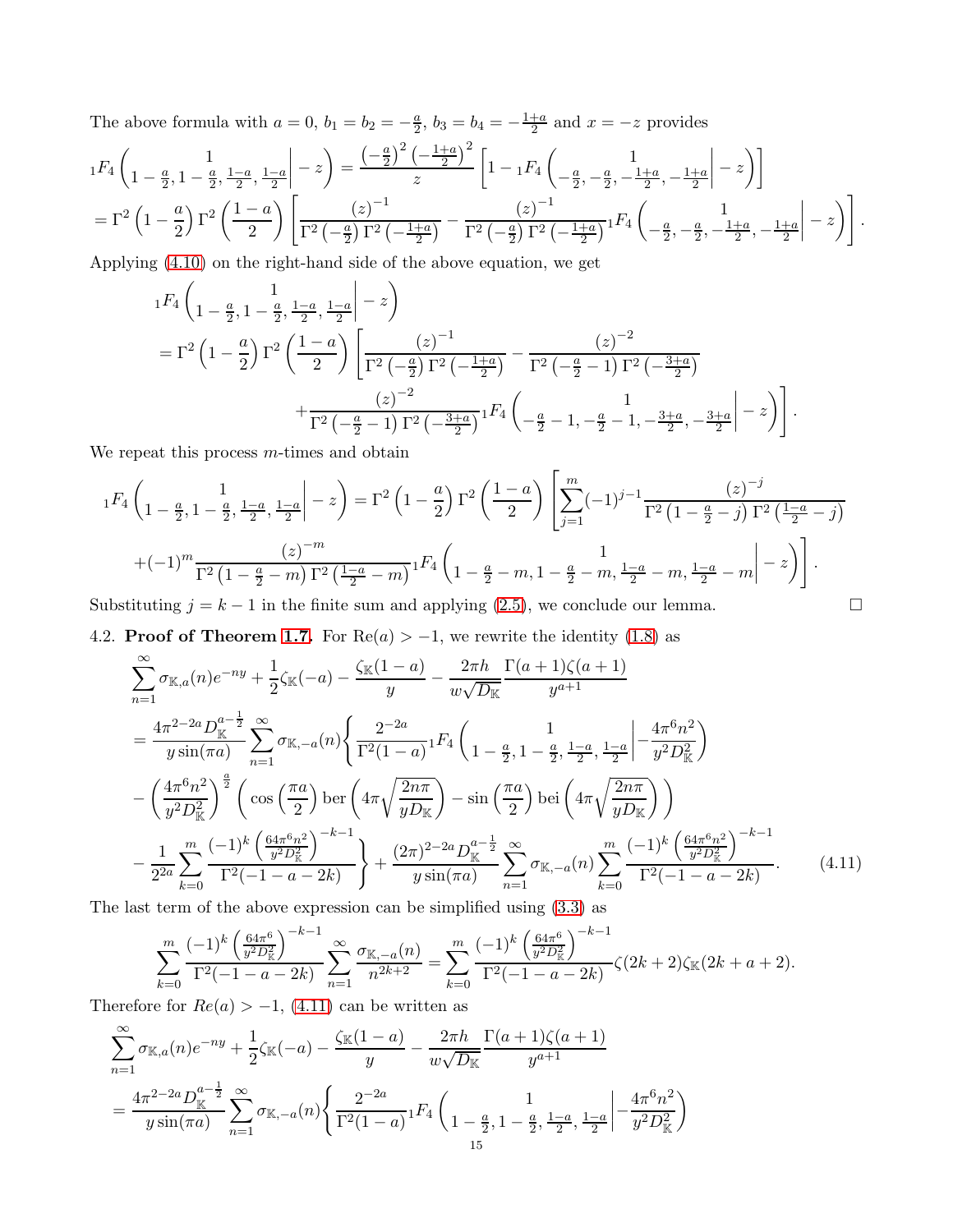<span id="page-15-0"></span>
$$
-\left(\frac{4\pi^{6}n^{2}}{y^{2}D_{\mathbb{K}}^{2}}\right)^{\frac{a}{2}}\left(\cos\left(\frac{\pi a}{2}\right)\ker\left(4\pi\sqrt{\frac{2n\pi}{yD_{\mathbb{K}}}}\right)-\sin\left(\frac{\pi a}{2}\right)\det\left(4\pi\sqrt{\frac{2n\pi}{yD_{\mathbb{K}}}}\right)\right) -\frac{1}{2^{2a}}\sum_{k=0}^{m}\frac{(-1)^{k}\left(\frac{64\pi^{6}n^{2}}{y^{2}D_{\mathbb{K}}^{2}}\right)^{-k-1}}{\Gamma^{2}(-1-a-2k)}\right\} + \frac{yD_{\mathbb{K}}^{a+\frac{3}{2}}}{(2\pi)^{2a+4}\sin(\pi a)}\sum_{k=0}^{m}\frac{(-1)^{k}\zeta(2k+2)\zeta_{\mathbb{K}}(2k+a+2)}{\Gamma^{2}(-a-1-2k)}\left(\frac{8\pi^{3}}{yD_{\mathbb{K}}}\right)^{-2k}.
$$
\n(4.12)

Invoking Lemma [4.1](#page-11-7) and [\(4.9\)](#page-13-1), we have

$$
\sigma_{\mathbb{K},-a}(n) \Biggl\{ \frac{2^{-2a}}{\Gamma^2 (1-a)} {}_1F_4 \left( \frac{1}{1-\frac{a}{2},1-\frac{a}{2},\frac{1-a}{2}},\frac{1-a}{2} \Big| -\frac{4\pi^6 n^2}{y^2 D_{\mathbb{K}}^2} \right) - \left( \frac{4\pi^6 n^2}{y^2 D_{\mathbb{K}}^2} \right)^{\frac{a}{2}} \left( \cos\left(\frac{\pi a}{2}\right) \text{ber} \left( 4\pi \sqrt{\frac{2n\pi}{yD_{\mathbb{K}}}} \right) \right) - \sin\left(\frac{\pi a}{2}\right) \text{bei} \left( 4\pi \sqrt{\frac{2n\pi}{yD_{\mathbb{K}}}} \right) \Biggr) - \frac{1}{2^{2a}} \sum_{k=0}^{m} \frac{(-1)^k \left( \frac{64\pi^6 n^2}{y^2 D_{\mathbb{K}}^2} \right)^{-k-1}}{\Gamma^2 (-1-a-2k)} \Biggr\} \Biggr\}
$$
  

$$
\ll \left\{ n^{-2m-4+\epsilon} \qquad \text{for} \quad \text{Re}(a) \ge 0 \qquad \text{for} \quad \text{Re}(a) < 0.
$$

This shows that the infinite series on the right-hand side of [\(4.12\)](#page-15-0) is uniformly convergent for  $\text{Re}(a) \geq$  $-2m-3+\epsilon$  where  $\epsilon > 0$ . Since the summand of the above series is analytic for Re(a)  $> -2m-3$ , it follows from Weierstrass' theorem that this series represents an analytic function of a for  $\text{Re}(a) > -2m - 3$ .

The left-hand side of [\(4.12\)](#page-15-0) as well as the finite sum on its right-hand side are also analytic for  $\text{Re}(a) > -2m-3$ , hence by the principle of analytic continuation, [\(4.12\)](#page-15-0) holds for  $\text{Re}(a) > -2m-3$  with  $m > 0$ . Finally we apply Lemma 4.2 in (4.12) to conclude our theorem.  $m \geq 0$ . Finally we apply Lemma [4.2](#page-13-3) in [\(4.12\)](#page-15-0) to conclude our theorem.

The following lemma is crucial in proving the next results and seems new in the literature.

**Lemma 4.3.** Let  $\ell \in \mathbb{Z}$ . Then for  $z > 0$ , we have

$$
\frac{d}{da} {}_1F_4 \left( 1 - \frac{a}{2} + \ell, 1 - \frac{a}{2} + \ell, \frac{1-a}{2} + \ell, \frac{1-a}{2} + \ell \right) \Big|_{a=2\ell-1}
$$
\n
$$
= \frac{1}{2z^2} \left\{ (\gamma - 1 + \log(2z)) \text{bei}\left(4z\right) + \frac{\pi}{4} \text{ber}\left(4z\right) + \text{kei}\left(4z\right) \right\} \tag{4.13}
$$

*and*

<span id="page-15-2"></span><span id="page-15-1"></span>
$$
\frac{d}{da} {}_1F_4 \left( 1 - \frac{a}{2} + \ell, 1 - \frac{a}{2} + \ell, \frac{1-a}{2} + \ell, \frac{1-a}{2} + \ell \right) \Big|_{a=2\ell}
$$
\n
$$
= 2(\gamma + \log(2z)) \text{ber}(4z) - \frac{\pi}{2} \text{bei}(4z) + 2\text{ker}(4z). \tag{4.14}
$$

*Proof.* The series definition of  $_1F_4$  and [\(2.5\)](#page-5-6) yields

$$
{}_{1}F_{4}\left(1-\frac{a}{2}+\ell,1-\frac{a}{2}+\ell,\frac{1-a}{2}+\ell,\frac{1-a}{2}+\ell\right) = \sum_{k=0}^{\infty} \frac{1}{\left(\frac{1-a}{2}+\ell\right)_{k}^{2} \left(1-\frac{a}{2}+\ell\right)_{k}^{2}} (-z^{4})^{k}
$$

$$
= \sum_{k=0}^{\infty} \frac{(-1)^{k} \Gamma^{2} (1-a+2\ell)}{\Gamma^{2} (1-a+2\ell+2k)} (2z)^{4k}.
$$

Differentiating both sides of the above equation with respect to  $a$ , we obtain

$$
\frac{d}{da}\left[ F_4\left(1 - \frac{a}{2} + \ell, 1 - \frac{a}{2} + \ell, \frac{1-a}{2} + \ell, \frac{1-a}{2} + \ell \right] \right] = -2\sum_{k=0}^{\infty} \frac{(-1)^k \Gamma^2 (1 - a + 2\ell) \psi (1 - a + 2\ell)}{\Gamma^2 (1 - a + 2\ell + 2k)} (2z)^{4k}
$$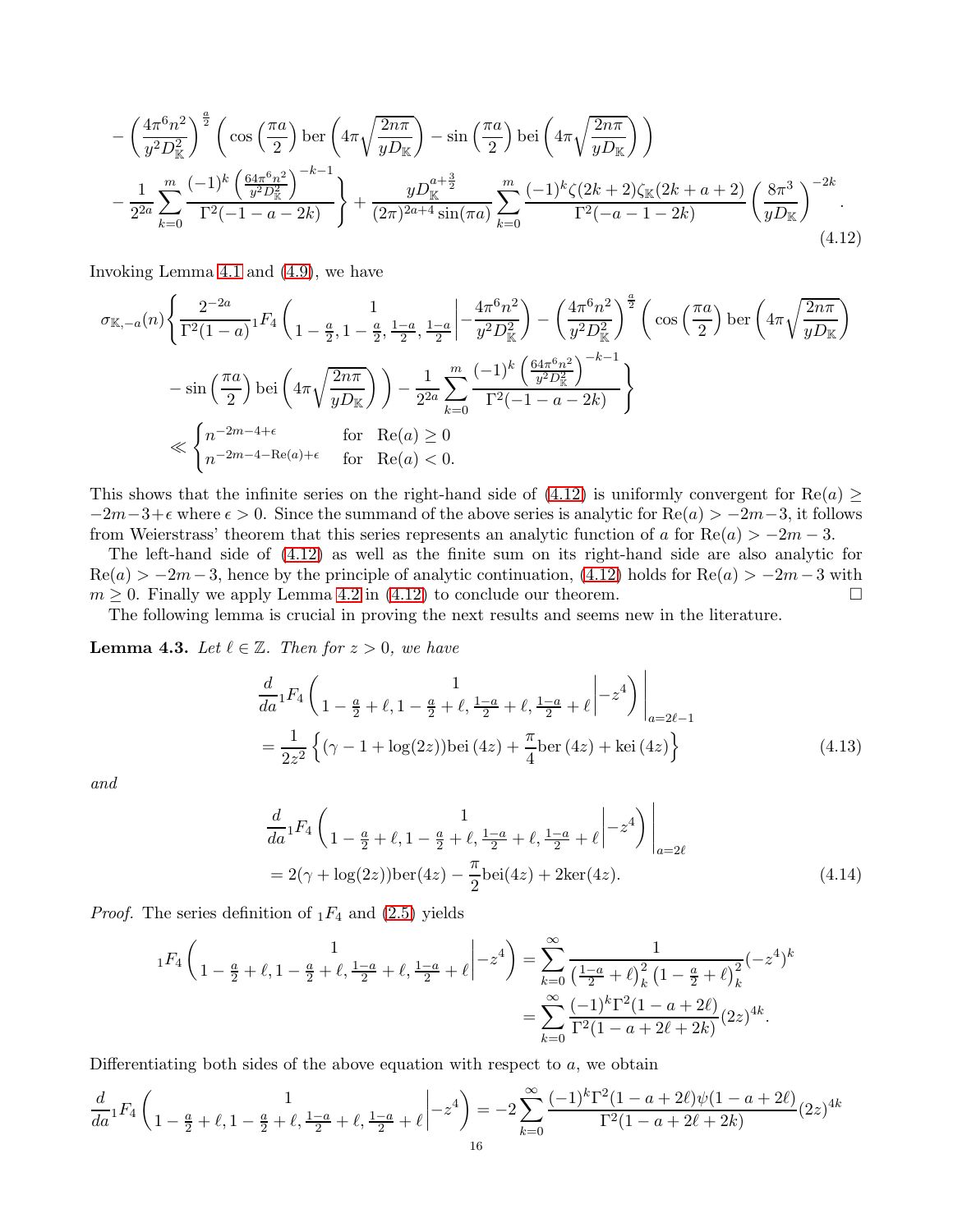$$
+ 2\sum_{k=0}^{\infty} \frac{(-1)^k \Gamma^2 (1 - a + 2\ell)\psi (1 - a + 2\ell + 2k)}{\Gamma^2 (1 - a + 2\ell + 2k)} (2z)^{4k}
$$

<span id="page-16-3"></span><span id="page-16-2"></span><span id="page-16-1"></span>.

Thus the above expression at  $a = 2\ell - 1$  becomes

$$
\frac{d}{da} {}_1F_4\left(1 - \frac{a}{2} + \ell, 1 - \frac{a}{2} + \ell, \frac{1-a}{2} + \ell, \frac{1-a}{2} + \ell \middle| -z^4\right)\Big|_{a=2\ell-1} = 2(\gamma - 1) \sum_{k=0}^{\infty} \frac{(-1)^k (2z)^{4k}}{\Gamma^2 (2k+2)} + 2 \sum_{k=0}^{\infty} \frac{(-1)^k \psi(2k+2)(2z)^{4k}}{\Gamma^2 (2k+2)}.
$$
\n(4.15)

Applying [\(4.2\)](#page-11-8), the first infinite series on the right hand side of the above equation reduces to

$$
\sum_{k=0}^{\infty} \frac{(-1)^k (2z)^{4k}}{\Gamma^2 (2k+2)} = {}_0F_3 \left( \frac{-}{\frac{3}{2}, \frac{3}{2}, 1} \middle| -z^4 \right) = \frac{1}{4z^2} \text{bei}(4z),\tag{4.16}
$$

It follows from [\[10,](#page-24-30) p. 439, Formula 78] that for  $t > 0$ , we have

$$
\sum_{k=0}^{\infty} \frac{(-1)^k \psi(2k+2)}{\Gamma^2(2k+2)} t^{4k} = \frac{1}{4t^2} \left\{ \pi \text{ber}(2t) + 4\log(t) \text{bei}(2t) + 4\text{kei}(2t) \right\}. \tag{4.17}
$$

Thus [\(4.17\)](#page-16-1) with  $t = 2z$  and [\(4.16\)](#page-16-2) together implies [\(4.13\)](#page-15-1). We can also obtain [\(4.14\)](#page-15-2) in a similar way by substituting a by  $2\ell$  in [\(4.15\)](#page-16-3) and applying the following relation

$$
\sum_{k=0}^{\infty} \frac{\psi(2k+1)(-1)^k t^{4k}}{((2k)!)^2} = \log(t) \text{ber}(2t) - \frac{\pi}{4} \text{bei}(2t) + \text{ker}(2t)
$$

<span id="page-16-0"></span>for  $t > 0$ , which follows from [\[10,](#page-24-30) p. 439, Formula 77].

4.3. Proof of Theorem [1.1.](#page-2-0) The main idea here is to take limit on both sides of the identity in Theorem [1.7](#page-3-1) as  $a \to -1$ . Therefore, it is sufficient to consider  $m = 0$  in Theorem [1.7.](#page-3-1) Applying the Laurent series expansion at  $s = 1$  of the functions  $\zeta_{\mathbb{K}}(s)$ ,  $\zeta(s)$  and the expansion of  $\Gamma(s)$  at  $s = 0$ , the following limit reduces as

$$
\lim_{a \to -1} \left\{ \frac{1}{2} \zeta_{\mathbb{K}}(-a) - \frac{2\pi h}{w\sqrt{D_{\mathbb{K}}}} \frac{\Gamma(a+1)\zeta(a+1)}{y^{a+1}} \right\} = \frac{1}{2} \left\{ L'(1,\chi_D) + L(1,\chi_D) \left( 2\gamma - \log\left(\frac{2\pi}{y}\right) \right) \right\}. \tag{4.18}
$$

We next evaluate the following limit

$$
L_{-1} := \lim_{a \to -1} \frac{1}{\sin(\pi a)} \left[ \frac{2^{-2a}}{\Gamma^2 (1-a)} \left\{ {}_1F_4 \left( \frac{1}{1-\frac{a}{2}, 1-\frac{a}{2}, \frac{1-a}{2}}, \frac{1-a}{2} \Big| - \frac{4\pi^6 n^2}{y^2 D_{\mathbb{K}}^2} \right) - a^2 (a+1)^2 \left( \frac{64\pi^6 n^2}{y^2 D_{\mathbb{K}}^2} \right)^{-1} \right\} - \left( \frac{4\pi^6 n^2}{y^2 D_{\mathbb{K}}^2} \right)^{\frac{a}{2}} \left\{ \cos \left( \frac{\pi a}{2} \right) \text{ber} \left( 4\pi \sqrt{\frac{2n\pi}{y D_{\mathbb{K}}}} \right) - \sin \left( \frac{\pi a}{2} \right) \text{bei} \left( 4\pi \sqrt{\frac{2n\pi}{y D_{\mathbb{K}}}} \right) \right\} \right].
$$
 (4.19)

For  $a = -1$ , it follows from  $(4.2)$  that

$$
\frac{2^{-2a}}{\Gamma^2(1-a)} \left\{ {}_1F_4 \left( \frac{1}{1-\frac{a}{2}, 1-\frac{a}{2}, \frac{1-a}{2}, \frac{1-a}{2}} \Big| - \frac{4\pi^6 n^2}{y^2 D_{\mathbb{K}}^2} \right) - a^2 (a+1)^2 \left( \frac{64\pi^6 n^2}{y^2 D_{\mathbb{K}}^2} \right)^{-1} \right\}
$$
  
=  $\left( \frac{4\pi^6 n^2}{y^2 D_{\mathbb{K}}^2} \right)^{\frac{a}{2}} \left\{ \cos \left( \frac{\pi a}{2} \right) \text{ber} \left( 4\pi \sqrt{\frac{2n\pi}{yD_{\mathbb{K}}}} \right) - \sin \left( \frac{\pi a}{2} \right) \text{bei} \left( 4\pi \sqrt{\frac{2n\pi}{yD_{\mathbb{K}}}} \right) \right\}$ 

Thus we have 0/0 form in the limit [\(4.19\)](#page-16-4). Applying L'Hopital's rule and [\(4.13\)](#page-15-1) with  $\ell = 0$ , the limit evaluates as

<span id="page-16-6"></span><span id="page-16-5"></span><span id="page-16-4"></span>
$$
L_{-1} = -\frac{yD_{\mathbb{K}}}{n\pi^4} \text{ker}\left(4\pi\sqrt{\frac{2n\pi}{yD_{\mathbb{K}}}}\right).
$$
\n(4.20)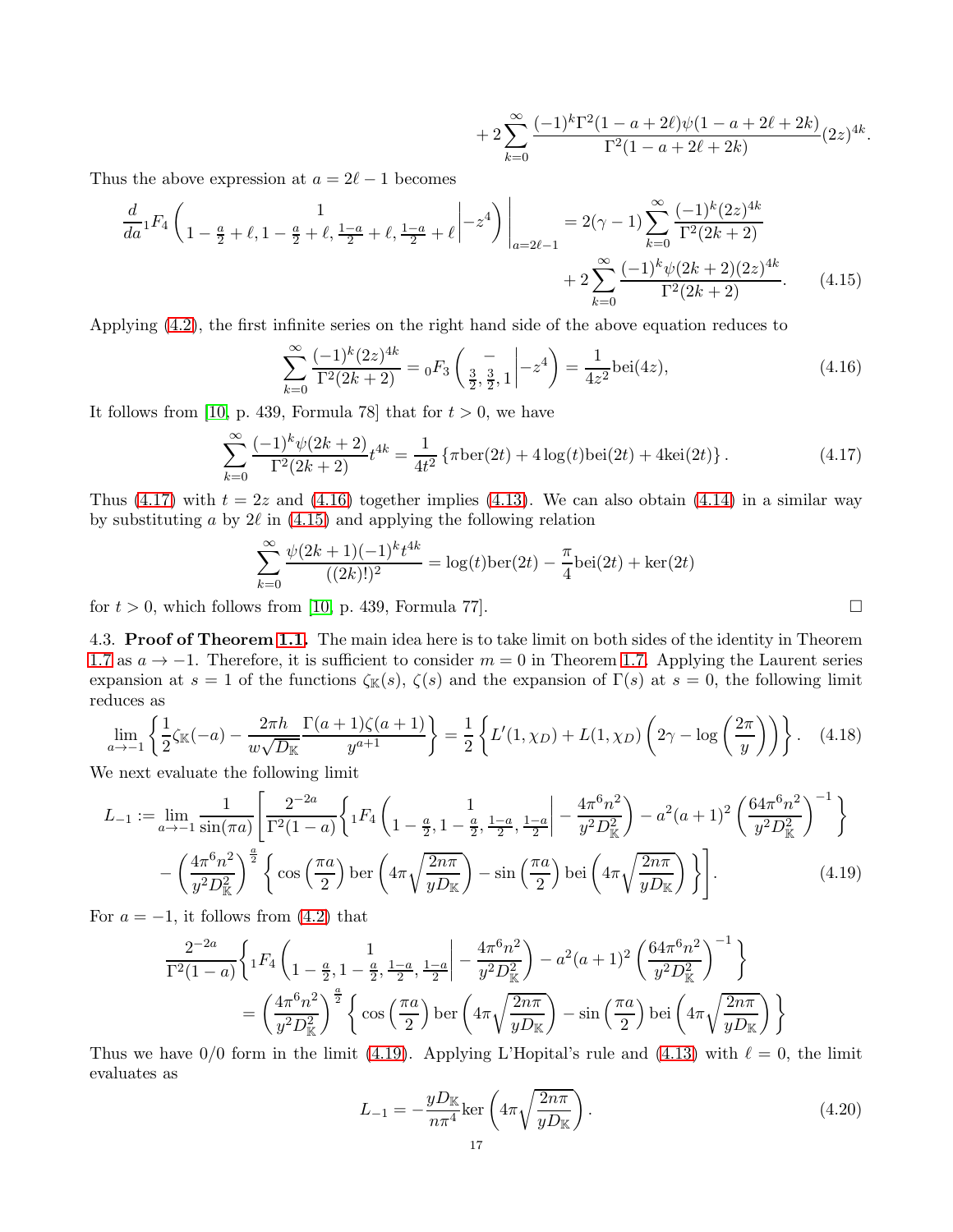We also determine the following limit as

<span id="page-17-2"></span>
$$
\lim_{a \to -1} \frac{\zeta(\mathbb{K}(a+2))}{\sin(\pi a)\Gamma^2(-a-1)} = \lim_{s \to 1} \frac{\zeta(\mathbb{K}(s))}{\sin(\pi s)\Gamma^2(1-s)} = -\frac{1}{\pi}L(1,\chi_D). \tag{4.21}
$$

Finally, taking limit as  $a \to -1$  on the both sides of [\(1.9\)](#page-4-8) and applying [\(4.18\)](#page-16-5), [\(4.20\)](#page-16-6) and [\(4.21\)](#page-17-2) together we conclude our theorem.

<span id="page-17-0"></span>4.4. **Proof of Corollary [1.6.](#page-3-2)** In this case, we need to take limit on both sides of the identity in Theorem [1.5](#page-3-0) as  $a \rightarrow 0$ . It follows by change of variable that

$$
\lim_{a \to 0} \left\{ \frac{\zeta_{\mathbb{K}}(1-a)}{y} + \frac{L(1,\chi_D)\Gamma(a+1)\zeta(a+1)}{y^{a+1}} \right\} = \frac{1}{y} \lim_{s \to 1} \left\{ \zeta_{\mathbb{K}}(s) + \frac{L(1,\chi_D)\Gamma(2-s)\zeta(2-s)}{y^{1-s}} \right\}.
$$

Inserting the Laurent series expansion at  $s = 1$  of the functions  $\zeta_{\mathbb{K}}(s)$ ,  $\zeta(s)$  and  $\Gamma(s)$ , the above limit reduces to

$$
\lim_{a \to 0} \left\{ \frac{\zeta_{\mathbb{K}}(1-a)}{y} + \frac{L(1,\chi_D)\Gamma(a+1)\zeta(a+1)}{y^{a+1}} \right\} = \frac{L'(1,\chi_D) + L(1,\chi_D)(\gamma - \log(y))}{y}.
$$
 (4.22)

We also have singularities in the first and second term of the summand on the right-hand side of  $(1.8)$ . Therefore, we need to evaluate the following limit

<span id="page-17-4"></span>
$$
L_0 := \lim_{a \to 0} \frac{1}{a} \left\{ \frac{2^{-2a} \Gamma(a+1)}{\Gamma(1-a)} \left( \frac{4\pi^6 n^2}{y^2 D_{\mathbb{K}}^2} \right)^{-\frac{a}{4}} {}_{1}F_4 \left( \frac{1}{1 - \frac{a}{2}, 1 - \frac{a}{2}, \frac{1-a}{2}, \frac{1-a}{2}} \left| -\frac{4\pi^6 n^2}{y^2 D_{\mathbb{K}}^2} \right) \right. \\ - \Gamma \left( 1 - \frac{a}{2} \right) \Gamma \left( 1 + \frac{a}{2} \right) \left( \frac{4\pi^6 n^2}{y^2 D_{\mathbb{K}}^2} \right)^{\frac{a}{4}} \text{ber} \left( 4\pi \sqrt{\frac{2n\pi}{y D_{\mathbb{K}}} } \right) \right\} \tag{4.23}
$$

where we have applied  $(2.4)$  on the gamma factors. It can be noted that for  $a = 0$ , we have

<span id="page-17-3"></span>
$$
\frac{2^{-2a}\Gamma(a+1)}{\Gamma(1-a)} \left(\frac{4\pi^6 n^2}{y^2 D_{\mathbb{K}}^2}\right)^{-\frac{a}{4}} {}_1F_4\left( \frac{1}{1-\frac{a}{2}, 1-\frac{a}{2}, \frac{1-a}{2}, \frac{1-a}{2}} \Big| -\frac{4\pi^6 n^2}{y^2 D_{\mathbb{K}}^2} \right)
$$
  
=  $\Gamma\left(1-\frac{a}{2}\right) \Gamma\left(1+\frac{a}{2}\right) \left(\frac{4\pi^6 n^2}{y^2 D_{\mathbb{K}}^2}\right)^{\frac{a}{4}} \text{ber}\left(4\pi \sqrt{\frac{2n\pi}{y D_{\mathbb{K}}}}\right),$ 

thus we have 0/0 form in [\(4.23\)](#page-17-3). Applying L'Hopital's rule, we evaluate the limit as

$$
L_0 = \left(-2\gamma - \log\left(\frac{8\pi^3 n}{yD_{\mathbb{K}}}\right)\right) \ker\left(4\pi \sqrt{\frac{2n\pi}{yD_{\mathbb{K}}}}\right) + \frac{d}{da} {}_1F_4\left(1 - \frac{1}{2}, 1 - \frac{a}{2}, \frac{1-a}{2}, \frac{1-a}{2}\left|-\frac{4\pi^6 n^2}{y^2 D_{\mathbb{K}}^2}\right|\right)_{a=0}.
$$

We next employ [\(4.14\)](#page-15-2) with  $\ell = 0$  in the above equation to get

<span id="page-17-5"></span>
$$
L_0 = 2\ker\left(4\pi\sqrt{\frac{2n\pi}{yD_{\mathbb{K}}}}\right) - \frac{\pi}{2}\mathrm{bei}\left(4\pi\sqrt{\frac{2n\pi}{yD_{\mathbb{K}}}}\right). \tag{4.24}
$$

Finally, taking limit as  $a \to 0$  on the both sides of [\(1.8\)](#page-3-3) and applying  $\zeta_{\mathbb{K}}(0) = -h/w$ , [\(4.22\)](#page-17-4) and [\(4.24\)](#page-17-5) together conclude our corollary.

### 5. Analogues of transformation formulas for Eisenstein series

<span id="page-17-1"></span>In this section, we mainly study the infinite series associated to  $\sigma_{\mathbb{K},a}(n)$ , which is analogous to Eisenstein series.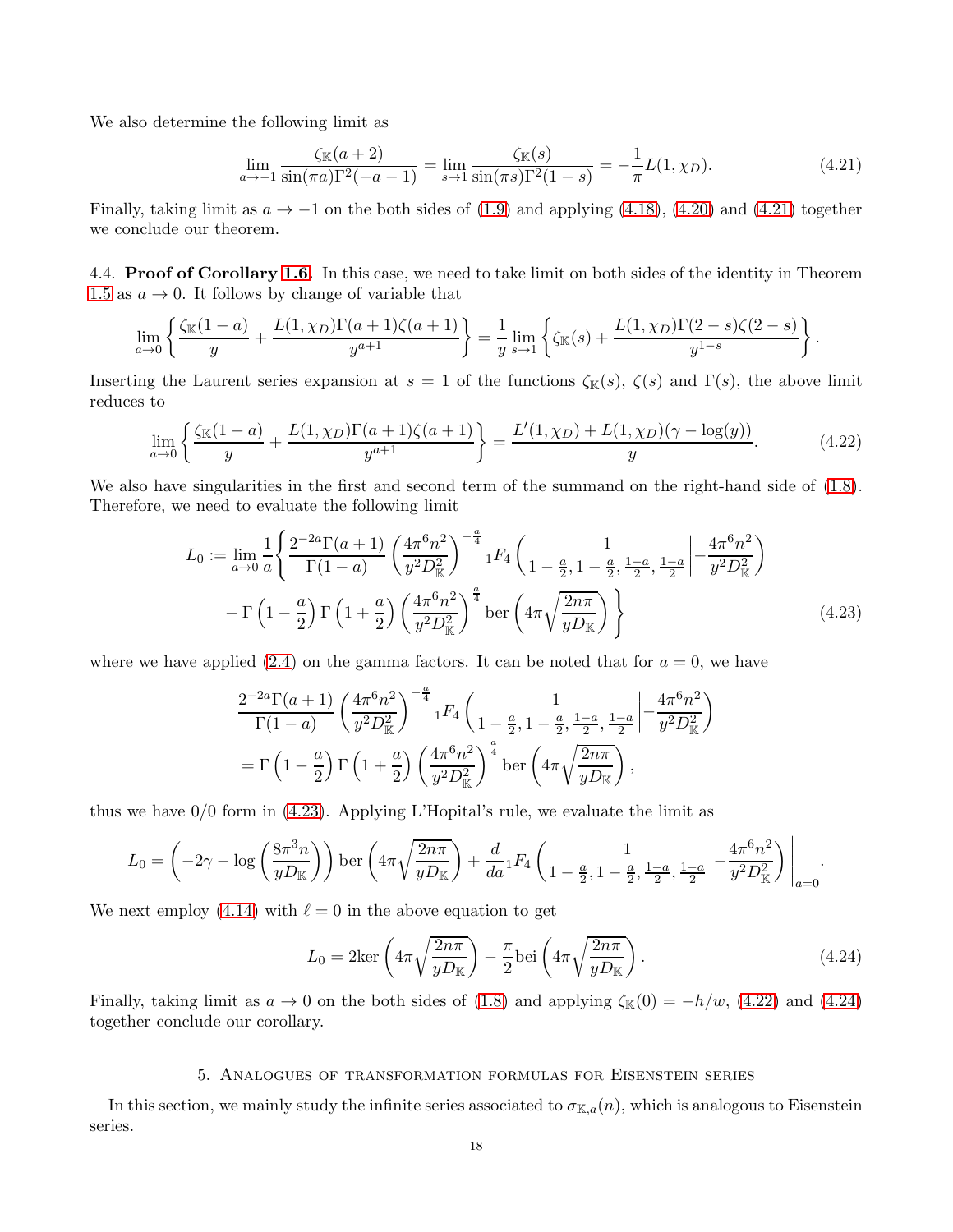<span id="page-18-0"></span>5.1. Proof of Theorem [1.8.](#page-4-2) We first prove the identity [\(1.10\)](#page-4-3) and for that we need to take the limit for  $a \to 2m - 1$  on the both sides of [\(1.8\)](#page-3-3). Substituting a by  $a - 2m$  in Lemma [4.2,](#page-13-3) we apply it on the right-hand side of [\(1.8\)](#page-3-3) to obtain

$$
\frac{2^{1+\frac{a}{2}}\pi^{1-\frac{a}{2}}D_{\mathbb{K}}^{\frac{a-1}{2}}}{y^{1+\frac{a}{2}}}\sum_{n=1}^{\infty}\frac{\sigma_{\mathbb{K},-a}(n)}{n^{-\frac{a}{2}}}\left[\frac{\Gamma(\frac{a}{2})\Gamma(\frac{1+a}{2})}{\Gamma(1-\frac{a}{2})\Gamma(\frac{1-a}{2})}\left(\frac{4\pi^{6}n^{2}}{y^{2}D_{\mathbb{K}}^{2}}\right)^{-\frac{a}{4}}-\Gamma(\frac{a}{2})\Gamma(\frac{1+a}{2})\Gamma(1-\frac{a}{2})\Gamma(\frac{1-a}{2})\right]
$$

$$
\times\left(\frac{4\pi^{6}n^{2}}{y^{2}D_{\mathbb{K}}^{2}}\right)^{-\frac{a}{4}}\left\{\sum_{k=0}^{m-2}\frac{(-1)^{k}}{\Gamma(2-\frac{a}{2}+k)^{2}\Gamma(\frac{3-a}{2}+k)^{2}}\left(\frac{4\pi^{6}n^{2}}{y^{2}D_{\mathbb{K}}^{2}}\right)^{k+1}+\frac{(-1)^{m-1}}{\Gamma(1-\frac{a}{2}+m)^{2}\Gamma(\frac{1-a}{2}+m)^{2}}
$$

$$
\times\left(\frac{4\pi^{6}n^{2}}{y^{2}D_{\mathbb{K}}^{2}}\right)^{m}{}_{1}F_{4}\left(1-\frac{a}{2}+m,1-\frac{a}{2}+m,\frac{1-a}{2}+m,\frac{1-a}{2}+m\right)-\frac{4\pi^{6}n^{2}}{y^{2}D_{\mathbb{K}}^{2}}\right\}
$$

$$
-\left(\frac{4\pi^{6}n^{2}}{y^{2}D_{\mathbb{K}}^{2}}\right)^{\frac{a}{2}}\left(\cos\left(\frac{\pi a}{2}\right)\ker\left(4\pi\sqrt{\frac{2n\pi}{yD_{\mathbb{K}}}}\right)-\sin\left(\frac{\pi a}{2}\right)\det\left(4\pi\sqrt{\frac{2n\pi}{yD_{\mathbb{K}}}}\right)\right).
$$
(5.1)

Firstly, we evaluate the limit

$$
L_{2m-1} := \lim_{a \to 2m-1} \frac{1}{(a-2m+1)} \left\{ (a-2m+1) \Gamma\left(\frac{a}{2}\right) \Gamma\left(\frac{1+a}{2}\right) \Gamma\left(1-\frac{a}{2}\right) \Gamma\left(\frac{1-a}{2}\right) \left(\frac{4\pi^6 n^2}{y^2 D_{\rm K}^2}\right)^{m-\frac{a}{4}} \right\}
$$
  

$$
\times \frac{(-1)^m}{\Gamma\left(1-\frac{a}{2}+m\right)^2 \Gamma\left(\frac{1-a}{2}+m\right)^{2}} {}_1F_4\left(1-\frac{a}{2}+m, 1-\frac{a}{2}+m, \frac{1-a}{2}+m, \frac{1-a}{2}+m\right) \left(-\frac{4\pi^6 n^2}{y^2 D_{\rm K}^2}\right)
$$

$$
-(a-2m+1)\Gamma\left(-\frac{1}{2}-\frac{a}{2}\right) \Gamma\left(\frac{3+a}{2}\right) \left(\frac{4\pi^6 n^2}{y^2 D_{\rm K}^2}\right)^{\frac{a}{4}} \text{bei}\left(4\pi \sqrt{\frac{2n\pi}{y D_{\rm K}}}\right) \right\}.
$$
(5.2)

Using [\(2.4\)](#page-5-5), the following gamma factors can be reduced as

<span id="page-18-6"></span><span id="page-18-3"></span><span id="page-18-2"></span><span id="page-18-1"></span>
$$
(a-2m+1)\Gamma\left(\frac{1-a}{2}\right)\Gamma\left(\frac{1+a}{2}\right) = 2(-1)^m\Gamma\left(\frac{a-2m+1}{2}+1\right)\Gamma\left(\frac{1-a+2m}{2}\right) \tag{5.3}
$$

and

$$
(a-2m+1)\Gamma\left(-\frac{1}{2}-\frac{a}{2}\right)\Gamma\left(\frac{3+a}{2}\right) = 2(-1)^{m+1}\Gamma\left(\frac{a-2m+1}{2}+1\right)\Gamma\left(\frac{1-a+2m}{2}\right). \tag{5.4}
$$

We then plug back  $(5.3)$  and  $(5.4)$  into  $(5.2)$  to obtain

<span id="page-18-4"></span>
$$
L_{2m-1} = \lim_{a \to 2m-1} \frac{1}{(a-2m+1)} \left\{ \frac{2\Gamma\left(\frac{a}{2}\right)\Gamma\left(1-\frac{a}{2}\right)\Gamma\left(\frac{a-2m+1}{2}+1\right)}{\Gamma\left(1-\frac{a}{2}+m\right)^2\Gamma\left(\frac{1-a}{2}+m\right)} \left(\frac{4\pi^6 n^2}{y^2 D_{\mathbb{K}}^2}\right)^{m-\frac{a}{4}} \times {}_1F_4\left(1-\frac{a}{2}+m,1-\frac{a}{2}+m,\frac{1-a}{2}+m,\frac{1-a}{2}+m\right) \left[-\frac{4\pi^6 n^2}{y^2 D_{\mathbb{K}}^2}\right) + 2(-1)^m \Gamma\left(\frac{a-2m+1}{2}+1\right) \Gamma\left(\frac{1-a+2m}{2}\right) \left(\frac{4\pi^6 n^2}{y^2 D_{\mathbb{K}}^2}\right)^{\frac{a}{4}} \text{bei}\left(4\pi \sqrt{\frac{2n\pi}{y D_{\mathbb{K}}}}\right)\right\}.
$$
 (5.5)

Applying [\(4.2\)](#page-11-8) it is easy to see that for  $a = 2m - 1$ , we have 0/0 form in [\(5.5\)](#page-18-4), hence we use L'Hopital's rule to evaluate the limit as

<span id="page-18-5"></span>
$$
L_{2m-1} = (-1)^m \left(\frac{2\pi^3 n}{yD_{\mathbb{K}}}\right)^{m-\frac{1}{2}} \left(4(\gamma - 1) + \log\left(\frac{64\pi^6 n^2}{y^2 D_{\mathbb{K}}^2}\right)\right) \text{bei}\left(4\pi \sqrt{\frac{2n\pi}{yD_{\mathbb{K}}}}\right) - 8(-1)^m \left(\frac{4\pi^6 n^2}{y^2 D_{\mathbb{K}}^2}\right)^{\frac{m}{2}+\frac{1}{4}} \times \frac{d}{da} {}_1F_4\left(1 - \frac{a}{2} + m, 1 - \frac{a}{2} + m, \frac{1-a}{2} + m, \frac{1-a}{2} + m\right) - \frac{4\pi^6 n^2}{y^2 D_{\mathbb{K}}^2}\right) \Big|_{a=2m-1}.
$$
\n(5.6)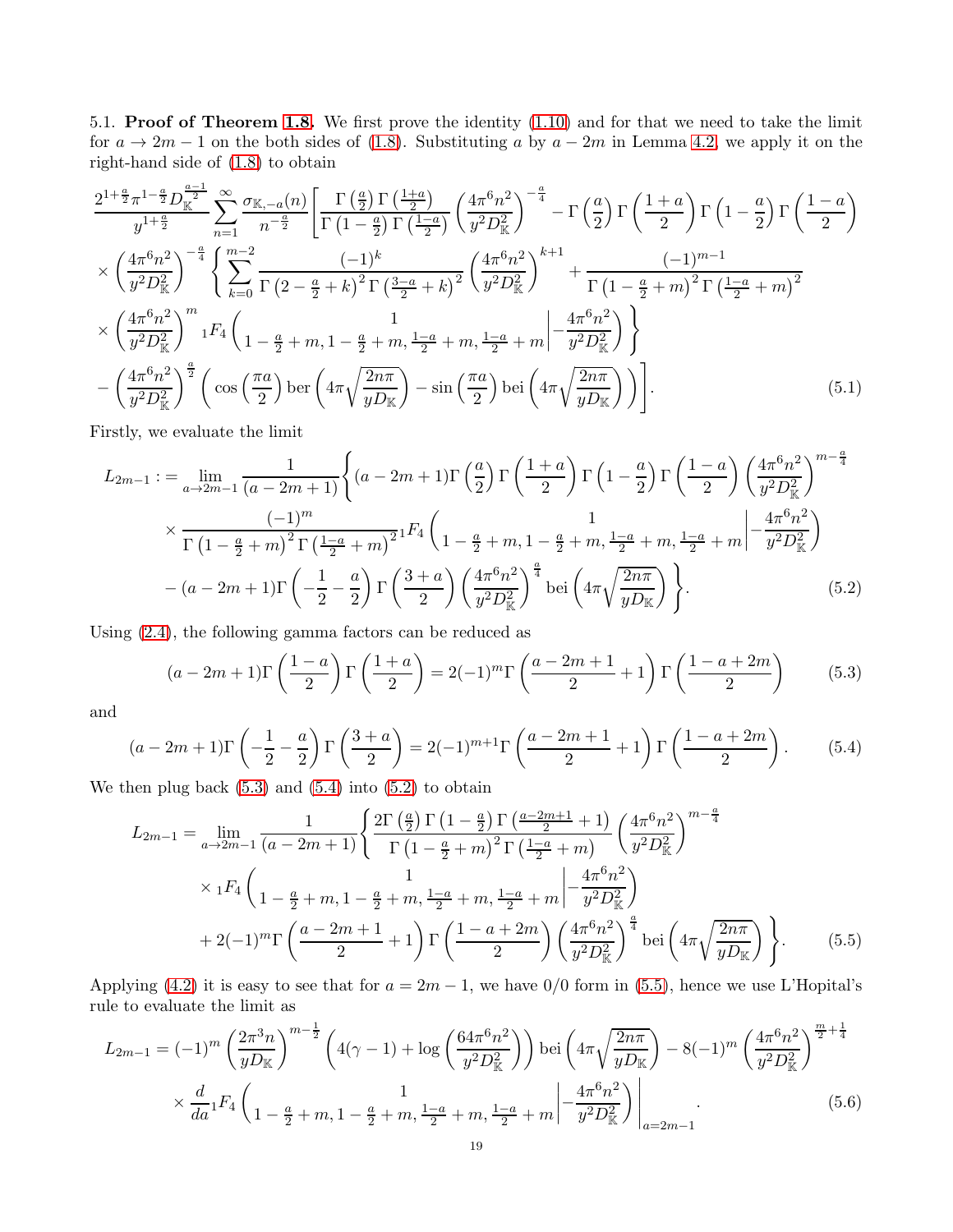Substituting  $(4.13)$  into  $(5.6)$ , we obtain

<span id="page-19-0"></span>
$$
L_{2m-1} = (-1)^{m+1} 2^{m-\frac{1}{2}} \pi^{3m-\frac{3}{2}} \left(\frac{n}{yD_{\mathbb{K}}}\right)^{m-\frac{1}{2}} \left\{ \pi \text{ber} \left(4\pi \sqrt{\frac{2n\pi}{yD_{\mathbb{K}}}}\right) + 4 \text{kei} \left(4\pi \sqrt{\frac{2n\pi}{yD_{\mathbb{K}}}}\right) \right\}.
$$
 (5.7)

It is straightforward to see that

<span id="page-19-1"></span>
$$
\lim_{a \to 2m-1} \left\{ \frac{\Gamma\left(\frac{a}{2}\right) \Gamma\left(\frac{1+a}{2}\right)}{\Gamma\left(1-\frac{a}{2}\right) \Gamma\left(\frac{1-a}{2}\right)} \left(\frac{4\pi^6 n^2}{y^2 D_{\mathbb{K}}^2}\right)^{-\frac{a}{4}} - \Gamma\left(\frac{a}{2}\right) \Gamma\left(\frac{1+a}{2}\right) \Gamma\left(1-\frac{a}{2}\right) \Gamma\left(\frac{1-a}{2}\right) \left(\frac{4\pi^6 n^2}{y^2 D_{\mathbb{K}}^2}\right)^{-\frac{a}{4}} \times \sum_{k=0}^{m-2} \frac{(-1)^k}{\Gamma\left(2-\frac{a}{2}+k\right)^2 \Gamma\left(\frac{3-a}{2}+k\right)^2} \left(\frac{4\pi^6 n^2}{y^2 D_{\mathbb{K}}^2}\right)^{k+1} \right\} = 0.
$$
\n(5.8)

Thus taking limit as  $a \to 2m - 1$  on the both sides of [\(1.8\)](#page-3-3) and using the fact that  $\zeta_{\mathbb{K}}(s)$  has zeros on the negative integers,  $(5.1)$ ,  $(5.7)$  and  $(5.8)$  together yield

$$
\sum_{n=1}^{\infty} \sigma_{\mathbb{K},2m-1}(n) e^{-ny} = \frac{L(1,\chi_D) \Gamma(2m) \zeta(2m)}{y^{2m}} + \frac{4(-1)^{m+1}}{\sqrt{D_{\mathbb{K}}}} \left(\frac{2\pi}{y}\right)^{2m} \sum_{n=1}^{\infty} \frac{\sigma_{\mathbb{K},1-2m}(n)}{n^{1-2m}} \text{kei}\left(4\pi \sqrt{\frac{2n\pi}{yD_{\mathbb{K}}}}\right). \tag{5.9}
$$

Finally, we substitute y by  $\frac{8\pi^2\alpha}{D_v}$  $\frac{d\pi^2 \alpha}{dx}$  with  $\alpha \beta = \frac{D_{\mathbb{K}}^2}{16\pi^2}$  in [\(5.9\)](#page-19-2) to conclude [\(1.10\)](#page-4-3).

We next show the second part of our theorem. The idea of the proof goes along the similar direction as in the previous part by taking limit as  $a \to 2m$  on the both sides of [\(1.8\)](#page-3-3). It follows from [\(5.1\)](#page-18-6) that the following limit needs to be evaluated:

<span id="page-19-2"></span>
$$
L_{2m} := \lim_{a \to 2m} \frac{1}{(a-2m)} \left\{ (a-2m) \Gamma\left(\frac{a}{2}\right) \Gamma\left(\frac{1+a}{2}\right) \Gamma\left(1-\frac{a}{2}\right) \Gamma\left(\frac{1-a}{2}\right) \left(\frac{4\pi^6 n^2}{y^2 D_{\mathbb{K}}^2}\right)^{m-\frac{a}{4}} \times \frac{(-1)^m}{\Gamma\left(1-\frac{a}{2}+m\right)^2 \Gamma\left(\frac{1-a}{2}+m\right)^2} {}_1F_4\left(1-\frac{a}{2}+m, 1-\frac{a}{2}+m, \frac{1-a}{2}+m, \frac{1-a}{2}+m\right) \left(-\frac{4\pi^6 n^2}{y^2 D_{\mathbb{K}}^2}\right) \times \left(a-2m\right) \Gamma\left(-\frac{a}{2}\right) \Gamma\left(1+\frac{a}{2}\right) \left(\frac{4\pi^6 n^2}{y^2 D_{\mathbb{K}}^2}\right)^{\frac{a}{4}} \text{ber}\left(4\pi \sqrt{\frac{2n\pi}{yD_{\mathbb{K}}}}\right).
$$

Applying [\(2.4\)](#page-5-5), we can write the above limit as

$$
L_{2m} = \lim_{a \to 2m} \frac{1}{(a-2m)} \left\{ \frac{2\Gamma\left(1 + \frac{a}{2} - m\right)\Gamma\left(\frac{1+a}{2}\right)\Gamma\left(\frac{1-a}{2}\right)}{\Gamma\left(1 - \frac{a}{2} + m\right)\Gamma\left(\frac{1-a}{2} + m\right)^2} \left(\frac{4\pi^6 n^2}{y^2 D_{\mathbb{K}}^2}\right)^{m-\frac{a}{4}} \times {}_{1}F_{4}\left(1 - \frac{a}{2} + m, 1 - \frac{a}{2} + m, \frac{1-a}{2} + m, \frac{1-a}{2} + m\right) \left(-\frac{4\pi^6 n^2}{y^2 D_{\mathbb{K}}^2}\right) - 2(-1)^m \Gamma\left(1 + \frac{a}{2} - m\right)\Gamma\left(1 - \frac{a}{2} + m\right) \left(\frac{4\pi^6 n^2}{y^2 D_{\mathbb{K}}^2}\right)^{\frac{a}{4}} \text{ber}\left(4\pi\sqrt{\frac{2n\pi}{y D_{\mathbb{K}}}}\right)\right\}.
$$

Equation [\(4.2\)](#page-11-8) implies that the above equation reduces to  $0/0$  form for  $a = 2m$ . Thus we can use L'Hopital's rule to evaluate the limit as

$$
L_{2m} = (-1)^{m+1} 2^m \pi^{3m} \left(\frac{n}{yD_{\mathbb{K}}}\right)^m \left\{ \text{ber}\left(4\pi \sqrt{\frac{2n\pi}{yD_{\mathbb{K}}}}\right) \left(4\gamma + \log \left(\frac{64\pi^6 n^2}{y^2 D_{\mathbb{K}}^2}\right)\right) \right\}
$$

$$
-2\frac{d}{da} {}_1F_4\left(1 - \frac{a}{2} + m, 1 - \frac{a}{2} + m, \frac{1-a}{2} + m, \frac{1-a}{2} + m\right) \left[-\frac{4\pi^6 n^2}{y^2 D_{\mathbb{K}}^2}\right] \right\}\Big|_{a=2m}.
$$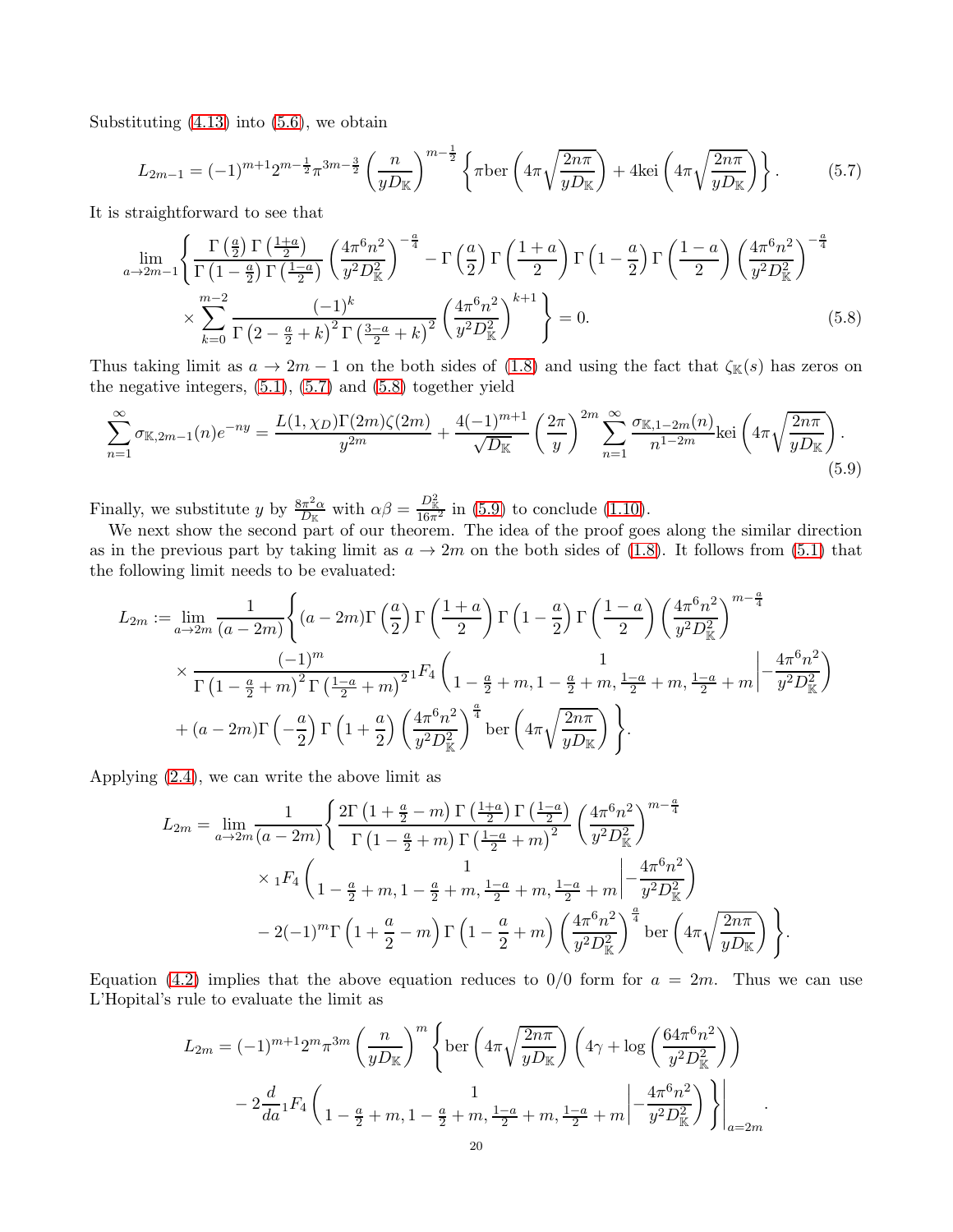Inserting [\(4.14\)](#page-15-2) with  $\ell = m$  into the above equation, we evaluate

<span id="page-20-2"></span>
$$
L_{2m} = (-1)^{m+1} 2^m \pi^{3m} \left(\frac{n}{yD_{\mathbb{K}}}\right)^m \left\{ \pi \text{bei}\left(4\pi \sqrt{\frac{2n\pi}{yD_{\mathbb{K}}}}\right) - 4\text{ker}\left(4\pi \sqrt{\frac{2n\pi}{yD_{\mathbb{K}}}}\right) \right\}.
$$
 (5.10)

It follows immediately from the poles of the gamma functions that

$$
\lim_{a \to 2m} \left\{ \frac{\Gamma\left(\frac{a}{2}\right) \Gamma\left(\frac{1+a}{2}\right)}{\Gamma\left(1-\frac{a}{2}\right) \Gamma\left(\frac{1-a}{2}\right)} \left(\frac{4\pi^6 n^2}{y^2 D_\mathbb{K}^2}\right)^{-\frac{a}{4}} - \Gamma\left(\frac{a}{2}\right) \Gamma\left(\frac{1+a}{2}\right) \Gamma\left(1-\frac{a}{2}\right) \Gamma\left(\frac{1-a}{2}\right) \left(\frac{4\pi^6 n^2}{y^2 D_\mathbb{K}^2}\right)^{-\frac{a}{4}} \times \sum_{k=0}^{m-2} \frac{(-1)^k}{\Gamma\left(2-\frac{a}{2}+k\right)^2 \Gamma\left(\frac{3-a}{2}+k\right)^2} \left(\frac{4\pi^6 n^2}{y^2 D_\mathbb{K}^2}\right)^{k+1} \right\} = 0.
$$
\n(5.11)

Thus taking limit as  $a \to 2m$  on the both sides of [\(1.8\)](#page-3-3) and using the fact that  $\zeta_{\mathbb{K}}(s)$  has zeros on the negative integers,  $(5.1)$ ,  $(5.10)$  and  $(5.11)$  together yield

$$
\sum_{n=1}^{\infty} \sigma_{\mathbb{K},2m}(n) e^{-ny} = \frac{L(1,\chi_D) \Gamma(2m+1) \zeta(2m+1)}{y^{2m+1}} + \frac{4(-1)^m}{\sqrt{D_{\mathbb{K}}}} \left(\frac{2\pi}{y}\right)^{2m+1} \sum_{n=1}^{\infty} \frac{\sigma_{\mathbb{K},-2m}(n)}{n^{-2m}} \text{Ker}\left(4\pi \sqrt{\frac{2n\pi}{yD_{\mathbb{K}}}}\right). \tag{5.12}
$$

<span id="page-20-0"></span>Finally, we substitute y by  $\frac{8\pi^2\alpha}{D_r}$  $\frac{d\pi^2 \alpha}{D_{\mathbb{K}}}$  with  $\alpha \beta = \frac{D_{\mathbb{K}}^2}{16\pi^2}$  in [\(5.12\)](#page-20-4) to conclude [\(1.11\)](#page-4-4).

## 6. TRANSFORMATION FORMULAS ANALOGOUS TO RAMANUJAN'S IDENTITY FOR  $\zeta(2m+1)$

In this section, we exhibit an identity over imaginary quadratic field which is analogue to Ramanujan's identity [\(1.2\)](#page-1-0).

<span id="page-20-5"></span>**Lemma 6.1.** For any natural number  $n > 1$ , we have

<span id="page-20-4"></span><span id="page-20-3"></span>
$$
\zeta_{\mathbb{K}}'(1-n) = (-1)^{n-1} D_{\mathbb{K}}^{n-\frac{1}{2}} (2\pi)^{1-2n} ((n-1)!)^2 \zeta_{\mathbb{K}}(n).
$$

<span id="page-20-1"></span>*Proof.* The proof follows by taking derivative on the both sides of the functional equation [\(2.6\)](#page-5-4).  $\Box$ 

6.1. **Proof of Theorem [1.3.](#page-2-1)** For the first part, the idea here is to take limit  $a \rightarrow -2m - 1$  on the both sides of [\(1.9\)](#page-4-8). We first evaluate the following limit:

$$
L_{-2m-1} := \lim_{a \to -2m-1} \frac{1}{a+2m+1} \left\{ (-1)^m \frac{2\pi^2}{\sin(\pi a)} \frac{(a+2m+1)\left(\frac{4\pi^6 n^2}{y^2 D_{\mathbb{K}}^2}\right)^{-\frac{a}{4}-m}}{\Gamma^2 \left(1 - \frac{a}{2} - m\right) \Gamma^2 \left(\frac{1-a}{2} - m\right)} \right\}
$$
  
\$\times {}\_1F\_4 \left(1 - \frac{a}{2} - m, 1 - \frac{a}{2} - m, \frac{1-a}{2} - m, \frac{1-a}{2} - m \right] - \frac{4\pi^6 n^2}{y^2 D\_{\mathbb{K}}^2}}\$  
-(a+2m+1)\Gamma \left(-\frac{1}{2} - \frac{a}{2}\right) \Gamma \left(\frac{3+a}{2}\right) \left(\frac{4\pi^6 n^2}{y^2 D\_{\mathbb{K}}^2}\right)^{\frac{a}{4}} \text{bei} \left(4\pi \sqrt{\frac{2n\pi}{y D\_{\mathbb{K}}}}\right)\$.

Invoking [\(2.4\)](#page-5-5) on the gamma factors, the above equation yields

$$
L_{-2m-1} = \lim_{a \to -2m-1} \frac{1}{a+2m+1} \left\{ (-1)^{m+1} 2\pi \frac{\Gamma(a+2m+2)\Gamma(-a-2m)}{\Gamma^2(1-\frac{a}{2}-m)\Gamma^2(\frac{1-a}{2}-m)} \left(\frac{4\pi^6 n^2}{y^2 D_{\mathbb{K}}^2}\right)^{-\frac{a}{4}-m} \right\}
$$
  

$$
\times {}_1F_4 \left(1 - \frac{a}{2} - m, 1 - \frac{a}{2} - m, \frac{1-a}{2} - m, \frac{1-a}{2} - m \right| - \frac{4\pi^6 n^2}{y^2 D_{\mathbb{K}}^2}
$$
  

$$
- 2(-1)^{m+1} \Gamma\left(1 + \frac{a+2m+1}{2}\right) \Gamma\left(1 - \frac{a+2m+1}{2}\right) \left(\frac{4\pi^6 n^2}{y^2 D_{\mathbb{K}}^2}\right)^{\frac{a}{4}} \text{bei}\left(4\pi \sqrt{\frac{2n\pi}{y D_{\mathbb{K}}}}\right).
$$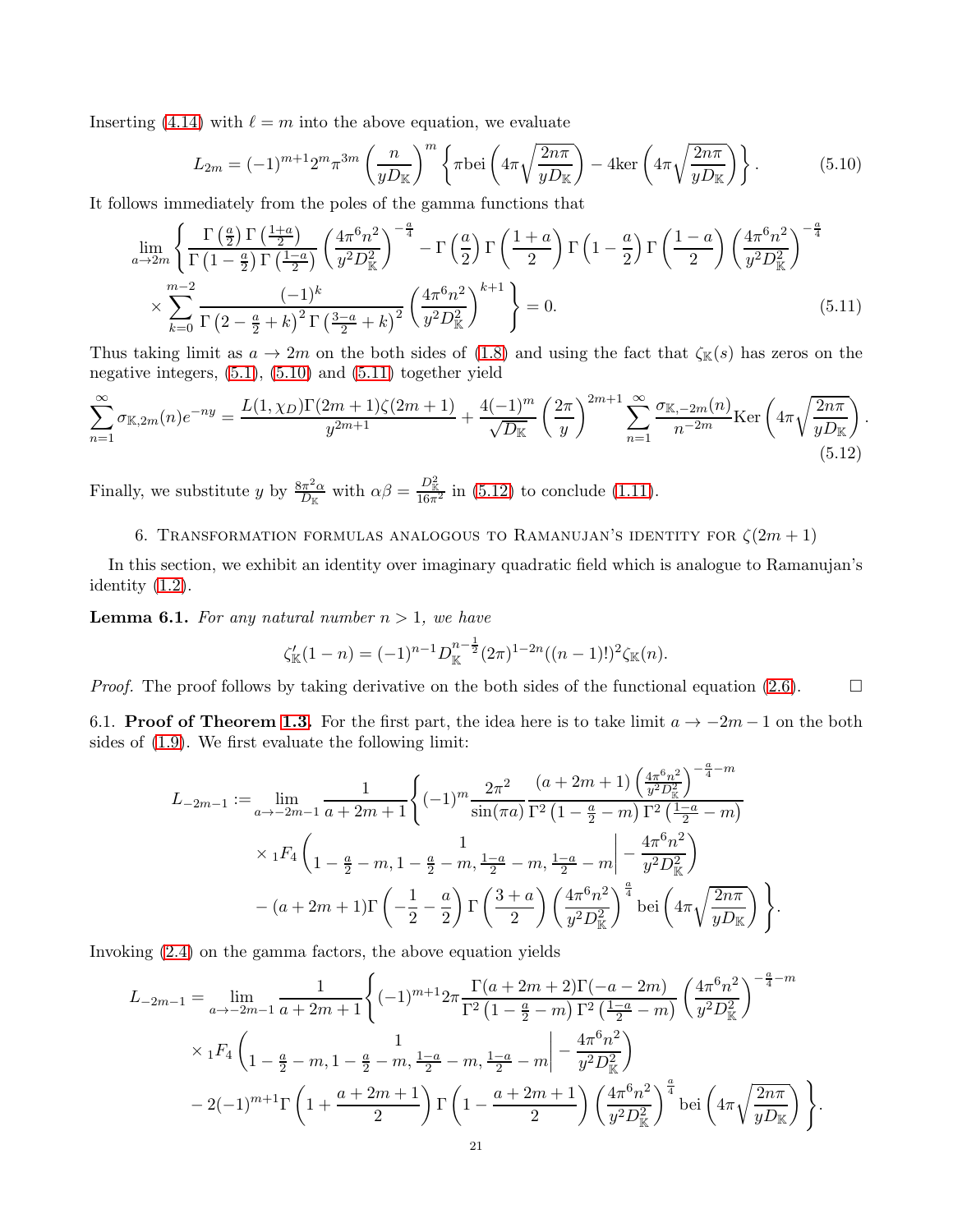We now apply [\(4.2\)](#page-11-8) on the above equation to show that the above limit is of the form  $0/0$  for  $a = -2m-1$ . Thus we can use L'Hopital's rule and apply [\(4.13\)](#page-15-1) with  $\ell = -m$  to evaluate the limit as

$$
L_{-2m-1} = (-1)^{m+1} \left(\frac{2\pi^3 n}{yD_{\mathbb{K}}}\right)^{-\frac{1}{2}-m} \left\{\pi \text{ber}\left(4\pi \sqrt{\frac{2n\pi}{yD_{\mathbb{K}}}}\right) + 4\text{kei}\left(4\pi \sqrt{\frac{2n\pi}{yD_{\mathbb{K}}}}\right)\right\}.
$$
 (6.1)

It can also be observed that

<span id="page-21-1"></span><span id="page-21-0"></span>
$$
\lim_{a \to -2m-1} \left\{ \frac{2^{-2a-3}\pi}{\sin(\pi a)} \left( \frac{2\pi^3 n}{yD_K} \right)^{-\frac{a}{2}-2} \frac{(-1)^m}{\Gamma^2(-a-1-2m)} \left( \frac{4\pi^6 n^2}{y^2 D_K^2} \right)^{-m} \right\} = 0. \tag{6.2}
$$

We next investigate the last term on the right-hand side of [\(1.9\)](#page-4-8) which is of the form  $0/0$  as  $a \to -2m-1$ , for  $0 \leq k \leq m-1$  due to the zeros of  $\sin(\pi a)$  and  $\zeta_{\mathbb{K}}(a+2k+2)$  but for  $k=m$ , the term reduces to  $\infty/\infty$  form. Thus we evaluate these two limits separately using L' Hopital rule as

<span id="page-21-2"></span>
$$
\lim_{a \to -2m-1} \left\{ \frac{D_{\mathbb{K}}^{a+\frac{3}{2}}}{(2\pi)^{2a+4} \sin(\pi a)} \sum_{k=0}^{m-1} \frac{(-1)^k \zeta(2k+2) \zeta_{\mathbb{K}}(a+2k+2)}{\Gamma^2(-1-a-2k)} \left(\frac{8\pi^3}{yD_{\mathbb{K}}}\right)^{-2k} \right\}
$$
\n
$$
= \frac{D_{\mathbb{K}}^{\frac{1}{2}-2m}}{(2\pi)^{2-4m}} \sum_{k=0}^{m-1} \frac{(-1)^k \zeta(2k+2)}{\Gamma^2(2m-2k)} \lim_{a \to -2m-1} \left\{ \frac{\zeta_{\mathbb{K}}^{\prime}(a+2k+2)}{\cos(\pi a)\pi} \right\} \left(\frac{8\pi^3}{yD_{\mathbb{K}}}\right)^{-2k}
$$
\n
$$
= -\frac{D_{\mathbb{K}}^{\frac{1}{2}-2m}}{\pi(2\pi)^{2-4m}} \sum_{k=0}^{m-1} \frac{(-1)^k \zeta(2k+2) \zeta_{\mathbb{K}}^{\prime}(2k-2m+1)}{\Gamma^2(2m-2k)} \left(\frac{8\pi^3}{yD_{\mathbb{K}}}\right)^{-2k}, \tag{6.3}
$$

and

<span id="page-21-3"></span>
$$
\lim_{a \to -2m-1} \left\{ \frac{\zeta_{\mathbb{K}}(a+2m+2)}{\sin(\pi a)\Gamma^2(-1-a-2m)} \right\} = \lim_{a \to -2m-1} \left\{ \frac{(a+2m+1)\zeta_{\mathbb{K}}(a+2m+2)}{\frac{\sin(\pi a)}{(a+2m+1)}((a+2m+1)^2)\Gamma^2(-1-a-2m)} \right\}
$$
\n
$$
= -\frac{2h}{w\sqrt{D_{\mathbb{K}}}}.
$$
\n(6.4)

Taking limit as  $a \to -2m-1$  overall in [\(1.9\)](#page-4-8), the evaluations [\(6.1\)](#page-21-0), [\(6.2\)](#page-21-1), [\(6.3\)](#page-21-2) and [\(6.4\)](#page-21-3) together yield

$$
\sum_{n=1}^{\infty} \sigma_{K, -2m-1}(n) e^{-ny} = -\frac{1}{2} \zeta_{K}(2m+1) + \frac{1}{y} \zeta_{K}(2m+2) + \frac{(-1)^{m} 2^{-2m} h \zeta(2m+1)}{w \sqrt{D_{K} \pi^{2m-1} y^{-2m}}} \n- \frac{(-1)^{m} (2\pi)^{4m-1} h}{\pi w \sqrt{D_{K}} D_{K}^{2m-\frac{1}{2}}} \zeta(2m+2) \left(\frac{8\pi^{3}}{y D_{K}}\right)^{-2m} + \frac{(-1)^{m+1} 2^{2-2m} \pi^{-2m}}{y^{-2m} \sqrt{D_{K}}} \sum_{n=1}^{\infty} \frac{\sigma_{K, 2m+1}(n)}{n^{2m+1}} \text{kei}\left(4\pi \sqrt{\frac{2n\pi}{y D_{K}}}\right) \n- \frac{(2\pi)^{4m-2}}{\pi D_{K}^{2m-\frac{1}{2}}} \sum_{k=0}^{m-1} \frac{(-1)^{k} \zeta(2k+2) \zeta_{K}'(2k-2m+1)}{\Gamma^{2}(2m-2k)} \left(\frac{8\pi^{3}}{y D_{K}}\right)^{-2k}
$$
\n(6.5)

Finally, we replace k by  $m-1-k$  and apply Lemma [6.1](#page-20-5) in the last term of the above equation then substitute y by  $\frac{8\pi^2\alpha}{D^2}$  $\frac{d\pi^2 \alpha}{D_{\mathbb{K}}}$  with  $\alpha \beta = \frac{D_{\mathbb{K}}^2}{16\pi^2}$  in [\(6.5\)](#page-21-4) to arrive at [\(1.6\)](#page-2-2).

We next show the second part of our theorem. The idea of the proof goes along the similar direction as the previous part by taking limit as  $a \to -2m$  on the both sides of [\(1.9\)](#page-4-8). In this case, we need to determine the following limit:

<span id="page-21-4"></span>
$$
L_{-2m} := \lim_{a \to -2m} \frac{1}{(a+2m)} \left\{ \frac{2(-1)^m \pi^2 (a+2m)}{\sin(\pi a) \Gamma^2 \left(1 - \frac{a}{2} - m\right) \Gamma^2 \left(\frac{1-a}{2} - m\right)} \left(\frac{4\pi^6 n^2}{y^2 D_{\mathbb{K}}^2}\right)^{-\frac{a}{4} - m} \right\}
$$

$$
\times {}_1F_4 \left(1 - \frac{a}{2} - m, 1 - \frac{a}{2} - m, \frac{1-a}{2} - m, \frac{1-a}{2} - m \right| - \frac{4\pi^6 n^2}{y^2 D_{\mathbb{K}}^2}
$$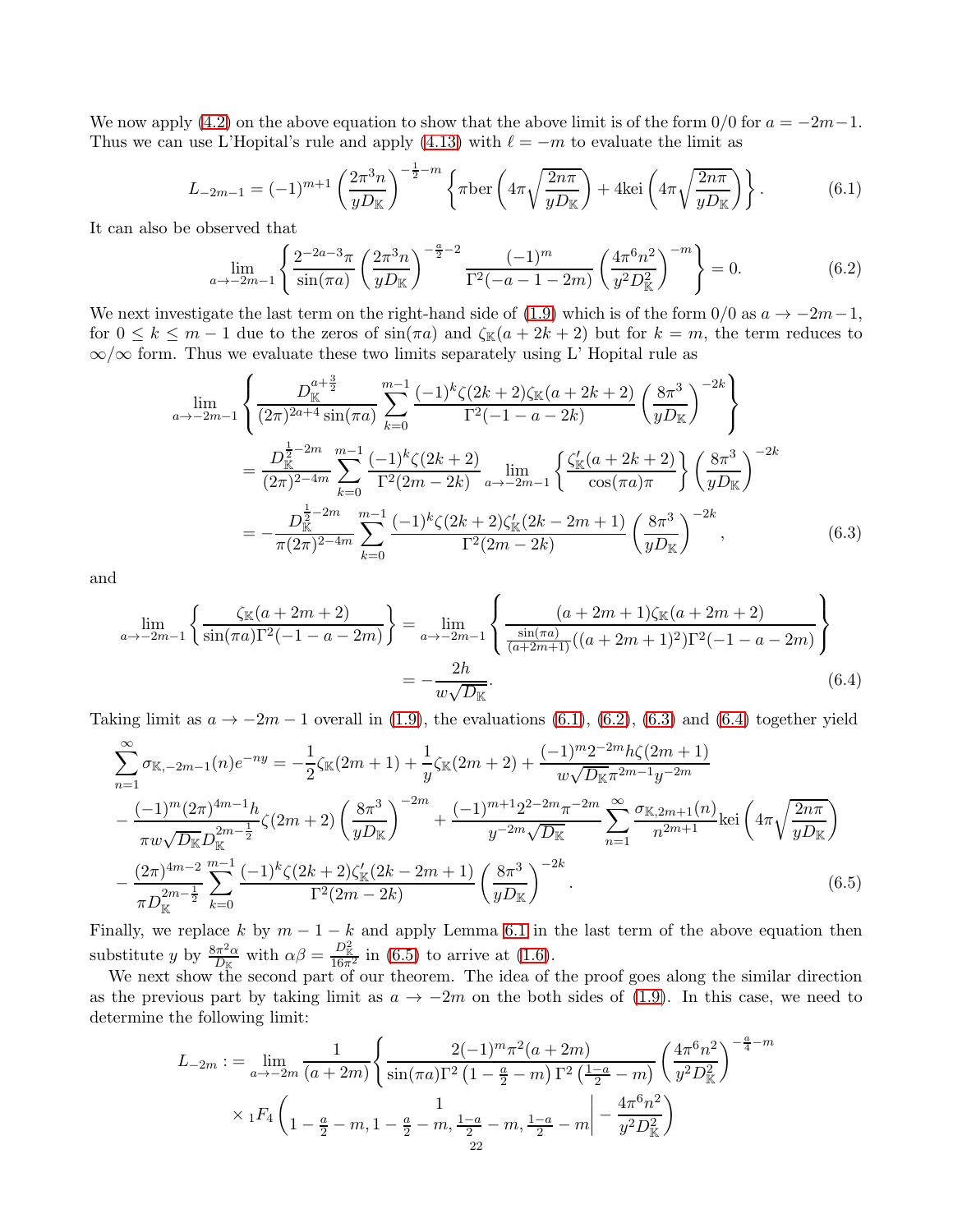+ 
$$
(a+2m)\Gamma\left(-\frac{a}{2}\right)\Gamma\left(1+\frac{a}{2}\right)\left(\frac{4\pi^6n^2}{y^2D_{\mathbb{K}}^2}\right)^{\frac{a}{4}}\text{ber}\left(4\pi\sqrt{\frac{2n\pi}{yD_{\mathbb{K}}}}\right)\Bigg\}.
$$

Applying [\(2.4\)](#page-5-5) on the gamma factors of the above equation, we obtain

$$
L_{-2m} = \lim_{a \to -2m} \frac{1}{(a+2m)} \left\{ \frac{2\pi(-1)^m \Gamma(a+2m+1) \Gamma(1-a-2m)}{\Gamma^2 \left(1-\frac{a}{2}-m\right) \Gamma^2 \left(\frac{1-a}{2}-m\right)} \left(\frac{4\pi^6 n^2}{y^2 D_{\mathbb{K}}^2}\right)^{-\frac{a}{4}-m} \right\}
$$
  
\$\times {}\_1F\_4 \left(1 - \frac{a}{2} - m, 1 - \frac{a}{2} - m, \frac{1-a}{2} - m, \frac{1-a}{2} - m \right| - \frac{4\pi^6 n^2}{y^2 D\_{\mathbb{K}}^2}}\$  
- 2(-1)^m \Gamma \left(1 + \frac{a+2m}{2}\right) \Gamma \left(1 - \frac{a+2m}{2}\right) \left(\frac{4\pi^6 n^2}{y^2 D\_{\mathbb{K}}^2}\right)^{\frac{a}{4}} \text{ber} \left(4\pi \sqrt{\frac{2n\pi}{y D\_{\mathbb{K}}}}\right) \right\}.

It is clear by [\(4.2\)](#page-11-8) that the above limit reduces to 0/0 form. Thus, L'Hopital's rule is applicable to evaluate the limit. Applying it and using [\(4.14\)](#page-15-2) with  $\ell = -m$  after simplification on the above limit, we have

$$
L_{-2m} = (-1)^m 2^{-m} \pi^{-3m} \left(\frac{yD_{\mathbb{K}}}{n}\right)^m \left\{4\ker\left(4\pi\sqrt{\frac{2n\pi}{yD_{\mathbb{K}}}}\right) - \pi \mathrm{bei}\left(4\pi\sqrt{\frac{2n\pi}{yD_{\mathbb{K}}}}\right)\right\}.
$$
 (6.6)

It is easy to see that

<span id="page-22-1"></span><span id="page-22-0"></span>
$$
\lim_{a \to -2m} \left\{ \frac{2^{-2a-3}\pi}{\sin(\pi a)} \left( \frac{2\pi^3 n}{yD_{\mathbb{K}}} \right)^{-\frac{a}{2}-2} \frac{(-1)^m}{\Gamma^2(-a-1-2m)} \left( \frac{4\pi^6 n^2}{y^2 D_{\mathbb{K}}^2} \right)^{-m} \right\} = 0. \tag{6.7}
$$

Next, we evaluate the finite sum on the right-hand side of [\(1.9\)](#page-4-8) as  $a \to -2m$ , which is 0/0 form for  $0 \leq k \leq m-2$  due to the zeros of  $\sin(\pi a)$  and  $\zeta_{\mathbb{K}}(a+2k+2)$ . The m-th term of the finite sum goes to zero as  $s \to -2m$  because of the double pole of  $\Gamma^2(-1 - a - 2k)$  in the denominator. Next we show that the addition of  $(m-1)$ -th term of the finite sum and the fourth term on the left-hand side of  $(1.9)$ provides  $0/0$  form and for that we use the functional equation of  $\zeta(s)$  in the asymmetric form to obtain

$$
\frac{(-1)^{m-1}yD_{\mathbb{K}}^{a+\frac{3}{2}}\zeta(2m)\zeta_{\mathbb{K}}(2m+a)}{(2\pi)^{2a+4}\sin(\pi a)\Gamma^{2}(1-a-2m)}\left(\frac{64\pi^{6}}{y^{2}D_{\mathbb{K}}^{2}}\right)^{1-m}-\frac{2\pi h\Gamma(a+1)\zeta(a+1)}{w\sqrt{D_{\mathbb{K}}}y^{a+1}}\\=\frac{1}{\sin\left(\frac{\pi a}{2}\right)}\left\{\frac{(-1)^{m-1}yD_{\mathbb{K}}^{a+\frac{3}{2}}\zeta(2m)\zeta_{\mathbb{K}}(2m+a)}{2(2\pi)^{2a+4}\cos\left(\frac{\pi a}{2}\right)\Gamma^{2}(1-a-2m)}\left(\frac{64\pi^{6}}{y^{2}D_{\mathbb{K}}^{2}}\right)^{1-m}-\frac{2^{a+1}\pi^{a+2}h\zeta(-a)}{w\sqrt{D_{\mathbb{K}}}y^{a+1}}\right\}.
$$

The fact  $\zeta_{\mathbb{K}}(0) = -\frac{h}{w}$  $\frac{h}{w}$  exhibits that the term inside the bracket on the right-hand side of the above expression is 0 for  $a = -2m$ . Thus we have 0/0 form on the above limit where we can apply L'Hopital's rule to evaluate the limit as

$$
\lim_{a \to -2m} \left\{ \frac{(-1)^{m-1} y D_{\mathbb{K}}^{a+\frac{3}{2}} \zeta(2m) \zeta_{\mathbb{K}}(2m+a)}{(2\pi)^{2a+4} \sin(\pi a) \Gamma^2 (1-a-2m)} \left( \frac{64\pi^6}{y^2 D_{\mathbb{K}}^2} \right)^{1-m} - \frac{2\pi h \Gamma(a+1) \zeta(a+1)}{w \sqrt{D_{\mathbb{K}}} y^{a+1}} \right\}
$$
\n
$$
= \frac{2(-1)^m}{\pi} \left\{ \frac{(-1)^{m-1} y D_{\mathbb{K}}^{\frac{3}{2}} \zeta(2m)}{2(2\pi)^4} \left( \frac{64\pi^6}{y^2 D_{\mathbb{K}}^2} \right)^{1-m} \left[ (-1)^m \zeta_{\mathbb{K}}(0) \left( \frac{D_{\mathbb{K}}}{4\pi^2} \right)^{-2m} \left( \log \left( \frac{D_{\mathbb{K}}}{4\pi^2} \right) - 2\gamma \right) \right.
$$
\n
$$
+ (-1)^m \zeta_{\mathbb{K}}'(0) \left( \frac{D_{\mathbb{K}}}{4\pi^2} \right)^{-2m} \left[ + \frac{2\pi^2 h}{yw\sqrt{D_{\mathbb{K}}}} \left( \frac{2\pi}{y} \right)^{-2m} \left( \zeta'(2m) - \zeta(2m) \log \left( \frac{2\pi}{y} \right) \right) \right\}.
$$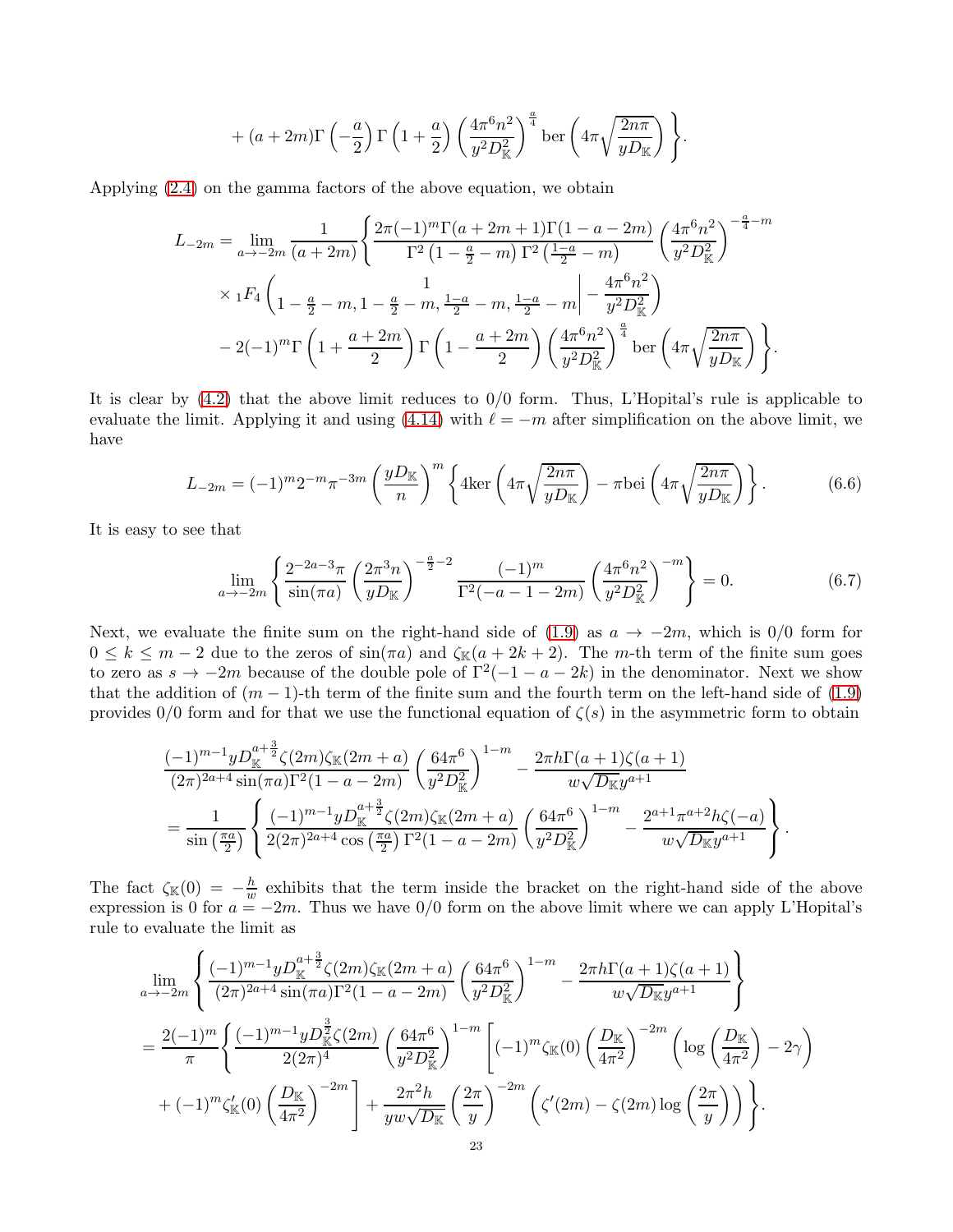The facts  $\zeta_{\mathbb{K}}(0) = -\frac{\sqrt{D_{\mathbb{K}}}}{2\pi}$  $\frac{\sqrt{D_{\mathbb{K}}}}{2\pi}L(1,\chi_D),\ \zeta_{\mathbb{K}}'(0)=\frac{\sqrt{D_{\mathbb{K}}}}{2\pi}$  $\frac{\sqrt{D_\mathbb{K}}}{2\pi}L^\prime(1,\chi_D)-\frac{\sqrt{D_\mathbb{K}}}{2\pi}$  $\frac{\sqrt{D_\mathbb{K}}}{2\pi}\left(\gamma-2\log\left(\frac{\sqrt{D_\mathbb{K}}}{2\pi}\right)\right.$  $\left(\frac{\overline{D_{\mathbb{K}}}}{2\pi}\right)\right)L(1,\chi_D)$  and Proposition [2.4](#page-5-3) reduce the above equation as

$$
\lim_{a \to -2m} \left\{ \frac{(-1)^{m-1} y D_{\mathbb{K}}^{a+\frac{3}{2}} \zeta(2m) \zeta_{\mathbb{K}}(2m+a)}{(2\pi)^{2a+4} \sin(\pi a) \Gamma^2 (1-a-2m)} \left( \frac{64\pi^6}{y^2 D_{\mathbb{K}}^2} \right)^{1-m} - \frac{2\pi h \Gamma(a+1) \zeta(a+1)}{w \sqrt{D_{\mathbb{K}} y^{a+1}}} \right\}
$$
\n
$$
= \frac{(-1)^m}{\pi} \left( \frac{y}{2\pi} \right)^{2m-1} \left\{ \left( \zeta'(2m) - \gamma \zeta(2m) - \zeta(2m) \log \left( \frac{2\pi}{y} \right) \right) L(1, \chi_D) - L'(1, \chi_D) \zeta(2m) \right\}. \tag{6.8}
$$

We also have

<span id="page-23-1"></span>
$$
\lim_{a \to -2m} \left\{ \frac{D_{\mathbb{K}}^{a+\frac{3}{2}} y}{(2\pi)^{2a+4} \sin(\pi a)} \sum_{k=0}^{m-2} (-1)^k \frac{\zeta(2k+2)\zeta_{\mathbb{K}}(a+2k+2)}{\Gamma^2(-1-a-2k)} \left(\frac{8\pi^3}{yD_{\mathbb{K}}}\right)^{-2k} \right\}
$$
\n
$$
= \frac{y D_{\mathbb{K}}^{\frac{3}{2}-2m}}{\pi (2\pi)^{4-4m}} \sum_{k=0}^{m-2} (-1)^k \frac{\zeta(2k+2)\zeta_{\mathbb{K}}'(2k-2m+2)}{\Gamma^2(2m-2k-1)} \left(\frac{64\pi^6}{y^2 D_{\mathbb{K}}^2}\right)^{-k} . \tag{6.9}
$$

Invoking [\(6.6\)](#page-22-0), [\(6.7\)](#page-22-1), [\(6.8\)](#page-23-1) and [\(6.9\)](#page-23-2) and taking limit as  $a \to -2m$  in Theorem [1.9,](#page-4-8) we arrive at

$$
\sum_{n=1}^{\infty} \sigma_{\mathbb{K},-2m}(n) e^{-ny} = -\frac{1}{2} \zeta_{\mathbb{K}}(2m) + \frac{1}{y} \zeta_{\mathbb{K}}(2m+1) + \frac{4(-1)^m}{\pi \sqrt{D_{\mathbb{K}}}} \left(\frac{2\pi^2}{y}\right)^{1-2m} \sum_{n=1}^{\infty} \frac{\sigma_{\mathbb{K},2m}(n)}{n^{2m}} \ker\left(4\pi \sqrt{\frac{2n\pi}{yD_{\mathbb{K}}}}\right)
$$

$$
+ \frac{(-1)^m}{\pi} \left(\frac{y}{2\pi}\right)^{2m-1} \left\{ \left(\zeta'(2m) - \gamma \zeta(2m) - \zeta(2m) \log\left(\frac{2\pi}{y}\right)\right) L(1,\chi_D) - L'(1,\chi_D) \zeta(2m) \right\}
$$

$$
+ \frac{y}{2} \left(\frac{2\pi}{\sqrt{D_{\mathbb{K}}}}\right)^{4m-3} \sum_{k=0}^{m-2} \frac{(-1)^k \zeta(2k+2) \zeta_{\mathbb{K}}'(2k-2m+2)}{\Gamma^2(2m-2k-1)} \left(\frac{64\pi^6}{y^2 D_{\mathbb{K}}^2}\right)^{-k} . \tag{6.10}
$$

Finally, we replace k by  $m-1-k$  and apply Lemma [6.1](#page-20-5) in the last term of the above equation then substitute y by  $\frac{8\pi^2\alpha}{D^2}$  $\frac{d\pi^2\alpha}{dx}$  with  $\alpha\beta = \frac{D_{\mathbb{K}}^2}{16\pi^2}$  in [\(6.10\)](#page-23-3) to conclude [\(1.7\)](#page-2-4). This completes the proof of Theorem [1.3.](#page-2-1)

### <span id="page-23-3"></span><span id="page-23-2"></span>7. Concluding remarks

<span id="page-23-0"></span>Zagier [\[28\]](#page-24-8) asked whether there is a formula for  $\zeta_{\mathbb{K}}(4), \zeta_{\mathbb{K}}(6)$  etc. attached an arbitrary imaginary quadratic field  $\mathbb K$  similar to [\(1.3\)](#page-1-1). He also remarked that the answer to this question is possible if one can prove the result using methods available in analytic number theory. Here, we have obtained the relation between two zeta values for any complex arguments in terms of infinite series. Moreover, Theorem [1.3](#page-2-1) provides an explicit relation between even and odd zeta values over an imaginary quadratic field. Thus the expression of  $\zeta_{K}(2)$  (cf. Theorem [1.1\)](#page-2-0) together with Theorem [1.3](#page-2-1) expresses any zeta value at positive integers over an imaginary quadratic field in terms of Lambert series :

$$
\sum_{n=1}^{\infty} \sigma_{\mathbb{K},a}(n) e^{-ny}, \qquad \sum_{n=1}^{\infty} \sigma_{\mathbb{K},a}(n) \text{ker}(\sqrt{ny}) \quad \text{and} \quad \sum_{n=1}^{\infty} \sigma_{\mathbb{K},a}(n) \text{ker}(\sqrt{ny}).
$$

These series demand independent study since their behaviour may lead to some important information about the arithmetic nature of Dedekind zeta function over an imaginary quadratic field.

Acknowledgements. The authors would like to show their sincere gratitude to Prof. Atul Dixit for the fruitful discussions and suggestions on the manuscript. The authors are also grateful to IIT Gandhinagar and Prof. Atul Dixit for their financial support.